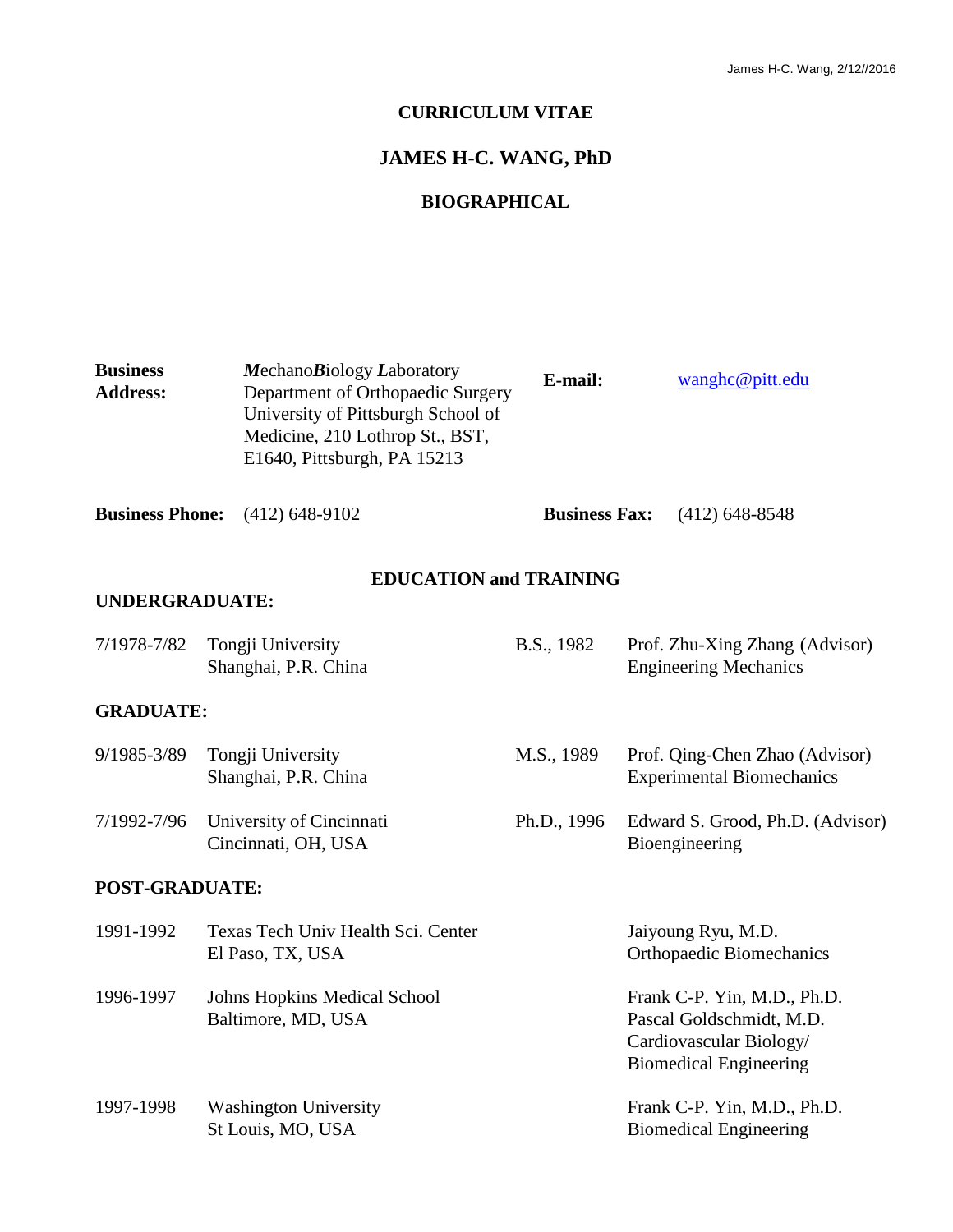# **APPOINTMENTS and POSITIONS**

# **ACADEMIC:**

| $8/2012$ -present | University of Pittsburgh School of Medicine<br>Department of Orthopaedic Surgery                              | Professor (Tenured, Primary)                 |
|-------------------|---------------------------------------------------------------------------------------------------------------|----------------------------------------------|
| 8/2012-present    | University of Pittsburgh<br>Department of Bioengineering                                                      | Professor (Secondary)                        |
| $8/2012$ -present | University of Pittsburgh<br>Department of Physical Medicine<br>and Rehabilitation                             | Professor (Secondary)                        |
| $4/2012$ -present | University of Pittsburgh<br>Department of Mechanical Engineering<br>and Materials Sciences                    | Professor (Secondary)                        |
| 3/2005-7/2012     | University of Pittsburgh School of Medicine<br>Department of Orthopaedic Surgery                              | <b>Associate Professor (Tenured)</b>         |
| 3/2005-7/2012     | University of Pittsburgh<br>Department of Bioengineering                                                      | <b>Associate Professor (Secondary)</b>       |
| 3/2005-3/2012     | University of Pittsburgh<br>Department of Mechanical Engineering &<br><b>Materials Science</b>                | <b>Associate Professor (Secondary)</b>       |
| 1/2007-7/2012     | University of Pittsburgh<br>Department of Physical Medicine<br>and Rehabilitation                             | <b>Associate Professor (Secondary)</b>       |
| 1/2000-2/2005     | University of Pittsburgh School of Medicine<br>MechanoBiology Laboratory<br>Department of Orthopaedic Surgery | <b>Assistant Professor (Primary)</b>         |
| 6/2000-2/2005     | University of Pittsburgh<br>Department of Bioengineering                                                      | <b>Assistant Professor (secondary)</b>       |
| 6/2000-2/2005     | University of Pittsburgh<br>Department of Mechanical Engineering                                              | <b>Assistant Professor (secondary)</b>       |
| 11/2002-2005      | Tongji University<br>Life Sci & Biomedical Research Institute                                                 | <b>Adjunct Professor</b>                     |
| 1998-1999         | University of Pittsburgh School of Medicine<br>Musculoskeletal Research Center                                | <b>Visiting Research Assistant Professor</b> |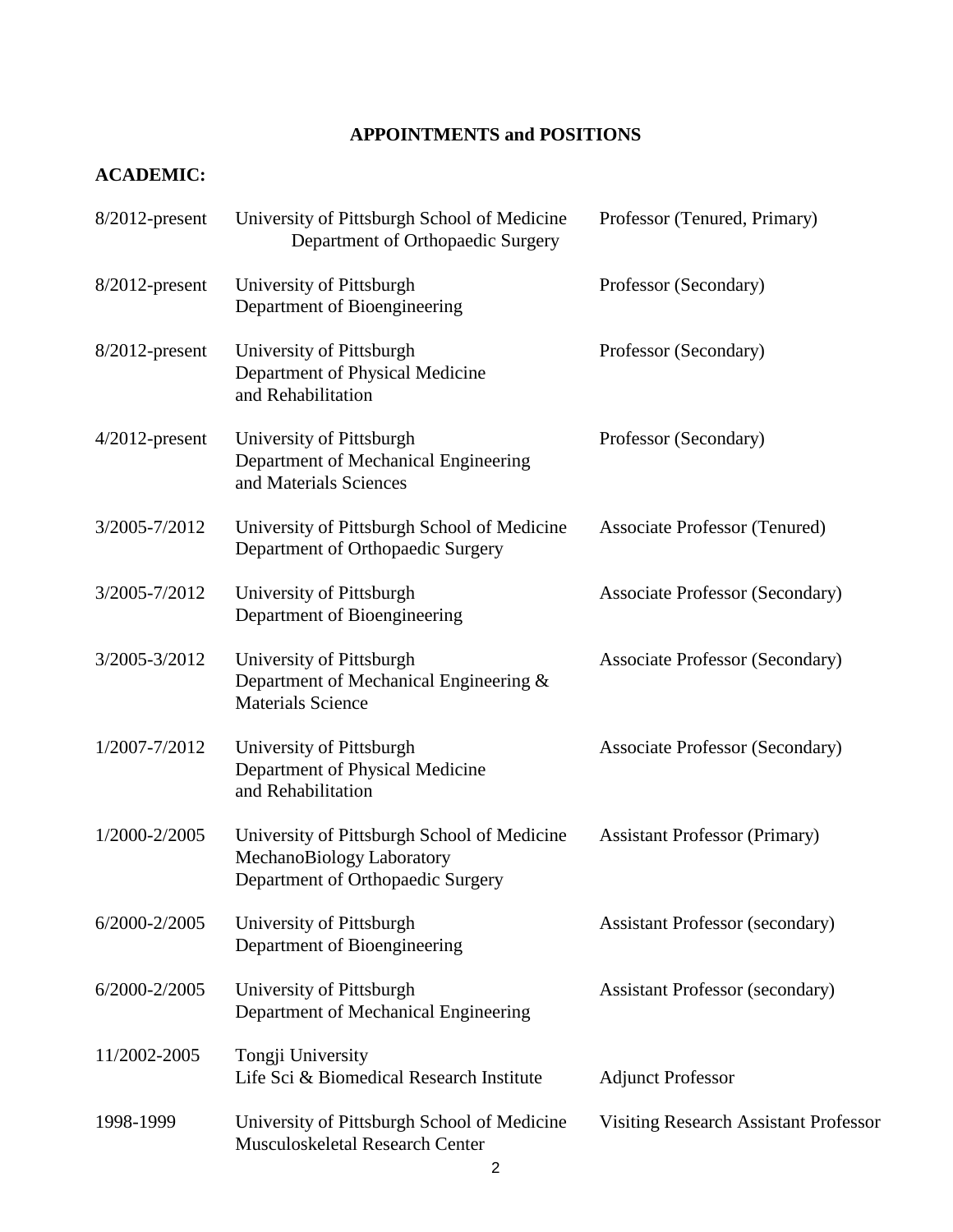Department of Orthopaedic Surgery

| 1992-1996 | Noyes-Giannestras Biomech Lab<br>and Cell & Molecular Biology Lab<br>Departments of Aerospace & Engineering<br>Mechanics, and Cell & Molecular Biology<br>University of Cincinnati | <b>Graduate Research Assistant</b> |
|-----------|------------------------------------------------------------------------------------------------------------------------------------------------------------------------------------|------------------------------------|
| 1988-1991 | Department of Engineering Mechanics<br>Tongji University, Shanghai, China                                                                                                          | Instructor                         |
| 1985-1988 | <b>Experimental Mechanics Lab</b><br>Department of Engineering Mechanics<br>Tongji University                                                                                      | Research Associate                 |
| 1982-1988 | Department of Engineering Mechanics<br>Tongji University                                                                                                                           | <b>Assistant Instructor</b>        |

# **MEMBERSHIPS in PROFESSIONAL and SCIENTIFIC SOCIETIES**

| • Orthopaedic Research Society                                        | $2002$ - present |
|-----------------------------------------------------------------------|------------------|
| • International Chinese Musculoskeletal Research Society (ICMRS)      | $2004$ - present |
| • The Society for Physical Regulation in Biology and Medicine (SPRBM) | $1996 - 2009$    |
| • Biomedical Engineering Society                                      | 1996 - $present$ |
| • Tissue Engineering Society International                            | $2004$ - present |

# **HONORS**

# **Research:**

|           | <b>AIMBE Fellow</b>                                                             | $2015 -$  |
|-----------|---------------------------------------------------------------------------------|-----------|
| $\bullet$ | President, International Chinese Musculoskeletal Research Society (ICMRS)       | 2015-2017 |
| $\bullet$ | President-Elect, International Chinese Musculoskeletal Research Society (ICMRS) | 2013-2015 |
| $\bullet$ | <b>National Science Foundation Review Panel</b>                                 | 2015      |
| $\bullet$ | Academic Editor, PloS ONE                                                       | 2013-     |
| $\bullet$ | Editorial Board, Journal of Orthopaedic Translation                             | 2013-     |
| $\bullet$ | Editorial Board, AP Journal of SMART                                            | 2013-     |
| $\bullet$ | Editorial Board, Chinese Journal of Traumatology (English Edition)              | $2014 -$  |
| $\bullet$ | Editorial Board, Journal of Orthopaedic Surgery                                 | $2014 -$  |
| $\bullet$ | Associate Editor, BMC Musculoskeletal Disorders                                 | 2011-2014 |
| $\bullet$ | Research Grants Council (Hong Kong)                                             | 2011-2014 |
| $\bullet$ | Medical Research Council (UK)                                                   | 2011-2012 |
| $\bullet$ | NIH ZRG1 CB-J 55R Special Emphasis Panel                                        | 2014      |
| $\bullet$ | NIH Reviewer for NIH Director's Early Independence Awards (DP5)                 | 2014      |
| $\bullet$ | NIH Review Panel on Physiology and Pathobiology of Musculoskeletal,             |           |
|           | Oral, and Skin Systems                                                          | 2009-2013 |
|           |                                                                                 |           |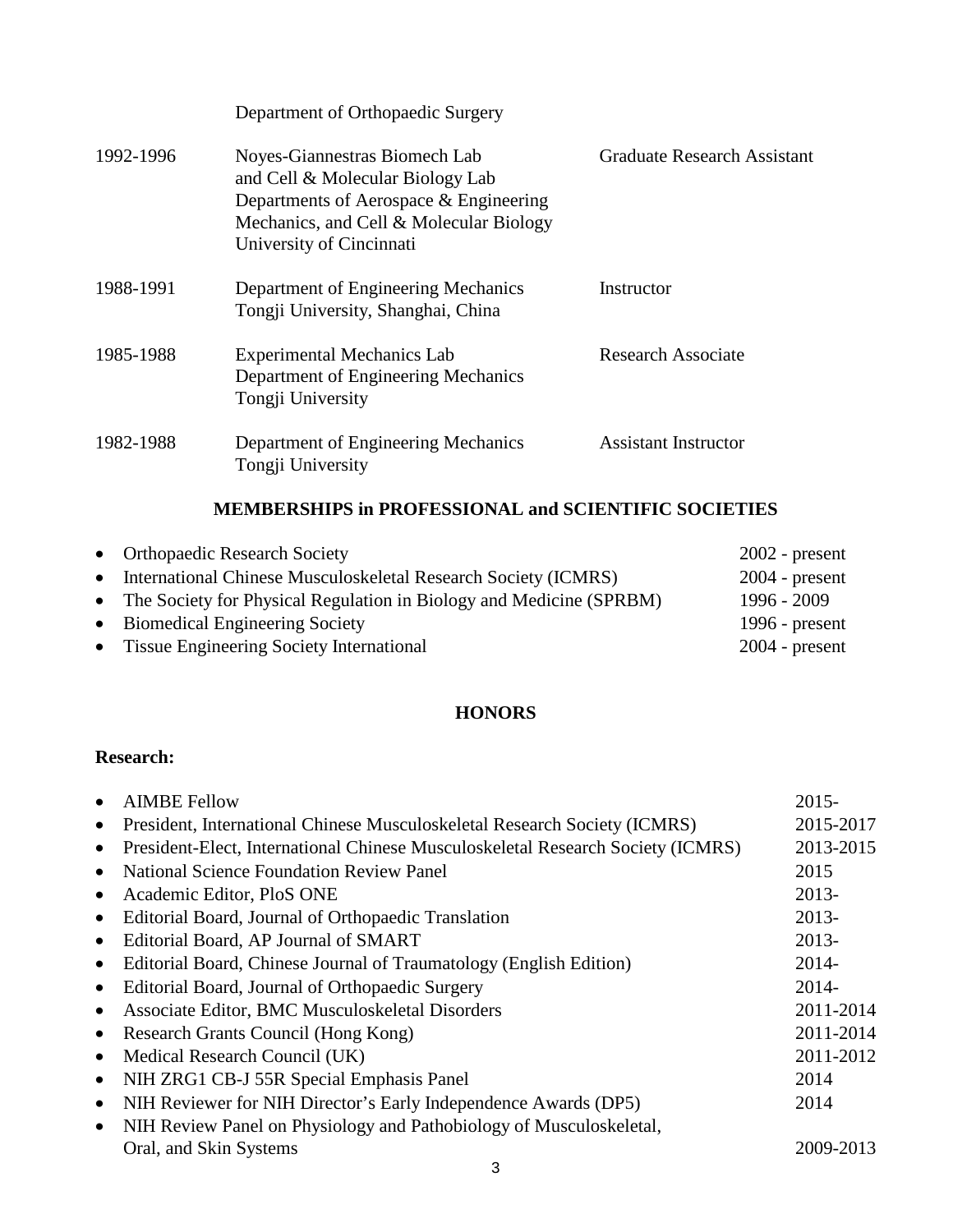| $\bullet$                           | NIH Review Panel for the Diversity Fellowships (ZRG1 CVRS-S)<br>Oral, and Skin Systems                                                                                                                                                                                                                                 | 2009                           |
|-------------------------------------|------------------------------------------------------------------------------------------------------------------------------------------------------------------------------------------------------------------------------------------------------------------------------------------------------------------------|--------------------------------|
| $\bullet$                           | NIH Review Panel for the Bioengineering Sciences & Technologies IRG<br>(Ad hoc member)                                                                                                                                                                                                                                 | 2009                           |
| $\bullet$                           | NIH Review Panel for the GO Grant Applications                                                                                                                                                                                                                                                                         | 2009                           |
| $\bullet$<br>$\bullet$<br>$\bullet$ | President of SPRBM <sup>#</sup><br><sup>#</sup> The Society for Physical Regulation in Biology and Medicine<br>President-Elect of SPRBM<br>Organizer and Chair for the "Cellular Biomechanics and Tissue Engineering"<br>Session for the 16th International Conference on Mechanics<br>in Medicine and Biology (ICMMB) | 2008-2009<br>2007-2008<br>2008 |
| ٠                                   | Program Chair for 2007 SPRBM Meeting, Hawaii, USA                                                                                                                                                                                                                                                                      | 2007                           |
|                                     | Organizer and Chair for the Orthopedic Soft Tissue Biomechanics Session<br>BMES Meeting 2007, LA, USA.                                                                                                                                                                                                                 | 2007                           |
| $\bullet$                           | Organizer and Chair for the Computational Biomechanics and Engineering<br>Symposium in APCOM'07-EPMESC XI Congresses, Kyoto, Japan.                                                                                                                                                                                    | 2007                           |
| $\bullet$                           | Organizer and Chair of the Symposium of Soft Tissue                                                                                                                                                                                                                                                                    | 2005                           |
| $\bullet$                           | and Cell Mechanobiology, Chongqing, China.<br>National Science Foundation (NSF) Review Panel<br>on "Biomaterials for scaffolding materials"                                                                                                                                                                            | 2007                           |
| $\bullet$                           | Arthritis Foundation Biomechanics/Technology Study Section Member                                                                                                                                                                                                                                                      | 2005-2009                      |
|                                     | <b>National Science Foundation (NSF) Review Panel</b><br>on "Nano and Bio Mechanics Program"                                                                                                                                                                                                                           | 2008                           |
| $\bullet$                           | NIH Review Panel for "Special Emphasis Panel on Musculoskeletal<br>Tissue Engineering" (Ad hoc member)                                                                                                                                                                                                                 | 2008                           |
| ٠                                   | NIH Review Panel for "Bioengineering Sciences & Technologies IRG"<br>(Ad hoc member)                                                                                                                                                                                                                                   | 2008                           |
| $\bullet$                           | NIH Review Panel on "Enabling Technologies"<br>for Tissue Engineering and Regenerative Medicine" (Ad hoc member)                                                                                                                                                                                                       | 2007                           |
|                                     | Editorial Board Member for the Muscle, ligaments and Tendons Journal (M.L.T.J.)                                                                                                                                                                                                                                        | 2010-                          |
|                                     | Board of Editorial Consultants for Journal of Biomechanics                                                                                                                                                                                                                                                             | $2007 -$                       |
|                                     | Board of Editorial Consultants for SMARTT Journal                                                                                                                                                                                                                                                                      | 2009-                          |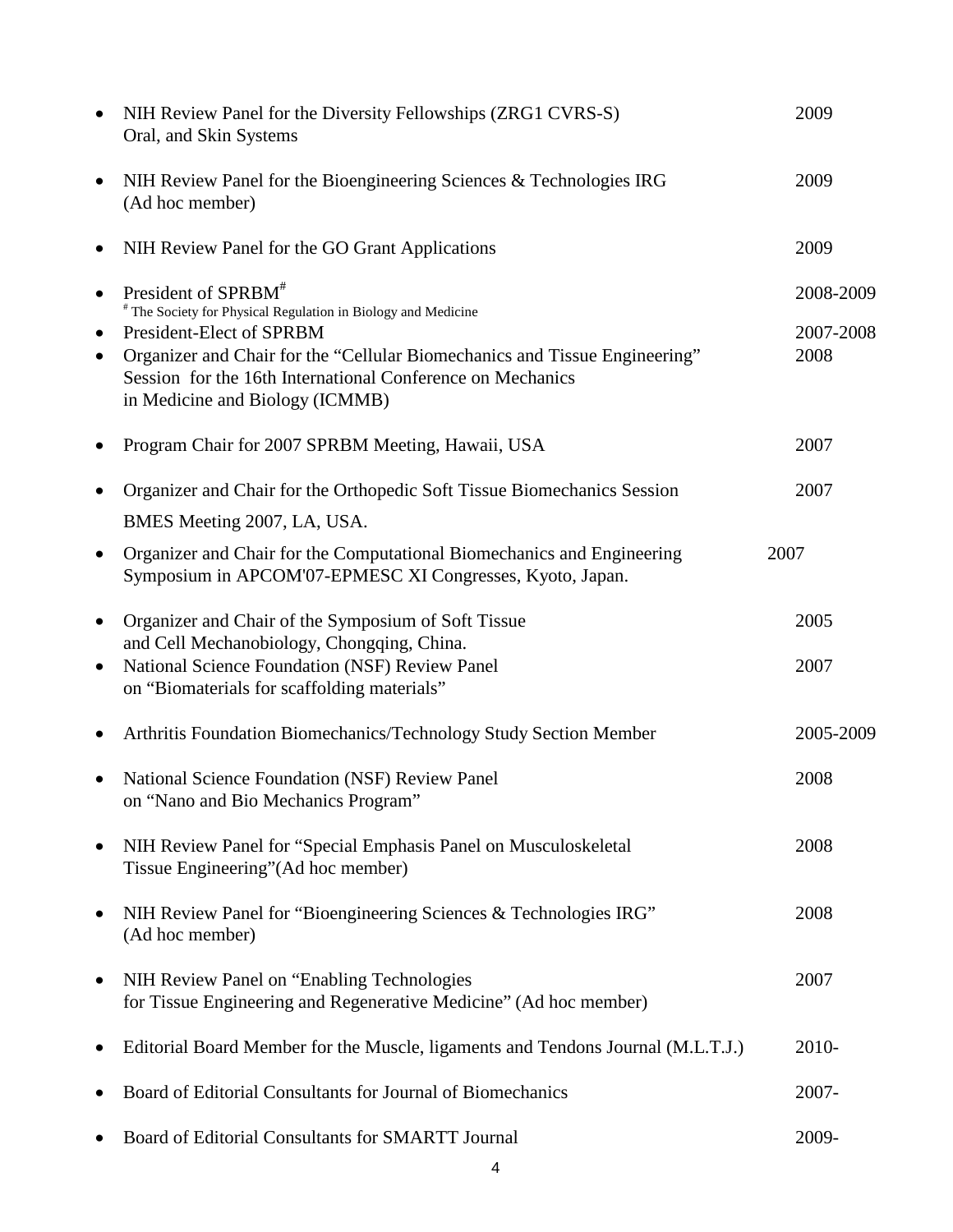|                                                                            | Editorial Consultant for Journal of Medical Biomechanics (Chinese)                                                                                                                                                      | 2007-                                                  |
|----------------------------------------------------------------------------|-------------------------------------------------------------------------------------------------------------------------------------------------------------------------------------------------------------------------|--------------------------------------------------------|
| $\bullet$                                                                  | Editorial Board Member for Journal of Musculoskeletal Research (JMR)                                                                                                                                                    | 2008-                                                  |
|                                                                            | Guest Editor for Molecular and Cellular Biomechanics (MCB)                                                                                                                                                              | 2006                                                   |
| $\bullet$                                                                  | Council in Physical Science for the SPRBM                                                                                                                                                                               | 2006-2008                                              |
| $\bullet$                                                                  | Hulda Irene Duggan Arthritis Investigator                                                                                                                                                                               | 2001-2007                                              |
|                                                                            | NIH Special Review Committee for R21 Grants (Ad hoc member)                                                                                                                                                             | 2004                                                   |
| $\bullet$                                                                  | NIH Neuro-Bioengineering Study Section (Ad hoc member)                                                                                                                                                                  | 2004                                                   |
| $\bullet$                                                                  | NIH Tissue Engineering Study Section (Ad hoc member)                                                                                                                                                                    | 2003                                                   |
| $\bullet$                                                                  | Award of Shanghai Science and Technology                                                                                                                                                                                | 1990                                                   |
|                                                                            | Award of Science and Technology of Tongji University                                                                                                                                                                    | 1990                                                   |
|                                                                            | <b>Graduate:</b>                                                                                                                                                                                                        |                                                        |
| $\bullet$<br>$\bullet$<br>$\bullet$<br>$\bullet$<br>$\bullet$<br>$\bullet$ | UC Research Council Fellowship<br>Whitaker Graduate Student Award<br>Whitaker Graduate Student Travel Award<br><b>UC Research Assistantship</b><br>UC Graduate Assistantship<br><b>Award of Excellent Master Thesis</b> | 1996<br>1995<br>1995<br>1995-1996<br>1992-1994<br>1989 |
|                                                                            | <b>PUBLICATIONS</b>                                                                                                                                                                                                     |                                                        |

#### **Refereed Articles (***h-index 44, Google Scholar***):**

- 1. **Wang, JH-C.**; Zhao, QC.; Hou, TS. An approach for three-dimensional measurement and analysis with an application to the motion study of human spine. *J Tongji Univ* 17(3): 386-393, 1989.
- 2. **Wang, JH-C.**; Zhao, QC.; Hou, TS. Kinematic behavior of the human lumbar spine. *J Tongji Univ (Special English Issue)*: 103-109, 1990.
- 3. **Wang, JH-C.**; Zhao, QC.; Hou, TS. Biomechanical study of effects of partial discectomy on kinematic behavior of the lumbar spine. *J Tongji Univ* 18(3): 335-342, 1990.
- 4. Hou, TS.; Tu, KY.; Xu, YK.; Zhang, WM.; **Wang, JH-C.;** Wang, DL. Effect of partial discectomy on the stability of the lumbar spine: a study of kinematics. *Chinese Medical Journal* 103(5): 396- 399, 1990.
- 5. Hou, TS.; Tu, KY.; Xu, YK.; Li, ZB.; Cai, AH.; **Wang, JH-C.** Lumbar intervertebral disc prosthesis. *Chinese Medical Journal* 104(5): 381-386, 1991.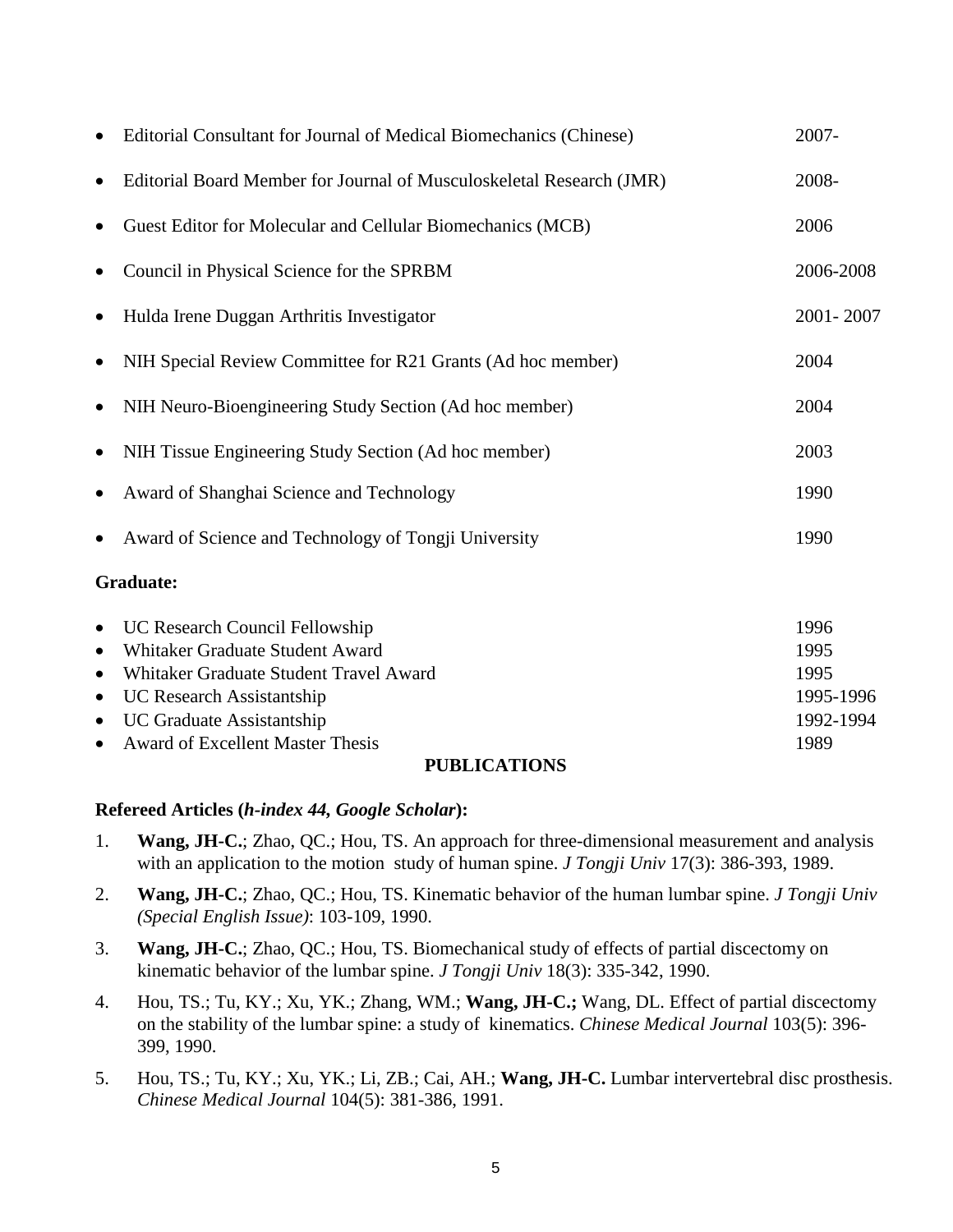- 6. Hou, TS.; Tu, KY.; Xu, YK. ; Zhang, WM. ; **Wang, JH-C.** Experimental studies of discectomy on the stress distribution of the lumbar vertebra. *Chinese J Orthop* 10(5): 88-92, 1991.
- 7. Han, JS.; **Wang, JH-C.**; Ryu, J.; Rowen, B. A technique for calibrating measurements from photographs of sliced specimens. *J Biomech Eng* 117(11): 495-497*,* 1995.
- 8. **Wang, JH-C.**; Ip, W.; Boissy, R.; Grood, ES. Cell orientation response to cyclically deformed substrates: experimental validation of a cell model. *J Biomech* 28(12): 1543-1552, 1995.
- 9. **Wang, JH-C.** Substrate deformation determines actin cytoskeleton reorganization: A mathematical modeling and experimental study. *J theor Biol.* 202: 33-41, 2000.
- 10. **Wang, JH-C.**; Grood, ES. The strain magnitude and contact guidance determine orientation response of fibroblasts to cyclic substrate strains. *Conn Tissue Res* 41(1): 29-36, 2000.
- 11. **Wang, JH-C.**; Han, JS.; Ryu, J.; Rowen, B. A new method for representation of articular surfaces using the influence surface theory of plates. *J Biomech* 33(5): 629-633, 2000.
- 12. **Wang, JH-C.**; Grood, E.S.; Florer, J.; Wenstrup, R. Alignment and proliferation of MC3T3-E1 osteoblasts in microgrooved silicone substrata subjected to cyclic stretching. *J Biomech* 33(6): 729- 735, 2000.
- 13. **Wang, JH-C.**; Goldschmidt-Clermont, P.; Moldovan, N.; Yin, FC-P. Leukotrienes and tyrosine phosphorylation mediate stretching-induced actin cytoskeletal remodeling in endothelial cells. *Cell Motility & Cytoskeleton* 46:137-145, 2000.
- 14. **Wang, JH-C.**; Goldschmidt-Clermont, P.; Yin, FC-P. Contractility and reactive oxygen species affect actin cytoskeleton remodeling of the endothelial cell to mechanical stretching. *Ann Biomed Eng* 28: 1165-1171, 2000.
- 15. Watanabe, N.; Celechovsky, C.; Niyibizi, C.; **Wang, JH-C.**, Takai, S.; Woo, SL-Y. The effect of growth factors on proliferation and matrix synthesis of fibroblasts from goat medial collateral ligament. *J Musculoskeletal Res* 4(4): 257-264, 2000.
- 16. Neidlinger-Wilke, C.; Grood, ES.; **Wang, JH-C.**; Brand, R.; Claes, L. Cell alignment is induced by cyclic changes in cell length: studies of cells grown in cyclically stretched substrates. *J Orthop Res* 19: 286-293, 2001.
- 17. **Wang, JH-C.**; Goldschmidt-Clermont, P.; Jeremiah Wille; Yin, FC-P. Specificity of endothelial cell reorientation in response to cyclic mechanical stretching. *J Biomech* 34(12):1563-1572, 2001.
- 18. Campbell, B.H.; Clark, W.W.; **Wang, JH-C.** A multi-station culture force monitor system to study cellular contractility. *J Biomech* 12:137-140, 2002.
- 19. **Wang, JH-C.**; Jia, F.; Gilbert, TW.; Woo, SL-Y. Cell orientation determines the alignment of cellproduced collagenous matrix. *J Biomech* 36:97-102, 2003.
- 20. **Wang, JH-C.**; Jia, F.; Yang, GG.; Yang, SH.; Stone, D.; Woo, SL-Y. Cyclic mechanical stretching of human tendon fibroblasts increases the production of prostaglandin  $E_2$  and levels of cyclooxygenase expression: a novel *in vitro* model study. *Connect Tissue Res* 44:128-133, 2003.
- 21. Musahl, V.; Abramowitch, S.; Gilbert, T.W.; Tsuda, E.; **Wang, JH-C.**; Woo, SL-Y. The Use of Porcine Small Intestinal Submucosa to Enhance the Healing of the Medial Collateral Ligament – A Functional Tissue Engineering Study in Rabbits. *J Orthop Res* 22(1):214-20, 2004.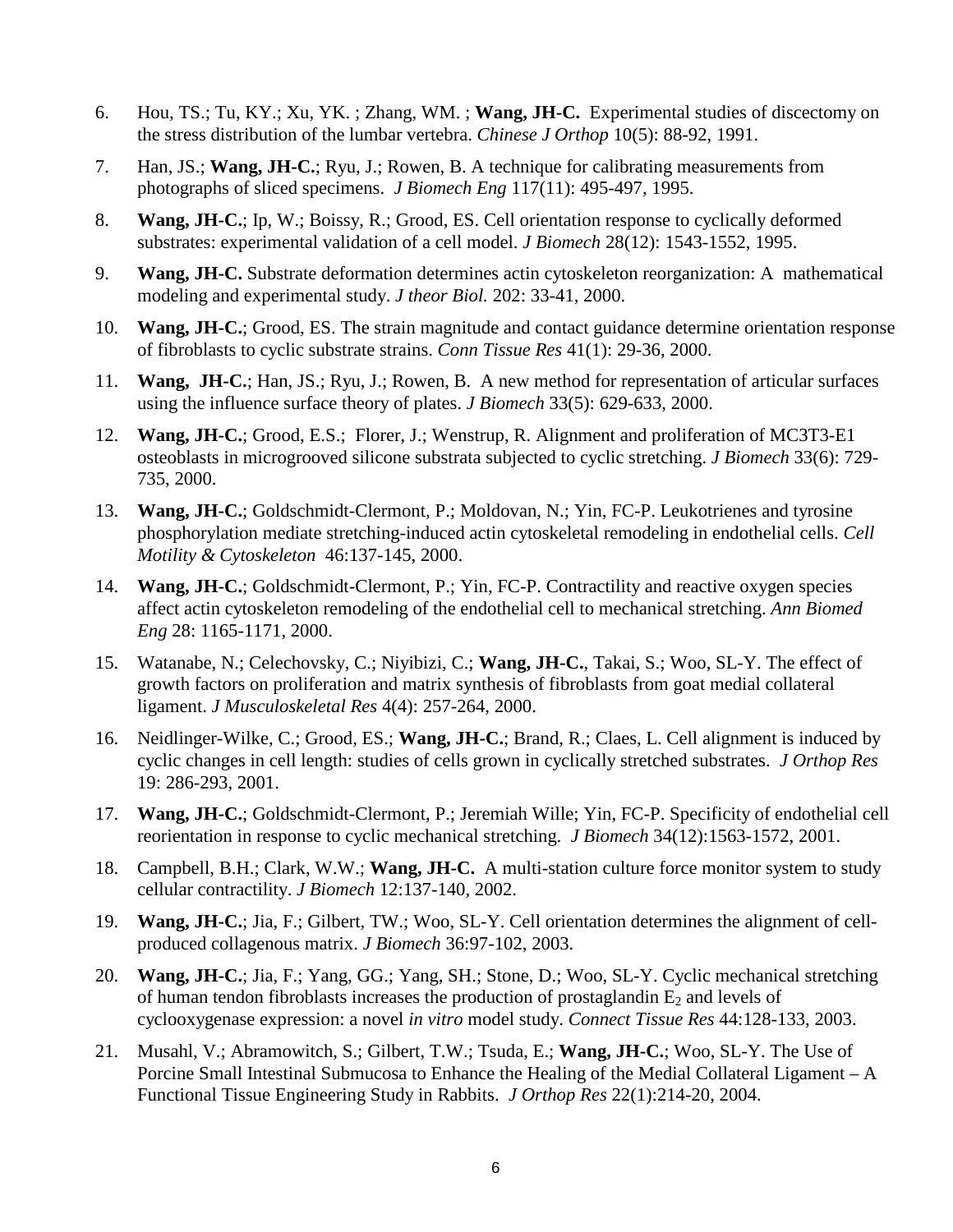- 22. Li, ZZ.; Yang, G.; Khan, M.; Stone, D.; Woo, SL-Y.; **Wang, JH-C.** Inflammatory response of human tendon fibroblasts to cyclic mechanical stretching. *Am J Sports Med* 32(2): 435- 440, 2004.
- 23. Peperzak, K.A.; Gilbert, T.W.; **Wang, JH-C.** A multi-station dynamic culture force monitor system to study cell mechanobiology. *Med Eng & Phy* 26(4):355-358, 2004.
- 24. **Wang, JH-C.**; Yang, G.; Li, ZZ.; Shen, W. Fibroblast responses to mechcanical stretching depends on cell orientation. *J Biomech* 37:573-576, 2004.
- 25. Cetin, S.; Ford, H.R.; Sysko, L.R.; Agarwal, C.; **Wang, JH-C.**; Neal, M.D.; Baty, C.; Apodaca, G.; Hackam, D.J. Endotoxin inhibits intestinal epithelial restitution through activation of Rho-GTPase and increased focal adhesions. *J Biol Chem.* 279:24592-600, 2004.
- 26. Campbell, B.H.; Agarwal, C.; **Wang, JH-C.** TGF-β1, TGF-β3, and PGE<sub>2</sub> regulate contraction of human patellar tendon fibroblasts. *Biomech Model Mechanobiol*. 2:239-45, 2004.
- 27. **Wang, JH-C.**; Li, ZZ.; Yang, GG.; Khan, M. Repetitively stretched tendon fibroblasts produce inflammatory mediators*. CORR* 422:243-250, 2004.
- 28. Cilli, F.; Khan, M.; Fu, F.; **Wang, JH-C.** Prostaglandin-E<sub>2</sub> affects the proliferation of and collagen synthesis by human patellar tendon fibroblasts. *Clin J Sports Medicine* 14(4):232-6, 2004.
- 29. Yang, G.G.; Crawford, R.C.; **Wang, JH-C.** Proliferation and collagen production of human patellar tendon fibroblasts in response to cyclic uniaxial stretching in serum-free conditions. *J Biomech* 37:1543-1550, 2004.
- 30. Khan, M.H.; Li, ZZ.; **Wang, JH-C.** Repeated exposure of tendon to prostaglandin-E<sub>2</sub> leads to localized tendon degeneration. *Clin. J. Sports Med,* 15(1):27-33, 2005.
- 31. **Wang, JH-C.**; Yang, G.G.; Li, Z.Z. Controlling cell response to repetitive mechanical stretching. *Ann Biomed Eng* 33(3):337-342, 2005.
- 32. Alaseirlis, D.A.; Li, Y.; Cilli, F.; Fu, F.H.; **Wang, JH-C.** Decreasing inflammatory response of injured patellar tendons results in increased collagen fibril diameters. *Connect Tissue Res* 46:12-17, 2005.
- 33. Yang, G.G.; Im, H.J.; **Wang, JH-C.** Repetitive mechanical stretching modulates IL-1β induced COX-2, MMP-1 expression, and PGE2 production in human patellar tendon fibroblasts. *Gene* 363: 166-72, 2005.
- 34. Thampatty, BP.; Im, HJ.; **Wang JH-C.** Leukotriene B4 at low dosage negates the catabolic effect of prostaglandin E2 in human patellar tendon fibroblasts. *Gene* 372:103-109, 2006.
- 35. Agarwal, C.; Britton, Z.T.; Alaseirlis, D.A.; Li, Y.; **Wang JH-C.** Healing and normal fibroblasts exhibit differential proliferation, collagen production, α-SMA expression, and contraction. *Ann Biomed Eng* 34:653-659, 2006.
- 36. Yang, Z.C.; Chen, J.X.; Lin, J-S.; **Wang, JH-C.** Determining substrate displacement and cell traction fields - a new approach. *J theor. Biol.* 242:607–616, 2006.
- 37. Chen, J.; Iosifidis, M.; Zhu, J.; Tatarintsev, I.; **Wang, JH-C.** Vanadate ingestion enhances the organization and collagen fibril diameters of rat healing medial collateral ligaments. *Knee Surg Sports Traumatol Arthrosc* 14(8):750-5, 2006.
- 38. Li, B.; Chen, J.; **Wang, JH-C.** RGD peptide-conjugated poly(dimethylsiloxane) promotes adhesion, proliferation, and collagen secretion of human fibroblasts. *J Biomedical Materials Research* 79 (4): 989-98, 2006.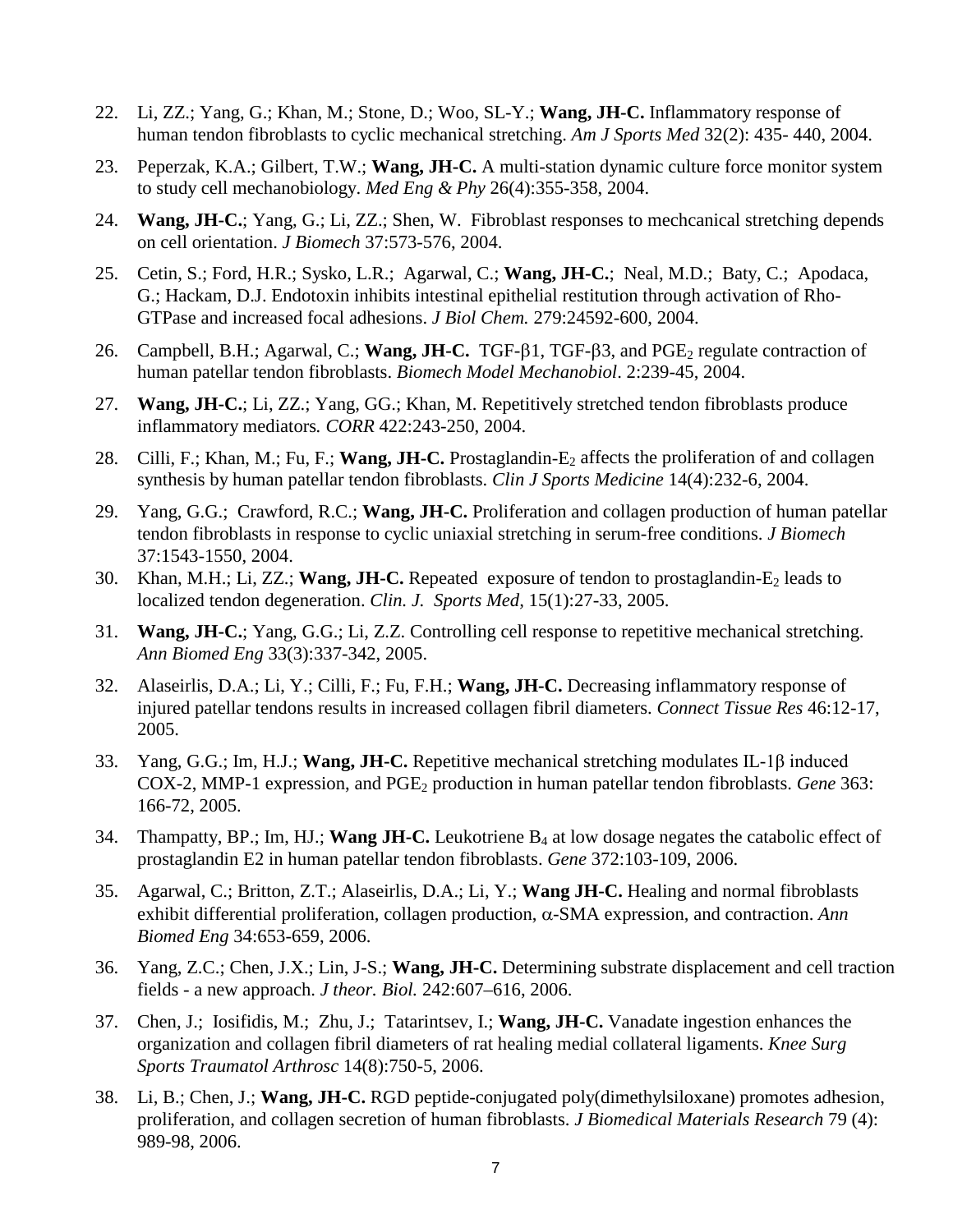- 39. Thampatty, BP.; **Wang, JH-C.** A new approach to study fibroblast migration. *Cell Motility & Cytoskeleton* 64 (1):1-5, 2006.
- 40. Thampatty, BP.; Im, HJ.; **Wang JH-C.** EP4 receptor regulates collagen type-I, MMP-1, and MMP-3 gene expression in human tendon fibroblasts in response to IL-1β treatment. *Gene* 386(1-2):154-161, 2007.
- 41. Li, F.; **Wang, JH-C.**; Wang, Q.M. Monitoring cell adhesion by using thickness shear mode acoustic wave sensors. *Biosensors and Bioelectronics* 23(1): 42-50, 2007.
- 42. Cetin, S.; Leaphart, C.L.; Li, J.; Ischenko, I.; Hayman, M.; Upperman, J.; Zamora, R.; Watkins, S.; Ford, H.R.; **Wang, JH-C.**; Hackam, D.J. Nitric oxide inhibits enterocyte migration through activation of RhoA-GTPase in a SHP-2 dependent manner. *Am J Physiol Gastrointest Liver Physiol* 292(5): G1347-58, 2007.
- 43. Chen, J.; Li, H.; SundarRaj, N.; **Wang, JH-C**. α-smooth muscle actin expression enhances cell traction force. *Cell Motility & Cytoskeleton* 64(4):248-57, 2007.
- 44. Li, B.; Xie, L.; Starr, Z.C.; Yang, Z.C.; Lin, J-S.; **Wang, JH-C**. Development of micropost force sensor array with culture experiments for determination of cell traction forces. *Cell Motility & Cytoskeleton* 64(7): 509-18, 2007.
- 45. Li, F.; **Wang, JH-C**.; Wang, Q.M. Thickness shear mode acoustic wave sensors for characterizing the viscoelastic properties of cell monolayer. *Sensors and Actuators B: Chemical* 128: 399–406, 2008.
- 46. Li, F.; Li, B.; Wang, Q.M.; **Wang, JH-C.** Cell shape regulates collagen type I expression in human tendon fibroblasts. *Cell Motility & Cytoskeleton* 65: 332–341,2008*.*
- 47. Li, B.; Lin, M.; Tang, Y.; Wang, B.; and **Wang, JH-C.** A novel functional assessment of the differentiation of micropatterned muscle cells. *J Biomech* 41:3349-3353, 2008.
- 48. Li, X.; Ellman, M.; Muddasani, P.; **Wang, JH-C.**; Cs-Szabo1, G.; van Wijnen, A.J.; and Im, H.J. PGE<sub>2</sub> and its cognate EP receptors control human adult articular cartilage homeostasis and are linked to the pathophysiology of osteoarthritis. *Arthritis & Rheumatism*, 60 (2): 513–523, 2009.
- 49. Li, B.; Li, F.; Puskar, K.M.; **Wang, JH-C.** Spatial patterning of cell proliferation and differentiation depends on mechanical stress magnitude. *J Biomech* 42 (11): 1622-1627, 2009.
- 50. Szczodry, M.; Zhang J.; Lim, C.T.; Davitt, H. L.; Yeager, T.; Fu, F.; **Wang, J. H-C.** Treadmill running exercise results in the presence of numerous myofibroblasts in mouse patellar tendons*. J Orthop Res* 27:1373–1378, 2009.
- 51. Dai, S.; Sodhi, C.; Cetin, S.; Richardson, W.; Branca, M.; Neal, M.D.; Prindle, T.; Ma, C.; Shapiro, R.A.; Li, B.; **Wang, JH-C.**; Hackam, D.J. Extracellular High Mobility Group Box-1 (HMGB1) Inhibits Enterocyte Migration via Activation of Toll-like Receptor-4 and Increased Cell-Matrix Adhesiveness. *J Biol Chem.* 285:4995-5002, 2010.
- 52. Zhang, J.; **Wang, JH-C.** Characterization of differential properties of rabbit tendon stem cells and tenocytes. *BMC Musculoskeletal Disorders* 11:10, 2010.
- 53. Satish, L.; Johnson, S.; **Wang, JH-C.**; Post, J.C.; Ehrlich, G.D.; Kathju, S. Chaperonin containing Tcomplex polypeptide subunit eta (CCT-eta) is a specific regulator of fibroblast motility and contractility. *PLoS ONE* 5(4): e10063, 2010.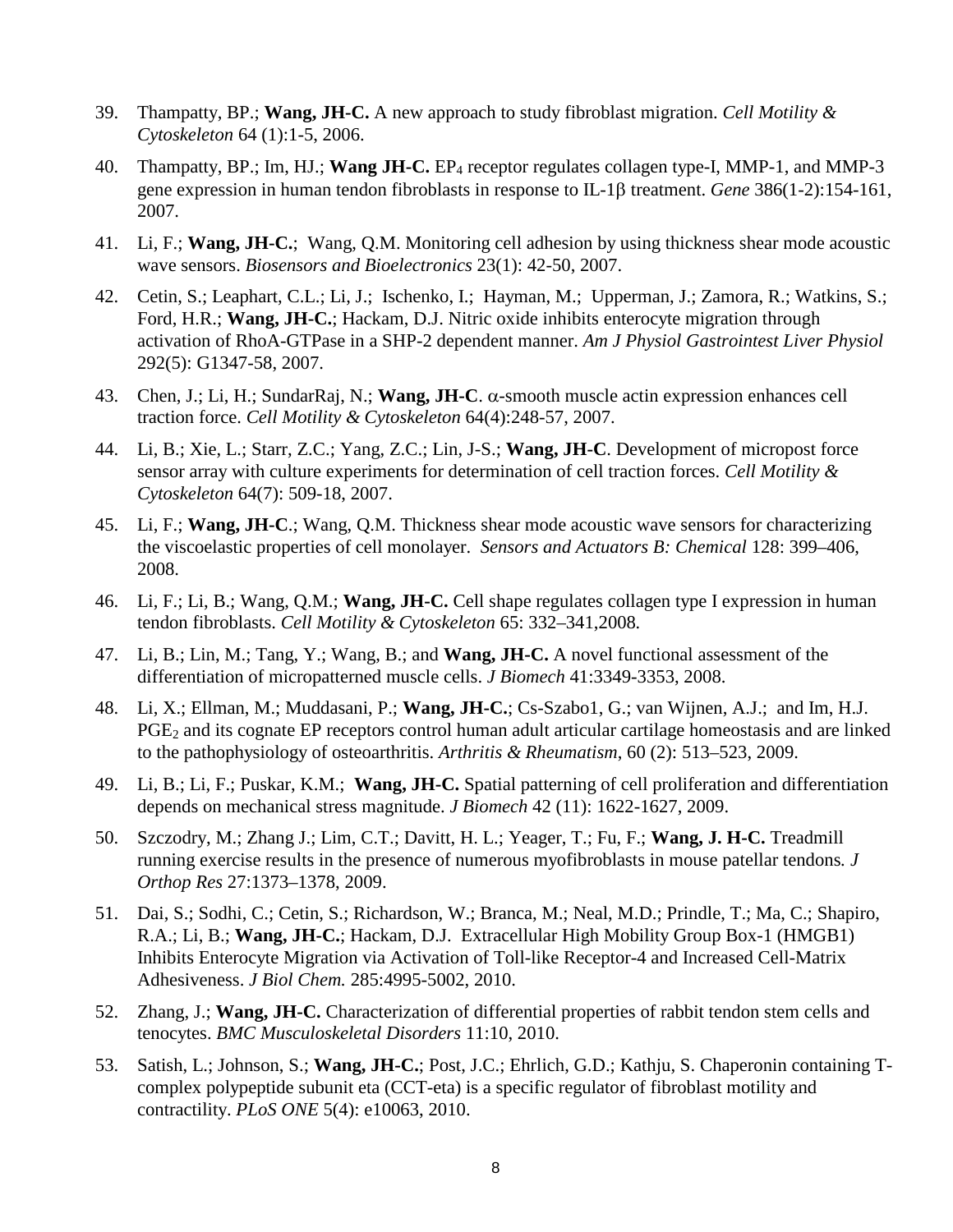- 54. Zhang, J.; **Wang, JH-C.** Production of PGE<sub>2</sub> increases in tendons subjected to repetitive mechanical loading and induces differentiation of tendon stem cells into non-tenocytes. *J Orthop Res* 28:198- 203, 2010.
- 55. Zhang, J.; **Wang, JH-C.** Mechanobiological response of tendon stem cells: implications of tendon homeostasis and pathogenesis of tendinopathy. *J Orthop Res* 28:639-643, 2010.
- 56. Zhang, J.; Pan, T.; Liu, Y.; **Wang, JH-C.** Mouse treadmill running enhances tendons by expanding the pool of tendon stem cells (TSCs) and TSC-related cellular production of collagen. *J Orthop Res*  28:1178-1183, 2010.
- 57. Zhou, J.; Kim, H.Y.; **Wang, JH-C.**; Davidson, L.A. Macroscopic stiffening of embryonic tissues via microtubules, Rho-GEF, and assembly of contractile bundles of actomyosin. *Development* 137, 2785- 2794, 2010.
- 58. Shao, H.; **Wang, JH-C.;** Pollak, M.R.; Well, A. α-Actinin-4 is essential for maintaining the spreading, motility and contractility of fibroblasts. *PLoS ONE* 5(11):e13921, 2010.
- 59. Zhang, J.; **Wang, JH-C.** Platelet-rich plasma releasate promotes differentiation of tendon stem cells into active tenocytes. *Am J Sports Med* 38: 2477-2486, 2010.
- 60. Zhang, J.; Pan, T.; Im, H-J.; Fu, F.; **Wang, JH-C.** Differential properties of human ACL and MCL stem cells may be responsible for their differential healing capacity. *BMC Medicine* 9:68, 2011.
- 61. Zhang, J.; Li, B.; **Wang, JH-C.** The role of engineered tendon matrix in the stemness of tendon stem cells *in vitro* and the promotion of tendon-like tissue formation *in vivo*. *Biomaterials* 32 (29): 6972- 6981, 2011.
- 62. Liu, Z.M.; Blattner, S.M.; Tu, Y.; Tisherman, R.; **Wang, JH-C.**; Kretzler, M.; Wu, C. α-actinin-4 and CLP36 deficiencies contribute to podocyte defects in multiple human glomerulopathies. *J Biol Chem* 286(35):30795-30805, 2011.
- 63. Zhang, J.; **Wang, JH-C.** BMP-2 mediates PGE<sub>2</sub>-induced reduction of proliferation and osteogenic differentiation of human tendon stem cells. *J Orthop Res* 30(1):47-52, 2012*.*
- 64. Zhang, J.; Keenan, C.; **Wang, JH-C.** The effects of dexamethasone on human patellar tendon stem cells: implications for dexamethasone treatment of tendon injury. *J Orthop Res*, 31(1):105-10, 2013.
- 65. Satish, L.; Johnson, S.; Raykha, C.; O'Gorman, D.B.; Gan, B.S.; **Wang, JH-C.**; Kathju, S. Increased CCT-eta expression is a marker of latent and active disease and a modulator of fibroblast contractility in Dupuytren's contracture. *Cell Stress Chaperones,* 18(4):397-404, 2013.
- 66. Zhang, J.; **Wang, JH-C.** Human tendon stem cells better maintain their stemness in hypoxic culture conditions. *PloS ONE*, 8(4):e61424, 2013.
- 67. Yang, Y.; Zhang, J.; Qian, Y.; Dong, S.; Huang, H.; Boada, F.E.; Fu, F.; **Wang, JH-C.** Superparamagnetic iron oxide is suitable to label tendon stem cells and track them in vivo with MR imaging, *Annals of Biomedical Eng*, 41(10):2109-19, 2013.
- 68. Ellman, M.B.; Kim, J.; An, H.S.; Chen, D.; Kc, R.; Li, X.; Xiao, G.Z.; Yan, D.; Suh, J.; van Wijnen, A.J.; **Wang, JH-C.**; Kim, S.G.; Im, H.J. Lactoferricin enhances BMP7-stimulated anabolic pathways in intervertebral disc cells. *Gene*, 524(2):282-91, 2013.
- 69. Zhang, J.; Middleton, K.K.; Fu, F.H.; Im, H-J.; **Wang, JH-C.** HGF mediates the anti-inflammatory effects of PRP on injured tendons. *PloS ONE*, 8(6): e67303, 2013.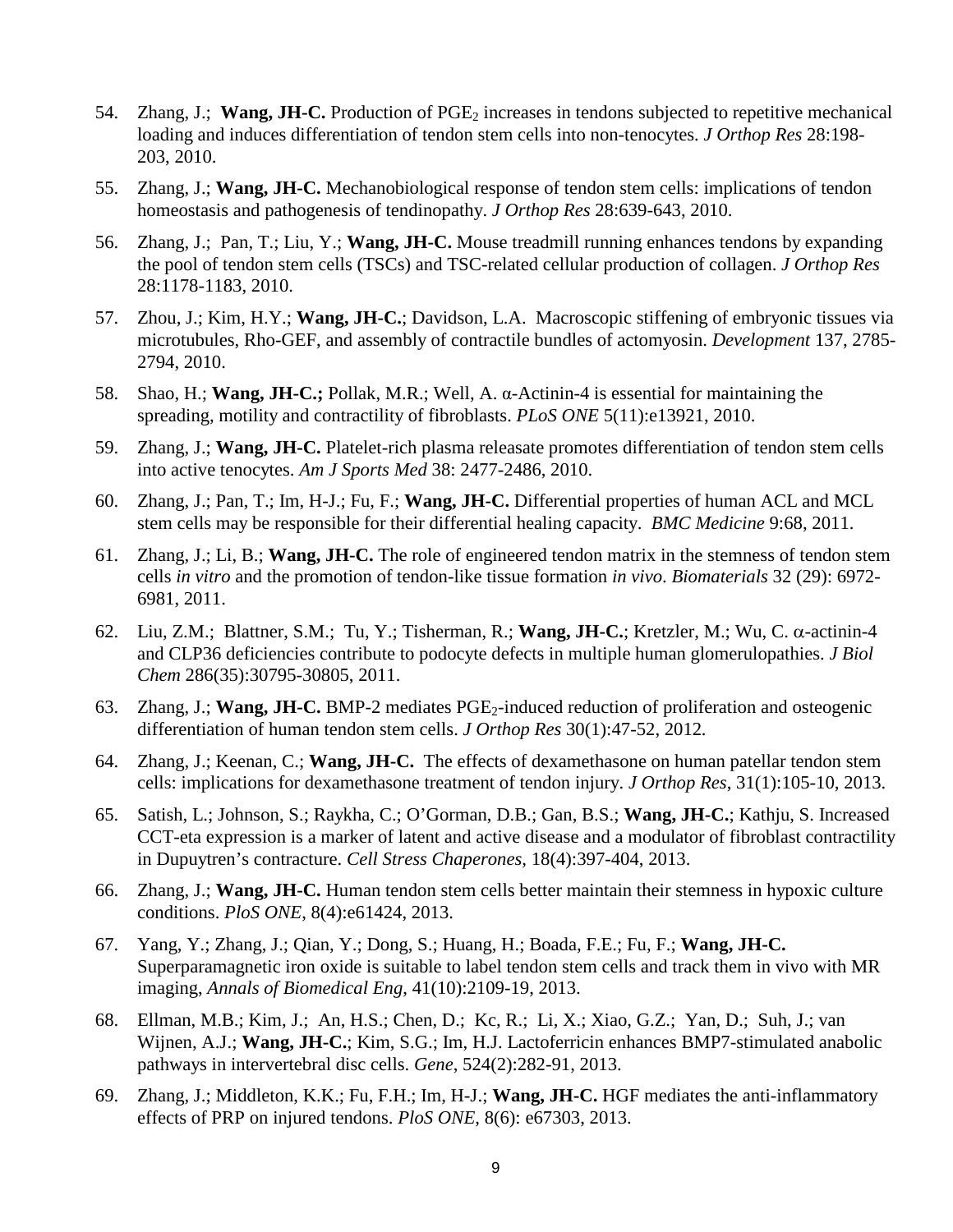- 70. Zhang, J.; **Wang, JH-C.** The effects of mechanical loading on tendons an in vivo and in vitro model study, *PLoS ONE,* 8(8): e71740, 2013.
- 71. Maeda, E.; Hagiwara, Y.; **Wang, JH-C.**; Ohashi, T. A new experimental system for simultaneous application of cyclic tensile strain and fluid shear stress to tenocytes in vitro. *Biomedical Microdevices*, 15(6):1067-75, 2013.
- 72. Jamison, J.; Lauffenburger, D.; **Wang, JH-C.**; Wells, A. PKCδ localization at the membrane increases matrix traction force dependent on PLCγ1/EGFR signaling. *PLoS ONE* 8(10):e77434, 2013.
- 73. Zhang, J.; **Wang, JH-C.** Prostaglandin  $E_2$  (PGE<sub>2</sub>) exerts biphasic effects on human tendon stem cells. *PLoS ONE* 9(2): e87706, 2014.
- 74. Zhang, J.; **Wang, JH-C.** Kartogenin (KGN) induces cartilage-like tissue formation in tendon-bone junction. *Bone Research* 2: 14008, 2014.
- 75. Zhang, J.; Pan, T.; **Wang, JH-C.** Cryotherapy suppresses tendon inflammation in an animal model. *Journal of Orthopaedic Translation* 2 (2): 75-81, 2014.
- 76. Jamison, J.; **Wang, JH-C.;** Wells, A. PKCδ regulates force signaling during VEGF/CXCL4 induced dissociation of endothelial tubes. *PloS ONE* 9(4): e93968, 2014.
- 77. Zhang, J.; **Wang, JH-C.** PRP treatment effects on degenerative tendinopathy an in vitro model study. *MLTJ* 4 (1): 10-17, 2014.
- 78. **Wang, JH-C.** Can PRP effectively treat injured tendons (Commentary)? *MLTJ* 4 (1): 35-37, 2014.
- 79. Wu, H.; Zhao, G.; Zu, H.; **Wang, JH-C**.; Wang, Q. M. Label-free Detection of Protein Released during Platelet Activation by CNT-Enhanced Love Mode SAW Sensors. *2014 IEEE International Ultrasonics Symposium Proceedings*: 1528-1531, 2014. (#: Co-corresponding author)
- 80. Wu, H.; Zhao, G.; Zu, H.; **Wang, JH-C.**; Wang, Q. M. Aging-related viscoelasticity variation of tendon stem cells (TSC) characterized by quartz thickness shear mode (TSM) resonators. *Sensors & Actuators: B.* 210: 369-380, 2015.
- 81. Zhang, J.; **Wang, JH-C.** Moderate exercise mitigates the detrimental effects of aging on tendon stem cells. PloS ONE, 10(6):e0130454, 2015.
- 82. Zhou, Y.; Zhang, Y.; Wu, H.; Hogan, M.V.; **Wang, JH-C.** The differential effects of leukocytescontaining and pure platelet-rich-plasma on tendon stem cells - implications of PRP application for the treatment of tendon injuries. *Stem Cell Research & Therapy*, **6**:173, 2015.
- 83. Kim, J-S.; Ali, M.H.; Wydra, F.; Li, X; Hamilton, J.; An, H.S.; Cs-Szabo, G.; Andrews, S.; Moric, M.; Xiao, G.; **Wang; JH-C.**; Chen, D.; Cavanaugh, J.M; Im, Hee-Jeong. Characterization of degenerative human facet joints and facet joint capsular tissues, Osteoarthritis and Cartilage, 23(12):2242-51, 2015.
- 84. Wu, H.; Zhao, G.; Zu, H.; <sup>#</sup>Wang, JH-C.; Wang, Q.M. Real-time monitoring of platelet activation using quartz thickness shear mode (TSM) resonator sensors. Biophysical J., 110: 669-679, 2016. (#: Co-corresponding author)
- 85. Yuan, T.; Zhang, J.; Zhao, G.; Zhou, Y.; Zhang, C.Q.; **Wang, JH-C.** Creating an animal model of tendinopathy by inducing chondrogenic differentiation with kartogenin. *PloS ONE*, 11(2):e0148557, 2016.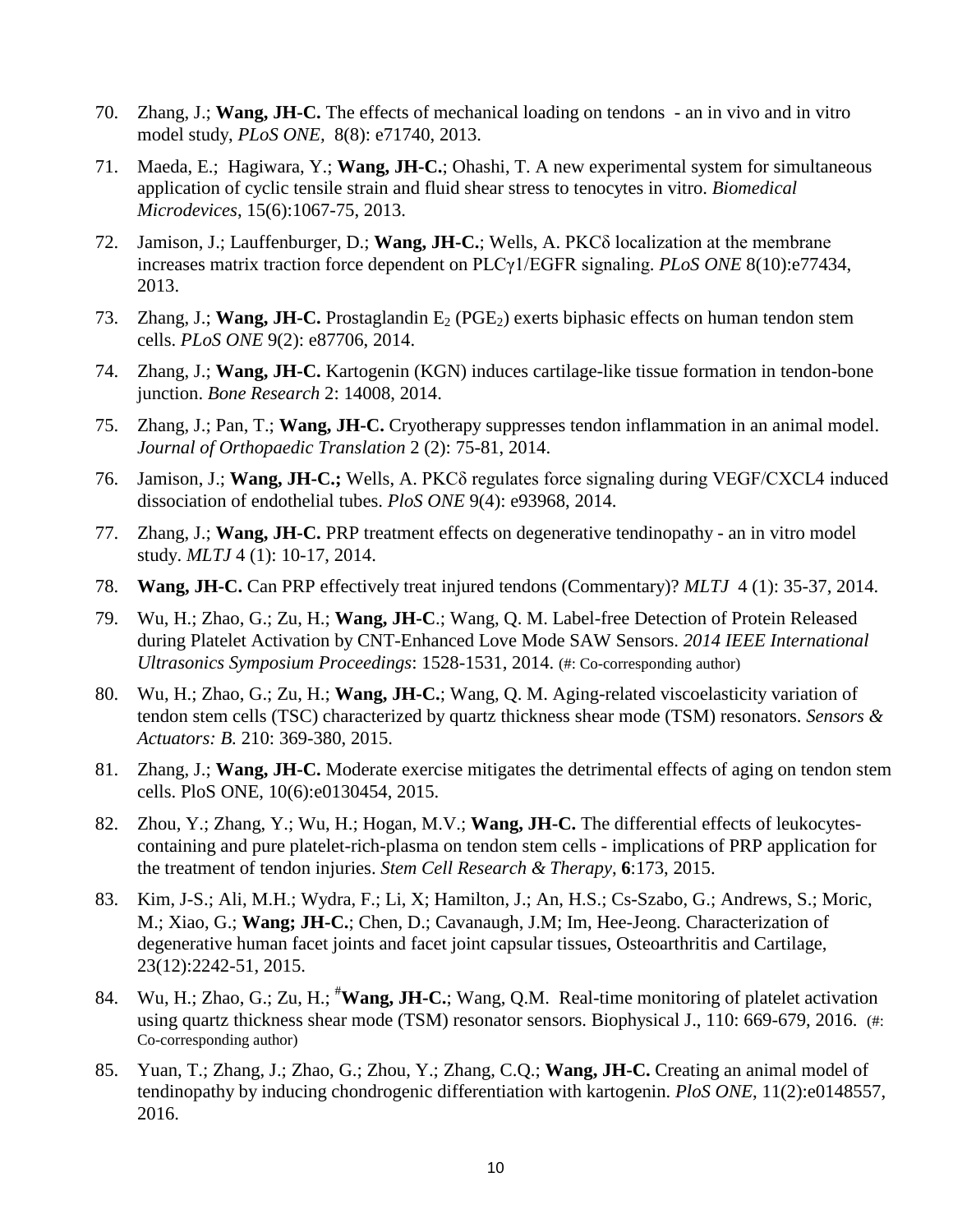86. Zhang, J.; Yuan, T.; **Wang, JH-C.** Moderate treadmill running exercise prior to tendon injury enhances wound healing aging rats. *Ontotarget*, in press (2/11/2016)

#### **Reviews (Peer reviewed):**

- 1. **Wang, JH-C.**; Zhou, Y,Q. New advancements on tendon stem cells. *International Journal of Orthopaedics*, 36 (3): 163-167, 2015.
- 2. Sun, H.B.; Schaniel, C.; Leong, D.J.; Lemischka, I.; and **Wang, JH-C.** Biology and mechano-response of tendon cells: progress overview and perspective. *J Orthop Res* 33(6): 785-792, 2015.
- 3. **Wang, JH-C**.; Zhang, J.; Nirmala, X. Advancements in the treatment and repair of tendon injuries. Current Tissue Engineering 3(2) 71-81, 2014.
- 4. Yuan, T.; Zhang, C.Q.; **Wang, JH-C.** Augmenting tendon and ligament repair with platelet-rich plasma (PRP). MLTJ 3 (3): 139-149, 2013.
- 5. Jiang, D.; **Wang, JH-C.** Tendinopathy and its treatment with platelet-rich plasma (PRP). *HISTOLOGY AND HISTOPATHOLOGY* 28:1537-1546, 2013.
- 6. **Wang, JH-C.**; Guo, Q.; and Li, B. Tendon biomechanics and mechanobiology a mini-review of basic concepts and recent advancements. *Journal of Hand Therapy*, 25(2):133-40, 2012.
- 7. Li, B.; **Wang, JH-C.** Fibroblasts and myofibroblasts in wound healing: force generation and measurement. *Journal of Tissue Viability* 20, 108-120, 2011.
- 8. **Wang, JH-C.** Tendon stem cells and platelet-rich plasma (Invited Review). *Chin J Sports Med* 1 (1): 70-78, 2011.
- 9. Li, B.; **Wang, JH-C.** Application of sensing techniques to cellular force measurement. *Sensor* 2010, 10, 9948-9962.
- 10. **Wang, JH-C**.; Li, B. Mechanics rules cell biology. *Sports Medicine, Arthroscopy, Rehabilitation, Therapy & Technology* 2:16, 2010.
- 11. **Wang, JH-C.** Cell traction forces (CTFs) and CTF microscopy applications in musculoskeletal research. *Operative Techniques in Orthopaedics* 20(2):106-109, 2010.
- 12. **Wang, JH-C.**; Thampatty, B.P. Mechanobiology of adult and stem cells. *International Review of Cell and Molecular Biology* 271: 297-332, 2008.
- 13. Ekdahl, M.; **Wang, JH-C.**; Ronga, M.; Fu, F. Graft healing in anterior cruciate ligament reconstruction. *Knee Surgery, Sports Traumatology, Arthroscopy* 16(10):935-47, 2008.
- 14. **Wang, JH-C.**; Lin, J-S. Cell traction force and measurement methods (invited review), *Biomech Model Mechanobiol* 6(6): 361-71, 2007.
- 15. **Wang, JH-C.**; Thampatty, B.P.; Im, HJ. Mechano-regulation of gene expression in fibroblasts, Gene 391:1-15, 2007.
- 16. **Wang, JH-C.**; Thampatty, B.P. Mechanobiology of fibroblasts I (invited review), *Chinese J Orthop* **27**(5):397-400, 2007.
- 17. **Wang, JH-C.**; Thampatty, B.P. Mechanobiology of fibroblasts II (invited review), *Chinese J Orthop* 27(6):477-480, 2007.
- 18. **Wang, JH-C.** Mechanobiology of tendon (invited review), *J Biomech*. 39:1563–1582, 2006.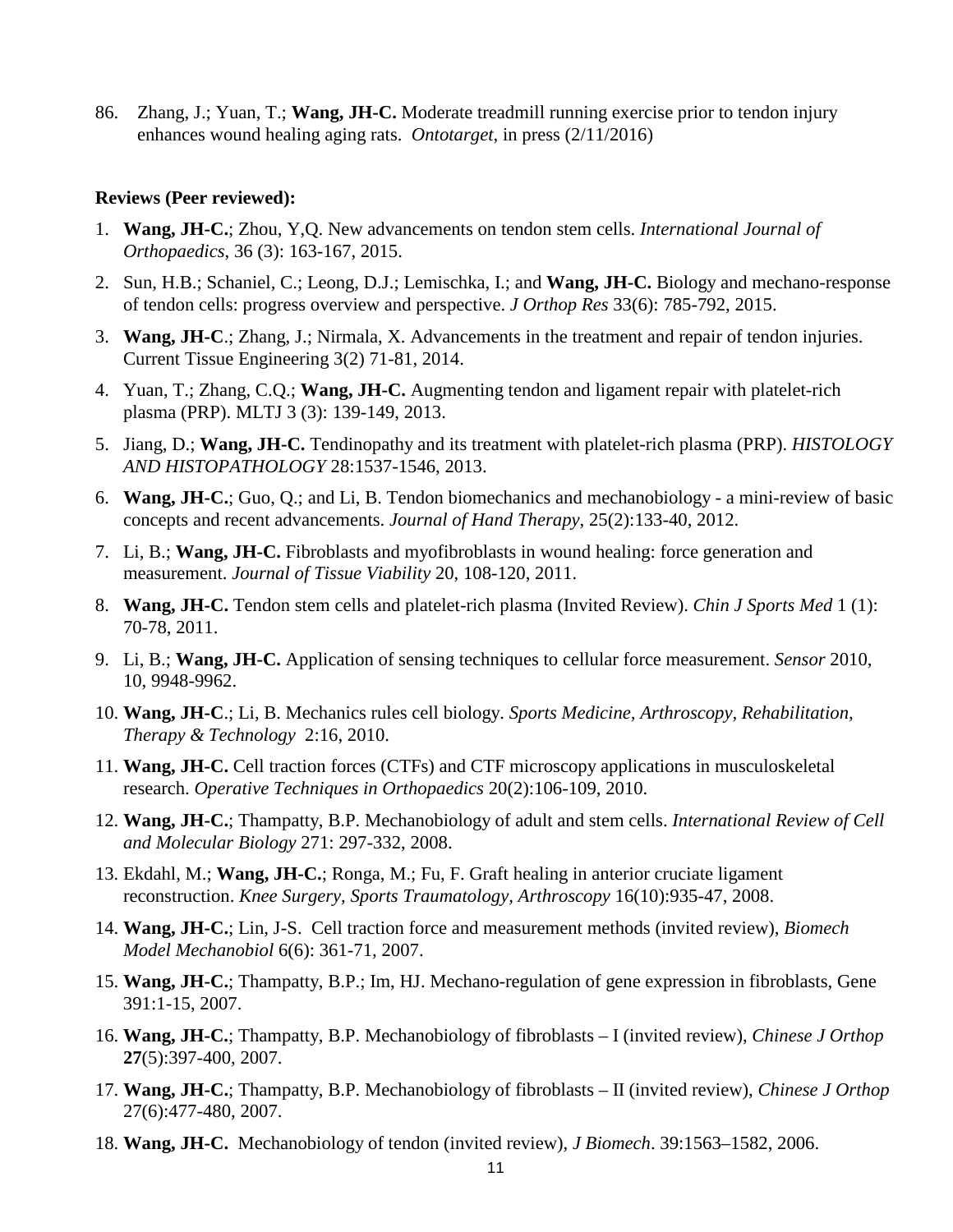- 19. **Wang, JH-C.**; Thampatty, B.P. An introductory review of cell mechanobiology (invited review), *Biomech Model Mechanobiol.* 1-16, 2006.
- 20. **Wang, JH-C**.; Iosifidis, M.; Fu, F. Biomechanical basis of tendinopathy, *CORR* 443:320-332, 2006.
- 21. Chen, SY, **Wang, JH-C**.; The basis of tendinopathy and recent research advancement, *Chinese J. Sports Medicine* 24(3), 2004.
- 22. Woo, SL-Y.; Hilderbrand, K.; Watanabe, N.; Fenwick, J.A.; Papageorgiou, C.; **Wang, JH-C.** Tissue engineering of ligament and tendon healing, *CORR* 367S: S312-23, 1999.
- 23. Lo, M.; **Wang, JH-C.;** Fu, F.H. Tendinopathy Monograph, BMJ PUBLISHING GROUP LIMITED, published online.

#### **Theses/Book Chapter/Program Book:**

- 1. **Wang, JH-C.**; Zhao, G.; Li, B. "Measurement of cell motility using microgrooved substrates." Cytoskeleton Methods and Protocols (3rd edition), ed. Ray H. Gavin,. Human Press 2015.
- 2. **Wang, JH-C.**; Zhao, G.; Li, B. "The study of cell motility by cell traction force microscopy (CTFM)." Cytoskeleton Methods and Protocols  $(3<sup>rd</sup>$  edition), ed. Ray H. Gavin,. Human Press 2015.
- 3. **Wang, JH-C.;** Li, B. Mechanobiology of Cell-Matrix Interactions, Structure and Function of Biomatrix, ed. by Endre A. Balazs, Matix Biology Institute 2012, pages 253- 292.
- 4. **Wang, JH-C.;** Li, B. The Principles and biological applications of cell traction force microscopy. Microscopy Book Series - Volume # 4: "Microscopy: Science, Technology, Applications and Education." In press (online avaiable).
- 5. Li, B; Lin, J-S.; **Wang, JH-C.** Cell mechanobiology: the forces applied to cells and generated by cells, Mechanobiology Handbook, ed. by Jiro Nagatomi, CRC Press 2011, Pages 253–274.
- 6. **Wang, JH-C.**; Li, B. "Application of cell traction force microscopy for cell biology research." Cytoskeleton Methods and Protocols ( $2<sup>nd</sup>$  edition), ed. Ray H. Gavin, Chapter 17, p301-313. Human Press 2009.
- 7. **Wang, JH-C.**; Li, B.; Lin, J-S. "Cell traction force microscopy for musculoskeletal research." A Practical Manual for Musculoskeletal Research, ed. Leung et al.. Chapter 14, pages 773-787. World Scientific 2008.
- 8. Thampatty, B.P.; **Wang, JH-C.** "Mechanobiology of fibroblasts." Chapter 16 in the Mechanosensitivity in Cells and Tissues, p351-378; edited by Kamkin, A. and Kiseleva, I. Springer Netherlands, Oct. 6, 2007.
- 9. **Wang, JH-C.**; Lin, J-S.; Yang, Z.C. "Cell traction force microscopy." Chapter in the book of Advanced Bioimaging Technologies in Assessment of Quality of Bone and Scaffold Biomaterials, p227-235; edited by Qing, L.; Genant, H.K.; Griffith, J.; and Leung, K.S.
- 10. **Wang, JH-C.**; Chen, J.; Li, B.; Thampatty, B.P. "Cell traction force: generation, transmission, regulation, and measurement." Chapter in the Springer book, 2008.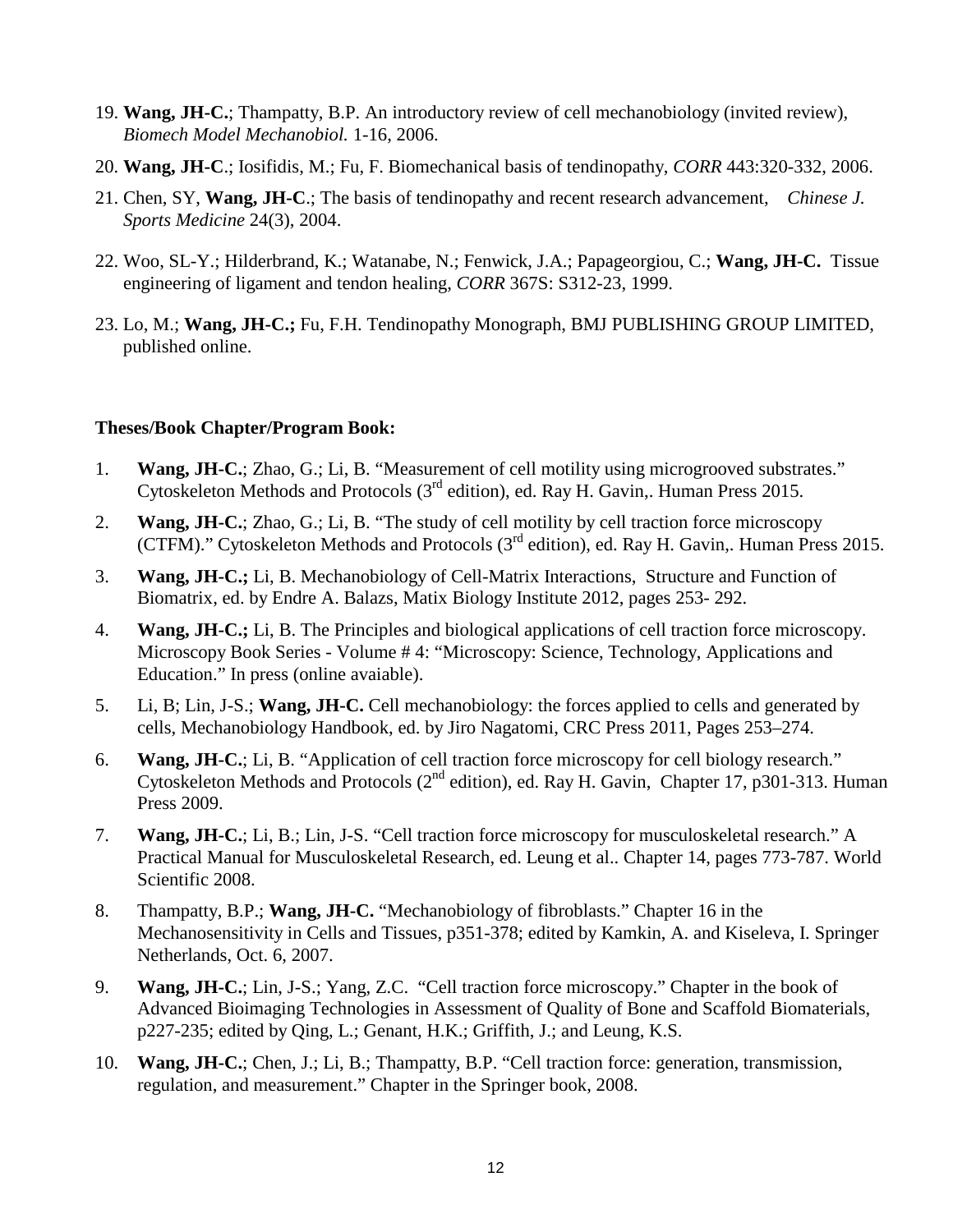- 11. **Wang, JH-C.**; Thampatty, B.P. Mechano-regulation of fibroblast function, The Encyclopedia of Biomaterials and Biomedical Engineering (Editors: Gary L. Bowlin; Gary Wnek), published 15 August 2006.
- 12. **Wang, JH-C.**; Woo, SL-Y.; Hsu, W.; Stone, D. "Mechanobiological studies of cellular and molecular mechanisms of tendinopathy." Chapter 7 in The Encyclopaedia of Sports Medicine, Tendinopathy in Athletes, edited by Savio L-Y. Woo, Per A.F.H. Renström, and Steven P. Arnoczky.
- 13. **Wang, JH-C.** (Guest Editor). The 25<sup>th</sup> SPRBM abstract book: Molecular and Cellular Biomechanics (MCB) 3(4), 2006.
- 14. **Wang, JH-C.**; Woo, S L-Y.; Fukuda, Y.; Stone, D. "Tendon overuse injury." Scandinavian Text Book of Sports Medicine, November, 2003.
- 15. Woo, S.L-Y.; Abramowitch, S.D.; Loh, J.C.; Musahl, V.; **Wang, JH-C.** "Ligament healing: present status and the future of functional tissue engineering." Functional Tissue Engineering. Ed. F. Guilak, D. Butler, S. Goldstein, D. Mooney, Springer-Verlag Publishing, New York, 2:17-34, 2003.
- 16. Woo, SL-Y.; Debski, R. E.; **Wang, JH-C.** Program book of the Interantioanl Symposium on Ligament & Tendons, 2000.
- 17. **Wang, JH-C.** "Responses of the cells on smooth and microgrooved surfaces subjected to cyclic deformations." PhD thesis, University of Cincinnati, 1996.
- 18. **Wang, JH-C.** "Biomechanical studies of the effects of discectomy on human lumbar spine." MS thesis, Tongji University, 1989.
- 19. **Wang, JH-C.** "Application of laser speckle method to determine the displacement field of a holedplate subjected to tension." BS thesis, Tongji University, 1982.

### **Popular Press:**

- 1. Gina Kolata, "When It's O.K. To Run Hurt." NY Times, January 11, 2007. [http://query.nytimes.com/gst/fullpage.html?res=9807EEDC1230F932A25752C0A9619C8B63&pa](http://query.nytimes.com/gst/fullpage.html?res=9807EEDC1230F932A25752C0A9619C8B63&pagewanted=all) [gewanted=all](http://query.nytimes.com/gst/fullpage.html?res=9807EEDC1230F932A25752C0A9619C8B63&pagewanted=all)
- 2. Natasha Agabalyan, and Clare Wilson. "The Disease that Turns You to Stone." New Scientist, December 20, 2011. [http://www.newscientist.com/article/mg21228432.800-the-disease-that-turns](http://www.newscientist.com/article/mg21228432.800-the-disease-that-turns-you-to-stone.html?full=true)[you-to-stone.html?full=true](http://www.newscientist.com/article/mg21228432.800-the-disease-that-turns-you-to-stone.html?full=true)
- 3. Phyllis Rickel-Wong, Book "Flying Up the Stairs!" Tendons Need Exercise But, Not Too Much Exercise, page 150.
- 4. **James H-C. Wang**. "Discovering mechanisms of tendinopathy for more effective clinical management." Restore, 2006.
- 5. **James H-C. Wang**. "Clinical implications of basic research on PRP." Restore, 2014.

### **Abstracts/Conference papers:**

1. Zhou, Y.; Zhang, J.; Wu, H.; Hogan, M.; and **Wang, JH-C.** The differential effects of leukocytescontaining and pure platelet-rich-plasma (PRP) on tendon stem cells - implications of PRP application for the treatment of tendon injuries. 2016 ORS Meeting.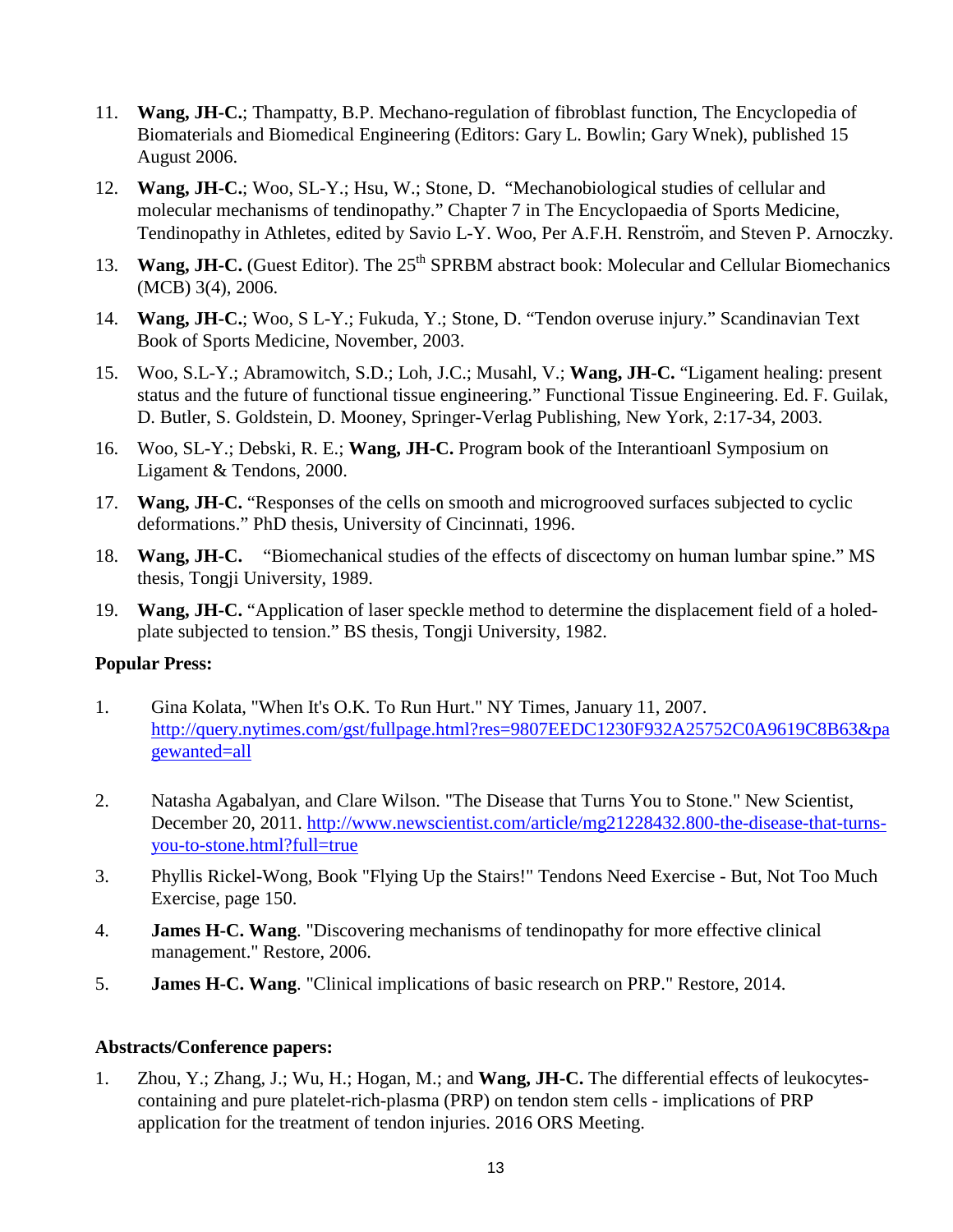- 2. Zhou, Y.; Yang, J.;Narava, M.; Zhao, G.; Zhang, J.; Hogan, M.; and **Wang, JH-C.** Kartogenin promotes the formation of fibrocartilage zone between tendon graft and bone tunnel. 2016 ORS Meeting.
- 3. Zhang, J.; Zheng, N.; Yuan, T.; Zhou, Y.; Narava1, M.; Hogan, M.; **Wang, JH-C.** Kartogenin regenerates wounded tendon-bone junction. 2016 ORS Meeting.
- 4. Zhang, J.; Yuan, T.; Zhou, Y.; Narava, M.; and **Wang, JH-C.** Pre-exercise enhances wound healing in aging rat tendons via TSC and senescence-related mechanisms. 2016 ORS Meeting.
- 5. Zhang, J.; Nie, D.; and **Wang, JH-C.** Defining the effects of aging on tendon stem/progenitor cells and cell senescence. 2016 ORS Meeting.
- 6. Zhao, G.; Zhou, Y.; and **Wang, JH-C.** HMGB1 induces sterile inflammation in rodent tendons subject to excessive mechanical loading. 2016 ORS Meeting.
- 7. Miller, M.; Newsome, H.A.; Yoshida, M.; Wang, JH-C. Musahl, V.; Debski, R.E. Rotator cuff tendons exhibit localized histological differences in tendon degeneration, 2016 ORS Meeting.
- 8. Zhang, J.; Yuan, T.; and **Wang, JH-C.** Pre-exercise through moderate treadmill running enhances healing of wounded tendons in aging rats. Annual ASBMR Meeting, Seattle, Oct. 9-12, 2015.
- 9. Zhou, Y.; Zhang, J.; Zhao, G.; and **Wang, JH-C.** Use of Kartogenin to augment the tendon-bone tunnel healing. 2015 Summer Biomechanics, Bioengineering and Biotransport Conference, June 17- 20, 2015.
- 10. Zhang, J.; **Wang, JH-C.** An irradiation-and-injection approach to study TSC differentiation in mouse. ISL&T -XIV, Las Vegas, Mar. 27, 2015.
- 11. Zhang, J.; **Wang, JH-C.** Aberrant differentiation of tendon stem cells causes tendinopathy. ISL&T XIV, Las Vegas, Mar. 27, 2015.
- 12. Zhang, J.; **Wang, JH-C.** A new approach to enhance tendon-bone junction healing by regenerating fibrocartilage zone. ISL&T -XIV, Las Vegas, Mar. 27, 2015.
- 13. Zhang, J.; **Wang, JH-C.** Mechanical over-loading induced non-tenocyte differentiation of TSCs is not reversible by rest. The 61<sup>st</sup> ORS Meeting, Las Vegas, Mar. 28-31, 2015.
- 14. Zhang, J.; **Wang, JH-C.** High CCN-1 levels in aging tendons promote tendon stem cell senescence and tendon degeneration. The  $61<sup>st</sup> ORS$  Meeting, Las Vegas, Mar. 28-31, 2015.
- 15. Yuan, T.; Zhao, G.; Zhang, J.; **Wang, JH-C.** Development of a new animal model of overuse tendinopathy. The  $61<sup>st</sup> ORS$  Meeting, Las Vegas, Mar. 28-31, 2015.
- 16. Yuan, T.; Zhang, J.; Zhao, G.; Zhou, B.; **Wang, JH-C.** The effects of ketorolac tromethamine on tendons - an in vitro and in vivo study. The  $61<sup>st</sup>$  ORS Meeting, Las Vegas, Mar. 28-31, 2015.
- 17. Zhang, J.; **Wang, JH-C.** An irradiation-and-injection approach to study TSC differentiation in a mouse treadmill running model. The  $61<sup>st</sup> ORS$  Meeting, Las Vegas, Mar. 28-31, 2015.
- 18. **Wang, JH-C.** Tendon stem cells are responsible for the development of degenerative tendinopathy. The 7<sup>th</sup> ICOBR Meeting, Xiaomen, Oct. 10-19, 2014.
- 19. Wu, H.; **Wang, JH-C.**; Wang, Q. Label-free detection of protein released during platelet activation by CNT-enhanced love mode SAW sensors. 2014 IEEE International Ultrasonic Symposium, Chicago, September 3-6, 2014.
- 20. Zheng, N.; Zhang, J.; **Wang, JH-C.** Mechanical testing of rat patella tendons following injury and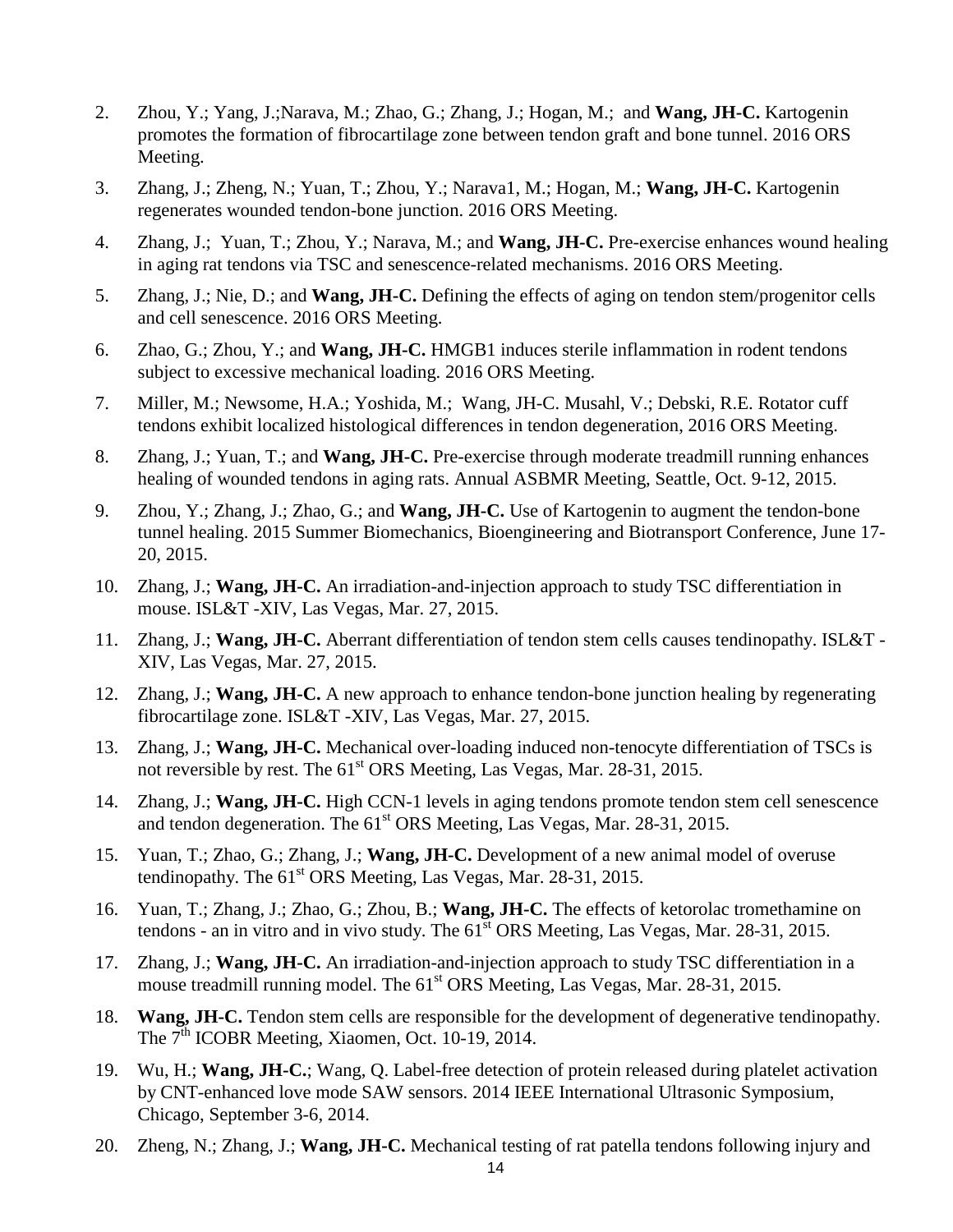treatment with PRP gel and substance P. The  $7<sup>th</sup>$  WCB Meeting, Boston, July 6-11, 2014.

- 21. Zhang, J.; Wang, JH-C. Kartogenin (KGN) promotes chondrogenesis in vitro and in vivo. The 60<sup>th</sup> ORS Meeting, New Orleans, Mar. 15-18, 2014.
- 22. Zhang, J.; **Wang, JH-C.** Kartogenin (KGN) accelerates repair of injured meniscus. The 60<sup>th</sup> ORS Meeting, New Orleans, Mar. 15-18, 2014.
- 23. Altman, A.R.; Breitton, K.; Zhao, G.; Parajuli, A.; Tseung, W-J.; Wang, L.; **Wang, JH-C.**; Liu, X.S. Intensive treadmill running induces bone microstructural deterioration in mouse femoral bone. The  $60<sup>th</sup>$  ORS Meeting, New Orleans, Mar. 15-18, 2014.
- 24. Zhang, J.; Wang, JH-C. Defining the effects of platelet-rich clot gel on tendon stem cells. The 59<sup>th</sup> ORS Meeting, San Antonia, Jan. 26-29, 2013.
- 25. Zhang, J.; Keenan, C.; **Wang, JH-C.** Dexamethasone causes differentiation of human tendon stem cells into non-tenocytes: Implications for dexamethasone treatment of tendon injury. The 59<sup>th</sup> ORS Meeting, San Antonia, Jan. 26-29, 2013.
- 26. Yang, Y.; Zhang, J.; Qian, Y.; Dong, S.; Huang, H.; Boada, F., Fu, F.H.; **Wang, JH-C.** SPIO labeling tendon stem cells and tracking them in vivo with MR imaging. The 59<sup>th</sup> ORS Meeting, San Antonia, Jan. 26-29, 2013.
- 27. Zhang, J.; Yang, Y.; Wang, N.; Zhao, G.; Fu, F.; **Wang, J H-C.** PRP exerts anti-inflammatory effects on injured tendons through HGF. The 59<sup>th</sup> ORS Meeting, San Antonia, Jan. 26-29, 2013.
- 28. Zhang, J.; Yang, Y.; Wang, N.; Zhao, G.; Fu, F.; **Wang, J H-C.** White blood cells in platelet-rich plasma (PRP) cause inflammatory and catabolic responses in tendon cells. The 59<sup>th</sup> ORS Meeting, San Antonia, Jan. 26-29, 2013.
- 29. Zhang, J.; **Wang, JH-C.** Low oxygen tension promotes proliferation and enhances the stemness of human tendon stem cells. ISL&T-XII, San Francisco, February 3, 2012.
- 30. Zhang, J.; **Wang, JH-C.** PGE<sub>2</sub> exerts biphasic effects on human tendon stem cells. The 58<sup>th</sup> ORS Meeting, San Francisco, February 4-7, 2012.
- 31. Zhang, J.; **Wang, JH-C.** Engineered tendon matrix promotes the stemness of tendon stem cells. The 58th ORS Meeting, San Francisco, February 4-7, 2012.
- 32. Zhang, J.; Lin, S.; **Wang, JH-C.** The effects of aging on mouse tendon stem cells. The 58<sup>th</sup> ORS Meeting, San Francisco, February 4-7, 2012.
- 33. Zhang, J.; Lin, S.; **Wang, JH-C.** Mechanical loading induces loading-intensity dependent effects on aging tendon stem cells. The  $58<sup>th</sup> ORS$  Meeting, San Francisco, February 4-7, 2012.
- 34. Zhang, J.; Lin, S.; **Wang, JH-C.** Moderate exercise improves degenerative tendons through tendon stem cells. The  $58<sup>th</sup> ORS$  Meeting, San Francisco, February 4-7, 2012 (podium).
- 35. Zhang, J.; **Wang, JH-C.** Engineered tendon matrix promotes the formation of tendon-like tissues in vivo. The 58<sup>th</sup> ORS Meeting, San Francisco, February 4-7, 2012.
- 36. Zhang, J.; **Wang, JH-C.** Platelet-rich plasma (PRP) exerts anti-inflammatory effects on injured tendons. The 58<sup>th</sup> ORS Meeting, San Francisco, February 4-7, 2012 (podium).
- 37. Maeda, E.; Hagiwara, Y.; **Wang, JH-C**; and Ohashi, T. A new experimental system for the study of tenocyte mechanobiology. The  $58<sup>th</sup> ORS$  Meeting, San Francisco, February 4-7, 2012.
- 38. Zhang, J.; **Wang, JH-C.** Platelet-rich plasma exerts anti-inflammatory action through hepatocyte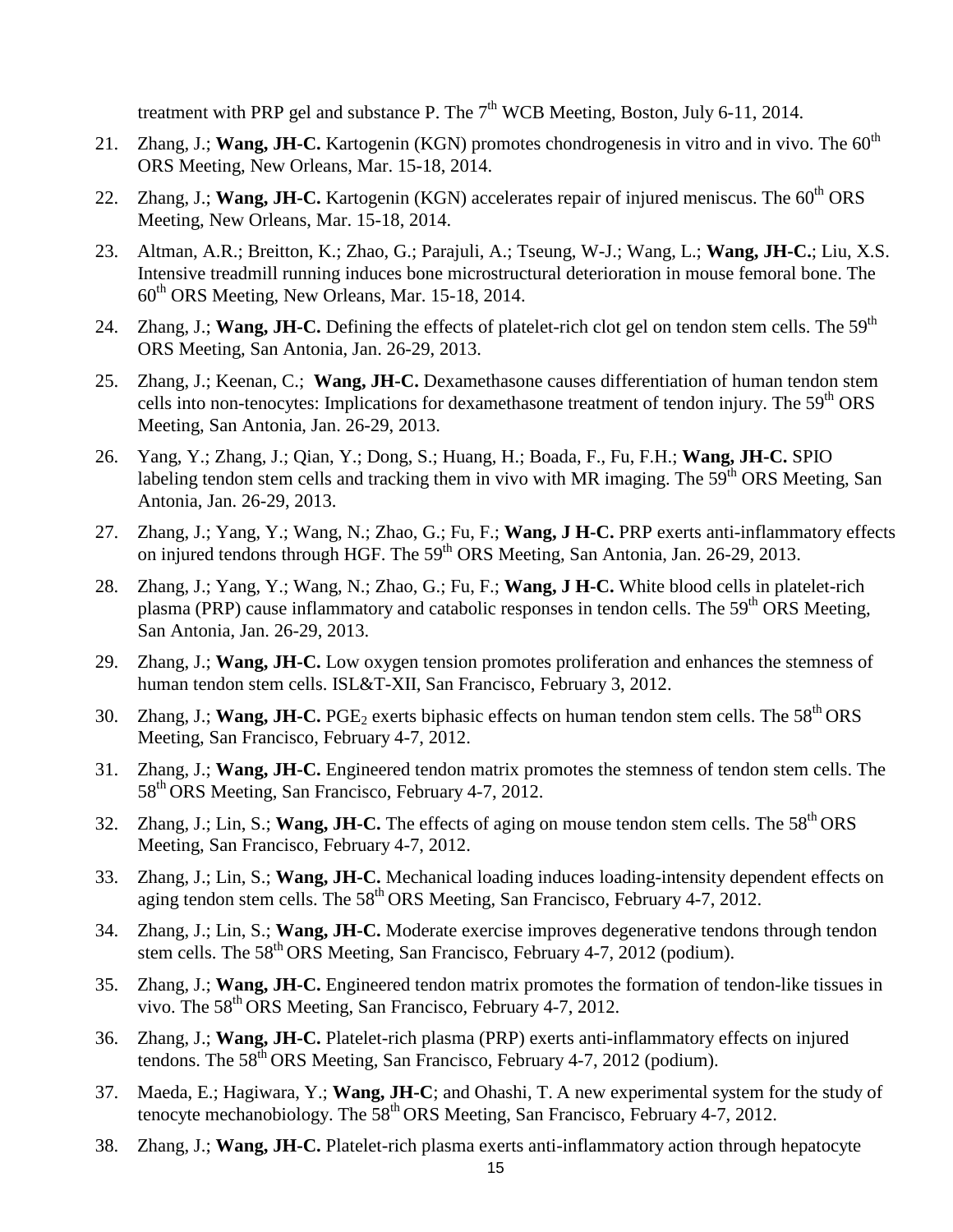growth factor, Science2011, Pittsburgh, Oct. 5-7, 2011.

- 39. Dong, S.; Zhang, J.; **Wang, JH-C.** Acellular matrix determines the fate of tendon stem cell differentiation, Science2011, Pittsburgh, Oct. 5-7, 2011.
- 40. Zhang, J.; Lin, S.; Wang, JH-C. Characterization of aging mouse tendon stem cells. The 5<sup>th</sup> Annual Research Day of the Aging Institute of UPMC Senior Services and the University of Pittsburgh, Pittsburgh, April 19, 2011.
- 41. Zhang, J.; **Wang, JH-C.** Intensive mechanical loading contains the risk of developing tendinopathy. ISL&T-XI, Long Beach, Jan. 12, 2011.
- 42. Zhang, J.; **Wang, JH-C.** BMP-2 mediates PGE2 induced osteogenic differentiation of human tendon stem cells. The 57<sup>th</sup> ORS Meeting, Long Beach, Jan. 13-16, 2011.
- 43. Zhang, J.; Pan, T.; **Wang, JH-C.** Treadmill running enhances mechano-growth factor (MGF) expression and tendon stem/progenitor cell proliferation. The 57<sup>th</sup> ORS Meeting, Long Beach, Jan. 13-16, 2011.
- 44. Zhang, J.; **Wang, JH-C.** A comparative study of differential properties of stem cells from human patellar tendon and medial collateral ligament. The 57<sup>th</sup> ORS Meeting, Long Beach, Jan. 13-16, 2011.
- 45. Zhang, J.; **Wang, JH-C.** PRP treatment suppresses non-tenogenic differentiation of tendon stem cells. The  $57<sup>th</sup> ORS$  Meeting, Long Beach, Jan. 13-16, 2011.
- 46. Zhang, J.; **Wang, JH-C.** Characterization of the effects of engineered tendon matrix on tendon stem cells. Science2010, Pittsburgh, Oct. 7-8, 2010.
- 47. Zhang, J.; **Wang, JH-C.** Platelet-rich plasma (PRP) stimulates differentiation of tendon stem cells into active tenocytes that increase in number and produce abundant collagen. AOSSM Meeting, Providence, Rhode Island, July 15-18, 2010.
- 48. Zhang, J.; **Wang, JH-C**. Mechanical stretching regulates self-renewal of tendon stem cells in a Stretching Magnitude-Dependent Manner. SPRBM Annual Meeting, Tucson, January 13-16, 2010.
- 49. Zhang, J.; **Wang, JH-C**. Platelet-rich plasma induces differentiation of tendon stem cells into active tenocytes. SPRBM Annual Meeting, Tucson, January 13-16, 2010.
- 50. Zhang, J.; Pan, T.; **Wang, JH-C.** Tendon stem cells exhibit differential properties from tenocytes. The  $10^{th}$  ISL&T, Hong Kong, Feb. 5-6, 2010.
- 51. Zhang, J.; Ma, D.; Tisherman, R.; Pan, T.; **Wang, JH-C.** Cryotherapy reduces inflammation and resultant Pain by decreasing PGE2 levels in tissues. The 56<sup>th</sup> ORS Meeting, New Orleans, March 6-9, 2010.
- 52. Zhang, J.; Pan, T.; Im, H-J; Fu, F.; **Wang, JH-C.** Characterization of stem cells from human anterior cruciate ligament and medial collateral ligament. The 56<sup>th</sup> ORS Meeting, New Orleans, March 6-9, 2010.
- 53. Zhang, J.; Pan, T.; **Wang, JH-C.** Mouse treadmill running stimulates tendon stem cell division and collagen production. The  $56<sup>th</sup>$  ORS Meeting, New Orleans, March 6-9, 2010.
- 54. Zhang, J.; **Wang, JH-C.** Self-renewal of tendon stem cells depends on mechanical loading conditions - implications for the development of tendinosis. The  $56<sup>th</sup> ORS$  Meeting, New Orleans, March 6-9, 2010.
- 55. Zhang, J.; Pan, T.; Im, H-J.; **Wang, JH-C**. Human ACL and MCL contain adult stem cells with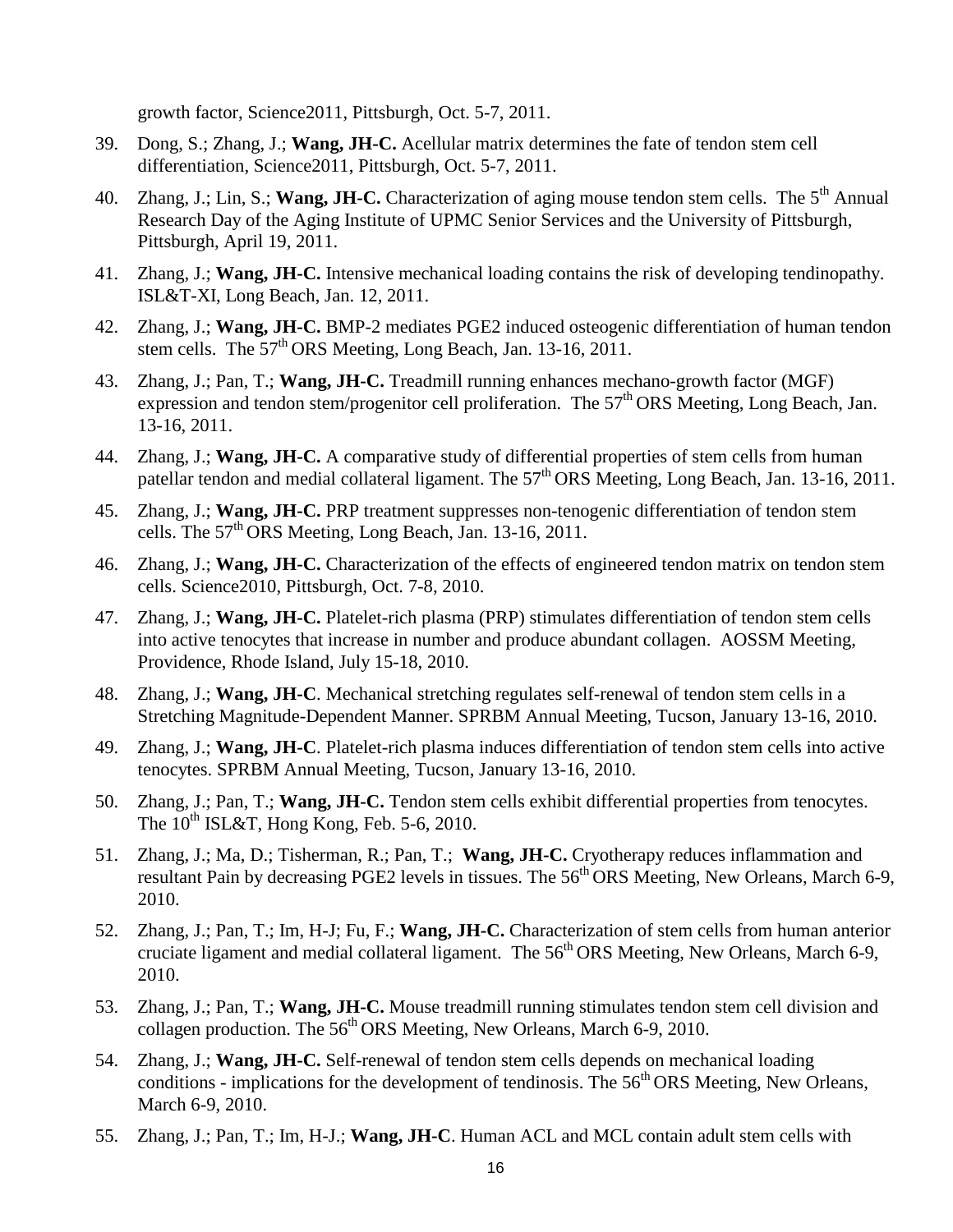distinct replicative and differential potential. Science 2009, Pittsburgh, Oct. 15-16, 2009.

- 56. Zhang, J.; Liu, Y.; **Wang, JH-C**. Exercise improves musculoskeletal tissues through enhancing stem cell proliferation, differentiation, and production of extracellular matrix. BMES Annual Meeting, Pittsburgh, Oct. 7-10, 2009.
- 57. Zhang, J.; **Wang, JH-C**. Rabbit tendon stem cells and their mechanobiological responses. BMES Annual Meeting, Pittsburgh, Oct. 7-10, 2009.
- 58. Zhang, J.; Im, H.J.; **Wang, JH-C.** Differential characteristics of human ACL and MCL stem cells. BMES Annual Meeting, Pittsburgh, Oct. 7-10, 2009.
- 59. Li, B.; **Wang, JH-C.** Window stress threshold drives formation of cell proliferation and differentiation patterns. BMES Annual Meeting, Pittsburgh, Oct. 7-10, 2009.
- 60. Zhang, J.; **Wang, JH-C**. Multidifferentiation potential of tendon stem cells. SPRBM Annual Meeting, Hawaii, January 6-9, 2009.
- 61. Zhang, J.; **Wang, JH-C**. Tendon inflammation and the role of tendon stem cells in the development of tendinopathy. SPRBM Annual Meeting, Hawaii, January 6-9, 2009.
- 62. Zhang, J.; **Wang, JH-C**. Mechanical loading functions as a niche factor that regulates proliferation and differentiation of tendon stem cells. SPRBM Annual Meeting, Hawaii, January 6-9, 2009.
- 63. Zhang, J.; **Wang, JH-C**. Identification of a novel stem cell population in rabbit patellar and Achilles tendons. The 55<sup>th</sup> ORS Meeting, Las Vegas, Nevada, February 22-25, 2009.
- 64. Zhang, J.; **Wang, JH-C**. Tendon inflammation may lead to tendon degeneration through tendon stem cells. The 55th ORS Meeting, Las Vegas, Nevada, February 22-25, 2009.
- 65. Zhang, J.; **Wang, JH-C**. Mechanical stretching regulates proliferation and differentiation of tendon stem cells. The 55<sup>th</sup> ORS Meeting, Las Vegas, Nevada, February 22-25, 2009.
- 66. Zhang, J.; **Wang, JH-C**. Identification and characterization of rabbit tendon stem cells, Science 2008, Pittsburgh, October 2-3, 2008.
- 67. Zhang, J.; Lim, C.T.; Fu, F.H.; **Wang, JH-C**. PGE2 production in tendons in response to repetitive mechanical loading and the effect of  $PGE<sub>2</sub>$  on differentiation of tendon stem cells, Pittsburgh, ICMMB-16, July 23-25, 2008.
- 68. Zhang, J.; Lim, C.T.; Fu, F.H.; **Wang, JH-C**. Mechanical stretching alters the morphology and increases the proliferation of tendon stem cells, Pittsburgh, ICMMB-16, July 23-25, 2008.
- 69. **Wang, JH-C**.; Zhang, J. Identification and characterization of rabbit tendon stem cells. International Society of Stem Cells, Philadelphia, June 11-14, 2008.
- 70. Li, B.; Lin, M.; Tang, Y.; Wang, B.; **Wang, JH-C.** Micropatterned C2C12 cells exhibit enhanced differentiation into myotubes – a novel study using cell traction force microscopy. 2008 ORS, San Francisco, Mar. 1-5, 2008.
- 71. Szczodry, M.; Davitt, H. L.; Yeager, T.; Li, B.; Fu, F.; **Wang, JH-C**. Chronic treadmill running induces the presence of myofibroblasts in mouse patellar tendons. 2008 ORS, San Francisco, Mar. 1- 5, 2008.
- 72. Li, X.; Muddasani, P.; Davis, F.; **Wang, JH-C**.; Im, H-JI. The potential pathological role of EP2 in human cartilage homeostasis. 2008 ORS, San Francisco, Mar. 1-5, 2008.
- 73. Puskar, K.M.; Lin, H.T.; Li, F.; Li, B.; **Wang, JH-C.** A new approach to determine traction forces of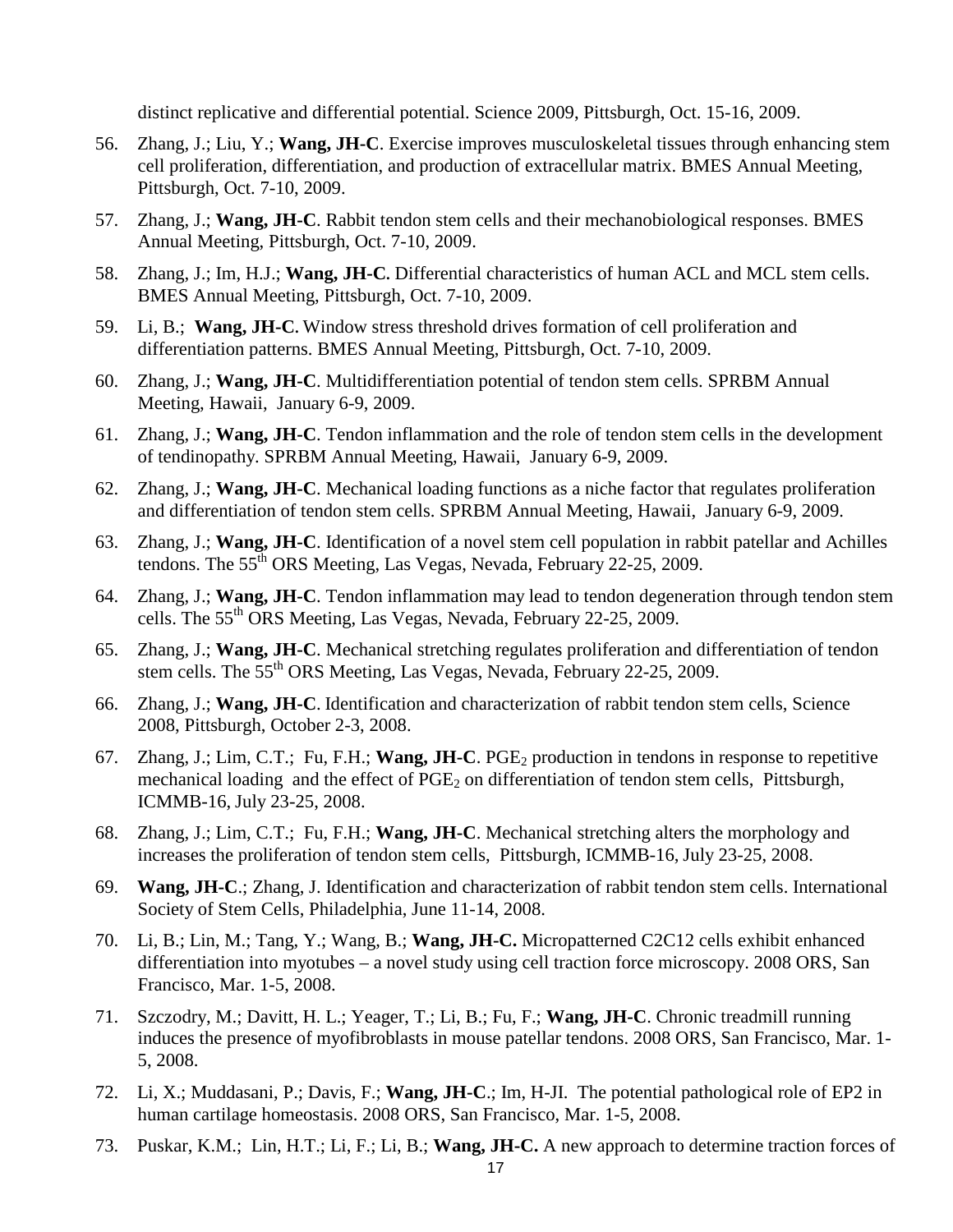micropatterned cells. 2008 SPRBM, Miami, Jan. 9-12, 2008.

- 74. Li, B.; Lin, M.; Liu, Y.; Tang, Y.; Wang, B.; and **Wang, JH-C.** A novel in vitro model for functional assessment of C2C12 cell differentiation. 2008 SPRBM, Miami, Jan. 9-12, 2008.
- 75. Li, B.; Li, F.; Lin, J-S. ; and **Wang, JH-C**. External mechanical stress alters cell proliferation and differentiation pattern formation. 2008 SPRBM, Miami, Jan. 9-12, 2008.
- 76. Li, X.; **Wang, JH-C.**; Im, H-J. The Pathological Role of Prostaglandin E2 and EP Receptors in Cartilage. 2008 SPRBM, Miami, Jan. 9-12, 2008.
- 77. **Wang, JH-C.**; Lin, T.H. Computational modeling of micropost force sensor array (MFSA) with experimental applications. APCOM'07 in conjunction with EPMESC XI, December 3-6, 2007, Kyoto, Japan.
- 78. **Wang, JH-C.**; Li, B.; Lin, TH. Mechanical stress controls cell differentiation pattern. APCOM'07 in conjunction with EPMESC XI, December 3-6, 2007, Kyoto, Japan.
- 79. Li, B.; Lin, M.; Tang, Y.; Wang, B.; **Wang, JH-C.** Application of micropatterning technology and cell traction force microscopy (CTFM) to functional assessment of C2C12 cell differentiation. Science 2007, Pittsburgh, October 11-12, 2007.
- 80. Sowa, G.; Morrow, J.; Coelho, P.; Lin, M.; Xu, X.; Chen, J.; Studer, R.; **Wang, JH-C.**; Kang, J. Nucleus pulposus cells demonstrate high levels of traction force in vitro. Austin, October 23, 2007.
- 81. Li, F.; **Wang, JH-C.**; Wang, Q.M. Research on Thickness Shear Mode Resonator as Cell-based Biosensors", presented at Shanghai University, June 12, 2007, Shanghai, China.
- 82. Li, F.; **Wang, JH-C.**; Wang, Q.M. Monitoring cell adhesion and characterizing cell viscoelasticity by using thickness shear mode acoustic wave sensors, presented at the Fifth International Conference on Nonlinear Mechanics (ICNM-V), June 11-14, 2007, Shanghai, China.
- 83. Lin, M.M.; **Wang, James H.-C**. Micropost force sensor array (MFSA) modeling and biological applications. USNCCM, San Francisco, July 23-26, 2007.
- 84. **Wang, JH-C.**; Li, B. Biological applications of cell traction force microscopy. The 3rd China-Overseas Workshop on Biomechanics. Guangzhou, July 4-8, 2007.
- 85. **Wang, JH-C.**; Li, B. Cellular mechanical stress acts as a morphogenetic cue in spatial patterning of cell adhesion, proliferation, and differentiation. ISB 2007, Taipei, July 1-5, 2007.
- 86. Kaz, R.; Shamalla-Hannah, L.; Pagnotto, M.; Fu, F.H.; **Wang, JH-C.** A decrease in TNF-α expression levels enhances the quality of healing patellar tendon. ISAKOS, Florence, Italy, May 27- 31, 2007.
- 87. Li, B.; Li, F.; Szczodry, M.; Xu, X.; Li, H.; **Wang, JH-C.** Mechanical stress regulates cell adhesion, proliferation, and differentiation patterns. MidWest Tissue Engineering. Midwest Tissue Engineering Conference, Podium presentation, Ann Harbor, April 20-21, 2007.
- 88. Li, F.; Li, B.; Wang, Q-M.; **Wang, J. H-C.** Cell shape regulates collagen type I expression levels, actin cytoskeleton organization, and focal adhesion distribution. Ann Harbor, April 20-21, 2007.
- 89. Li, F.; Li, B.; Wang, Q-M.; **Wang, JH-C.** Cell shape regulates collagen type I expression levels in human tendon fibroblasts. The Pittsburgh Orthopaedic J., March 10, 2007.
- 90. Davitt, H. L.; Li, B.; **Wang, JH-C.** Myofibroblasts are present in the patellar tendons of mice after chronic treadmill running. The Pittsburgh Orthopaedic J., March 10, 2007.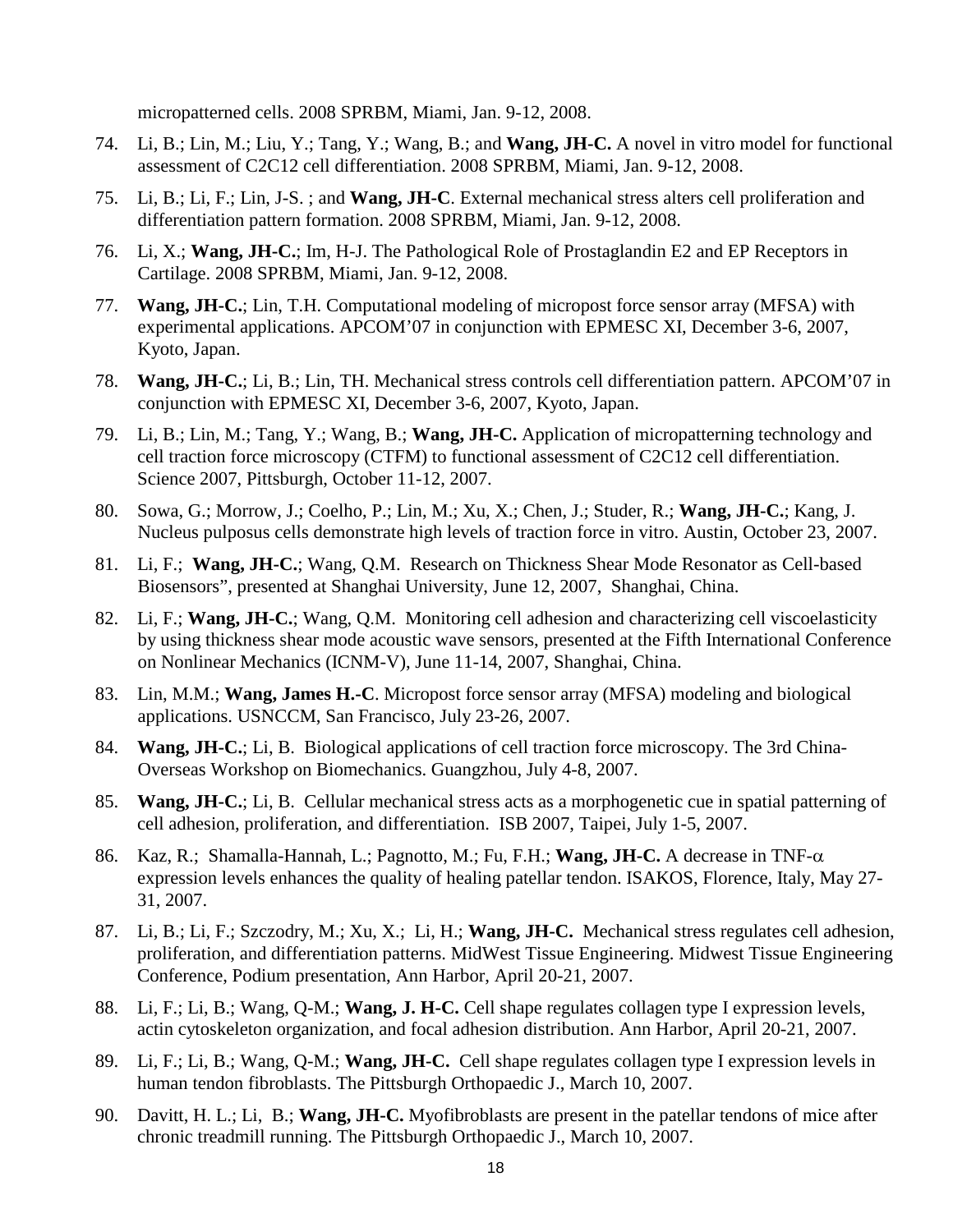- 91. Ronga, M.; Rubin, M. W.; **Wang, JH-C.**; Irrgang, J .J.; Fu, F. H. Morphological study of failed double bundle ACL grafts. The Pittsburgh Orthopaedic J., March 10, 2007.
- 92. Szczodry, M.; Li, B.; Deasy, B.; **Wang, JH-C.** Cell proliferation patterns on micropatterned islands. The Pittsburgh Orthopaedic J., March 10, 2007.
- 93. Tung, K.; **Wang, JH-C.** Differential effects of TGF-β1 and TGF-β3 on healing ligament fibroblasts. The Pittsburgh Orthopaedic J., March 10, 2007.
- 94. Tung, K.; Xu, X.; **Wang, JH-C.** The anabolic and catabolic responses of fibroblasts to TGF-β1 and IL-1β. The Pittsburgh Orthopaedic J., March 10, 2007.
- 95. Chen, JX; Li, HX; SundarRaj, N; **Wang, JH-C.** α-smooth muscle actin expression upregulates myofibroblast traction forces. 53rd ORS Meeting, San Diego, February 11-14, 2007.
- 96. Thampatty, BP; Im, HJ; **Wang, JH-C.** EP4 receptor regulates collagen type-I, MMP-1 and MMP-3 gene expression of human tendon fibroblasts in response to IL-1β. 53rd ORS Meeting, San Diego, February 11-14, 2007.
- 97. Li, F.; **Wang, JH-C.**; Wang, Q.M. Thickness shear mode resonator biosensor to monitor extracellular matrix (ECM) produced by fibroblasts in culture," presented at The 5th International Forum on Advanced Material Science and Technology (IFAMST-5) June 11-17, 2006, Hunan Province, China.
- 98. Li, B; Xie, L.; Starr, Z.C.; Yang, Z.; **Wang, JH-C.** Micropost force sensor array (MFSA) for measuring cell traction forces, Hawaii, Jan. 10-13, 2006.
- 99. Li, B.; Li, F.; Li, H-X.; Xu, L.; Szczodry, M.; Yang, Z-C.; Lin, J-S.; **Wang, JH-C.** Cellular mechanical stress gradient regulates cell proliferation and differentiation patterns, Hawaii, Jan. 10-13, 2006.
- 100. Li, B; Li, F.; **Wang, JH-C.** Mechanical stress dominates cell growth pattern. 5<sup>th</sup> WCB, Munich, July 28- Aug. 4, 2006.
- 101. Li, F.; Wang, Q.M.; and **Wang, JH-C.** An acoustic wave biosensor for probing the viscoelastic properties of living cells. SPIE Defense and Security Symposium, CHEMICAL AND BIOLOGICAL SENSING VII (OR42), Orlando (Kissimmee), Florida, April 17 – 21, 2006.
- 102. Li, F.; **Wang, JH-C.**; and Wang, Q.M. Thickness shear mode resonator biosensor to monitor extracellular matrix (ECM) produced by fibroblasts in culture. The 5th International Forum on Advanced Material Science and Technology (IFAMST-5) Hunan Province, China, June 11-17, 2006.
- 103. Li, F.; **Wang, JH-C.**; and Wang, Q.M. Characterization of extracellular matrix (ECM) produced by MC3T3 cells using TSM resonators." 2006 IEEE International Frequency Control Symposium, Miami, Florida, USA, June 5-7, 2006.
- 104. Lin, J-S.; Yang, Z-C.; and **Wang, JH-C.** A new computational approach to obtain substrate displacement field for determining cell traction forces. MiniSymposium on "Computational Modeling and Mechanobiology of Cells" at WCB-06, Munich, July 28- Aug. 4, 2006.
- 105. Yang, Z-C., Lin, J-C.; and **Wang, JH-C.** Application of genetic algorithms to determine cell traction field. "Computational Modeling and Mechanobiology of Cells" at WCB-06, Munich, July 28- Aug. 4, 2006.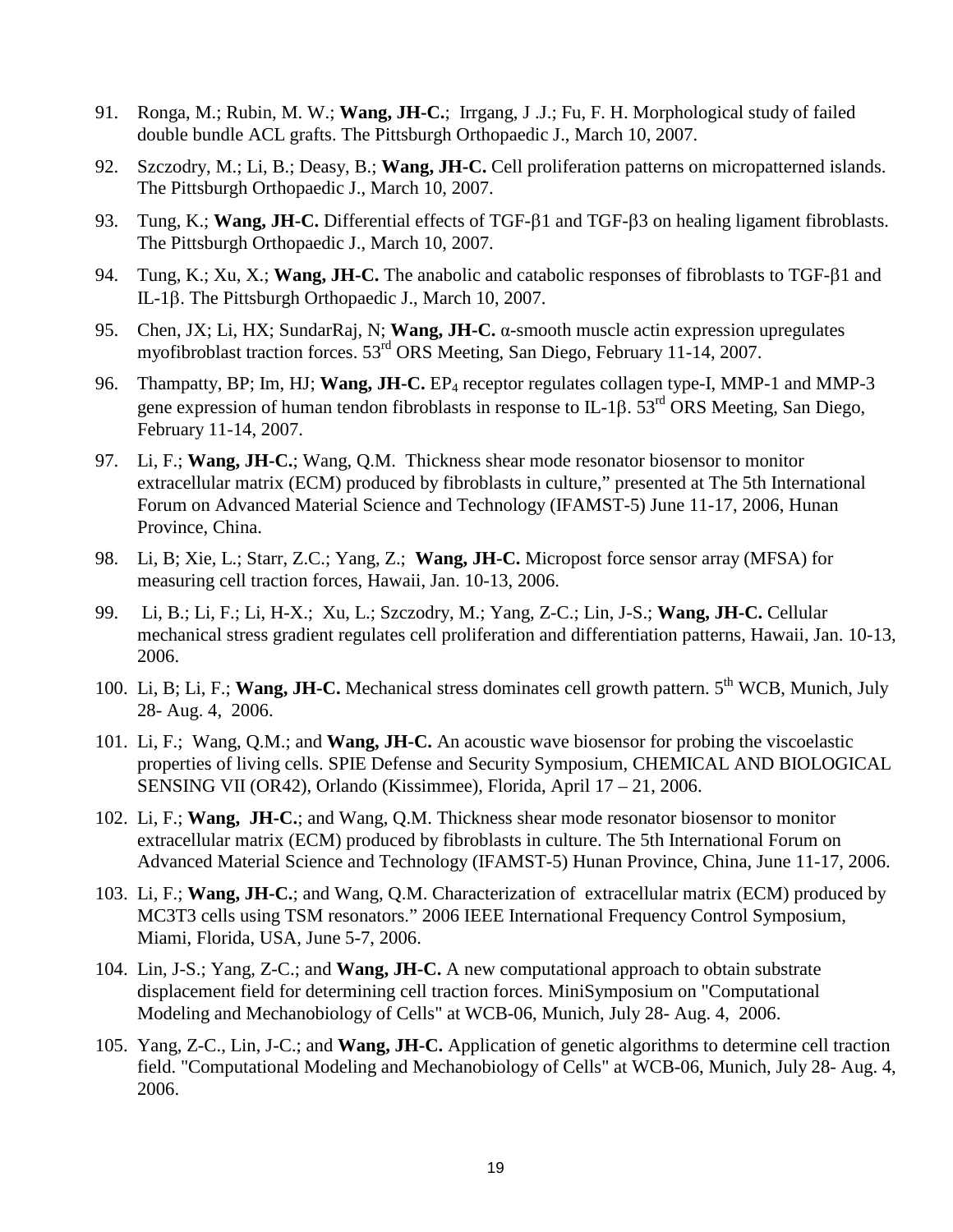- 106. Li, B; Yang, Z.C.; Qin, L.F.; Li, H.X.; **Wang, JH-C.** Use of microforce sensor array to determine differential effect of TGF-β1 and TGF-β3 on traction forces of human tendon fibroblasts. Regenerate World Congress on Tissue Engineering and Regenerative Technologies, Pittsburgh, April 24-27, 2006.
- 107. Chen, J.X.; Li, H.X.; SundarRaj, N.; **Wang, JH-C.** α-smooth mucle actin expression regulates TGFβ1 stimulated fibroblast traction force. Regenerate World Congress on Tissue Engineering and Regenerative Technologies, Pittsburgh, April 24-27, 2006.
- 108. Campbell, B.H.; **Wang, JH-C.** The counter-balancing effects of TGF-β1 and IL-1β on α-SMA expression and cell traction force. The Pittsburgh Orthopaedic J., March 10, 2006.
- 109. Li, H.X; Chen, J.X.; **Wang, JH-C.** Cell organization influences ECM organization and composition. The Pittsburgh Orthopaedic J., March 10, 2006.
- 110. Kaz, R.; Shamalla-Hannah, L.; Pagnotto, M.; Fu, F.H.; **Wang, JH-C.** The effect of reducing TNF-α expression on the quality of healing tendon. The Pittsburgh Orthopaedic J., March 10, 2006.
- 111. Li, F.; Wang, Q.M.; **Wang, JH-C.** Application of a cell-based functional sensor to determine cellsubstrate distance and cell viscoelasticity. The Pittsburgh Orthopaedic J., March 10, 2006.
- 112. **Wang, JH-C.**; Thampatty, B.P.; Im, H-J. LTB<sub>4</sub> counterbalances the effects of PGE<sub>2</sub> in human tendon fibroblasts, 2006 SPRBM Meeting, Cancun, Jan. 10-13, 2006.
- 113. **Wang, JH-C.**, Yang, Z.C., Chen, , J.X. Lin, J-S . A new traction force microscopy to study cell contractility, 2006 SPRBM Meeting, Cancun, Jan. 10-13, 2006.
- 114. Li, B.; Chen, J; **Wang, JH-C.** A micro-force sensor array for the detection of cellular traction forces, 52nd ORS Meeting, Chicago, March 18-22, 2006.
- 115. Chen, JX; Li, HX; **Wang, JH-C.** TGF-β1 and TGF-β3 induce differential traction in human tendon fibroblasts, Chicago, March, 52<sup>nd</sup> ORS Meeting, March 18-22, 2006.
- 116. Chen, J.X.; Li, H.X.; SundarRaj, N.; **Wang, JH-C.** Basic fibroblast growth factor downregulates traction forces in myofibroblasts, Chicago, the 52<sup>nd</sup> ORS Meeting, March 18-22, 2006.
- 117. Tung, K.; **Wang, JH-C.** TGF-β1 and TGF-β3 induce dose-dependent contraction and a-smooth muscle actin expression in healing ligament fibroblasts, Chicago, the  $52<sup>nd</sup> ORS$  Meeting, March 18-22, 2006.
- 118. Thampatty, BP; Whitmoyer, NC; Im, HJ; **Wang, JH-C.** LTB4 at low picomolar dosage negates the catabolic effect of PGE<sub>2</sub> in human tendon fibroblasts, Chicago, the  $52<sup>nd</sup> ORS$  Meeting, March 18-22, 2006.
- 119. Tung, Ka-Wah; **Wang, James, H-C.** TGF-β1 and TGF-β3 induce dose-dependent contraction and asmooth muscle actin expression in healing ligament fibroblasts. Science 2005, Pittsburgh, October 6, 2005.
- 120. Li, B., Chen, J., **Wang, JH-C.** Micro-force sensor array made of RGD peptide-conjugated PDMS microposts. Podium presentation, BMES Meeting, Baltimore, September 28, 2005.
- 121. Li, B., Stankus, J.J., Wagner, W.R., **Wang, JH-C.** Application of polymer/collagen scaffolds to study tendon collagen matrix remodeling. Poster presentation, BMES Meeting, Baltimore, September 28, 2005.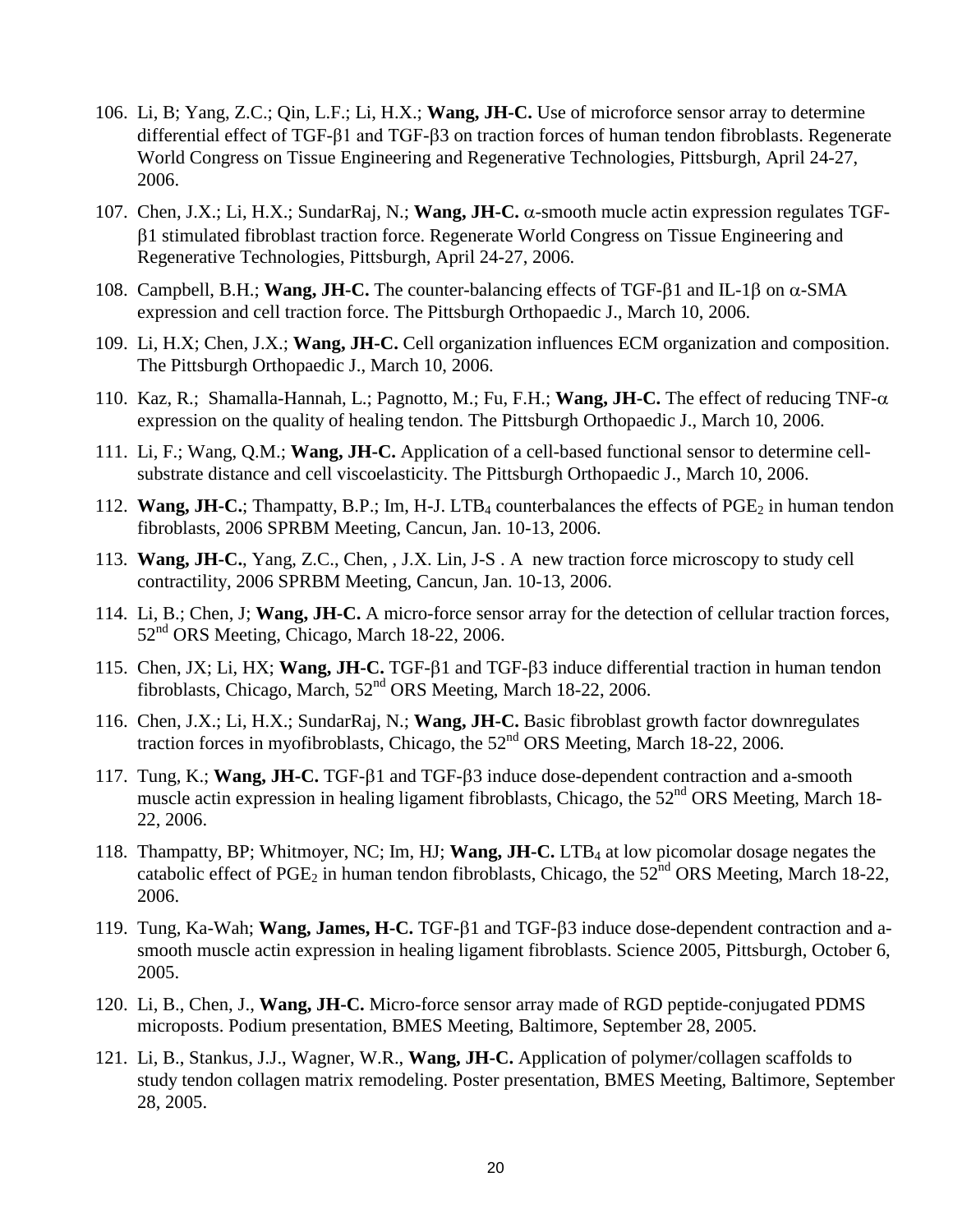- 122. Chen, J., Li, H., Li, B., SundarRaj, N., **Wang, JH-C.** Traction force of fibroblasts is regulated by α-SMA expression. Podium presentation, BMES Meeting, Baltimore, September 28, 2005.
- 123. Yang, Z.C., **Wang, JH-C.** A new traction force microscopy (TFM) method to study cell contractility. Podium presentation, BMES Meeting, Baltimore, September 28, 2005.
- 124. **Wang, JH-C.** Mechanobiology of tendon and ligament fibroblasts. Podium presentation, 12<sup>th</sup> International Congress of Biorheology (ICB), Chongqing, May 31, 2005.
- 125. Agarwal, C, **Wang, JH-C**. Differential phenotypical expression of healing vs. normal fibroblasts. WHS meeting. Podium presentation, Chicago, May 12, 2005.
- 126. **Wang, JH-C**., Yang, G. Stretching-magnitude dependent inflammatory response of human tendon fibroblasts. WHS meeting. Podium presentation, Chicago, May 12, 2005.
- 127. Li, B., Chen, J.X., **Wang, JH-C**. RGD peptide-conjugated silicone elastomer promotes fibroblast adhesion. MidWest Tissue Engineering. Midwest Tissue Engineering Conference, Podium presentation, Cleveland, Apr. 11-12, 2005.
- 128. Chen, J.X., Li, B., **Wang, JH-C**. TGF-β1 induces a greater prestress in individual tendon fibroblasts than TGF-β3. Midwest Tissue Engineering Conference, Poster, Cleveland, Apr. 11-12, 2005.
- 129. **Wang, JH-C.**, Chen, J.X., Armanios, D., Chu, D. A novel in vitro model to study tendon fibroblast differentiation and migration. Midwest Tissue Engineering Conference, Poster, Cleveland, Apr. 11- 12, 2005.
- 130. **Wang, JH-C**., Li, F., Wang, Q.M. Controlling the shape and function of human tendon fibroblasts. SPRBM meeting. Podium presentation, South Lake Tahoe, California, Jan. 12-14, 2005.
- 131. Agarwal, C, **Wang, JH-C**. TGF-β1 and TGF-β3 induce differential contraction and α-SMA protein expression in healing ligament fibroblasts. Podium presentation, ORS Meeting, Washington, D.C., February 20-23, 2005.
- 132. Alaseirlis, D.A., Li, Y., Cilli, F., Fu, F.H., **Wang, JH-C.** Inflammation of injured patellar tendons affects the diameter collagen fibril diameters. Podium presentation, ORS Meeting, Washington, D.C., February 20-23, 2005.
- 133. Li, Y; Thampatty, B.P., **Wang, JH-C.** Exposure of human tendon fibroblasts to IL-1β induces Inflammatory response – A new *in vitro* model study. Poster presentation, ORS Meeting, Washington, D.C., February 20-23, 2005.
- 134. Yang, G., **Wang, JH-C.** Cyclic mechanical stretching regulates IL-1β induced COX-2 expression in human patella tendon fibroblasts. Poster presentation, ORS Meeting, Washington, D.C., February 20-23, 2005.
- 135. Chyu, D., **Wang, JH-C.** Myofibroblast differentiation reduces cell motility A novel model study. BMES Meeting, Philadelphia, Oct. 13-16, 2004.
- 136. Crawford, R., **Wang, JH-C.** Stretching-increased protein expression of α-smooth muscle actin requires the presence of TGF-β1 and vice versa. BMES Meeting, Philadelphia, Oct. 13-16, 2004.
- 137. Agarwal, C, Britton, Z.T., **Wang, JH-C**. Differential effect of TGF-β1 and TGF-β3 on the contraction and α-smooth muscle actin protein expression in healing ligament fibroblasts. Midwest Connective Tissue Workshop, Clevland, Sept. 10, 2004.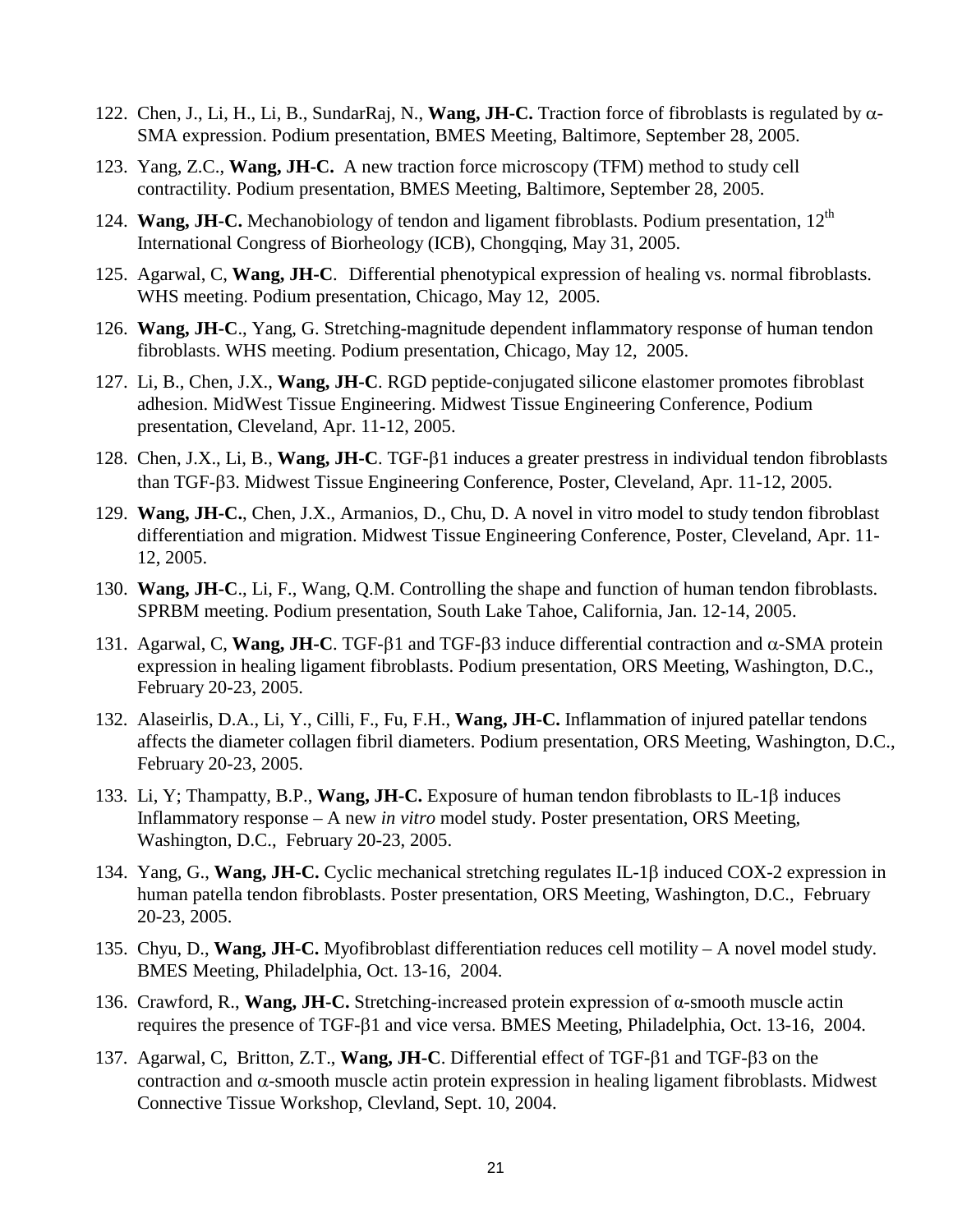- 138. Li, F., Wang, Q-M., **Wang, JH-C**. Application of microcontact printing technology to control cell shape and function. Midwest Connective Tissue Workshop, Clevland, Sept. 10, 2004.
- 139. Thampatty, B.P., Wang, JH-C. Leukotriene B<sub>4</sub> and prostaglandin E<sub>2</sub> influence proliferation of human tendon fibroblasts – Implication in the development of tendinopathy. Midwest Connective Tissue Workshop, Clevland, Sept. 10, 2004.
- 140. Li, F., **Wang, JH-C.**, Shun, T.Y.,Wang, Q.M. Quartz thickness shear mode resonator as a functional biosensor for monitoring living cell behavior under controlled biological environments. IEEE International Ultrasonics, Ferroelectric and Frequency Control Joint 50th Anniversary Conference, Palais des Congres, Montreal, Canada. P333-338, August 23-27, 2004.
- 141. **Wang, JH-C**. Mechanobiological studies of molecular mechanisms of tendinopathy. The Whitaker Foundation's Annual Biomedical Eng Res Conference, Aug. 12-14, 2004.
- 142. Yang, G.G., **Wang, JH-C**. Cyclic Mechanical Stretching Regulates IL-1β Induced COX-2 Gene Expression in Human Patellar Tendon Fibroblasts. Midwest Connective Tissue Workshop, Clevland, Sept. 10, 2004.
- 143. Agarwal, C, Britton, Z.T., **Wang, JH-C.** Healing and normal fibroblasts exhibit differential proliferation, contraction and α-smooth muscle actin expression. M-TEC, Pittsburgh, Apr. 16, 2004.
- 144. Li, Y.X., Yang, G.G., **Wang, JH-C**. IL-1β induces inflammatory response in human patellar tendon fibroblasts. M-TEC, Pittsburgh, Apr. 16, 2004.
- 145. Bennett, J.M., **Wang, JH.-C.**, Rubinstein, R.E., Kokai, L.E., Marra, K.G. Vanadate-loaded polymer microspheres for wound healing applications. Plastic Surgery Research Council, Ann Arbor, MI, June 11, 2004.
- 146. Wang, G., **Wang, JH-C.** Stretching-induced activation of p38 mapk regulates α-SMA expression. IL&T Symposium, March 10, 2004.
- 147. **Wang, JH-C**, Wang, G.Q. Superoxide regulates α-SMA via p38 MAPK. Wound Healing Society Meeting, Atlanta, May 24, 2004.
- 148. Shen, W., Li, ZZ., **Wang, JH-C.** Mechanical stretching regulates myofibroblast differentiation. Pittsburgh Science Fair, Pittsburgh, Sep. 24, 2003.
- 149. Kokai, L.E., Tebbets, B.M., Rubin, J.P., **Wang, J.H.-C**., Marra, K.G. Controlled release of sodium orthovanadate from polymeric biomaterials and the effect on fibroblast and adipose-derived adult stem cell proliferation. University of Pittsburgh Research Experience for Undergraduates Summer Symposium, Pittsburgh, August 6, 2003.
- 150. Shen, W., Li, ZZ., **Wang, JH-C.** Mechanical stretching regulates myofibroblast differentiation. Pittsburgh Science Fair, Pittsburgh, Sep. 24, 2003.
- 151. Britton, Z.T., Agarwal, C., **Wang, JH-C.** Healing fibroblasts express higher levels of α-SMA actin than normal fibroblasts. BMES Meeting, Navshivile, Oct. 2003.
- 152. Britton, Z.T., Agarwal, C., **Wang, JH-C.** Differential a-smooth muscle actin expression in healing and normal fibroblasts, MSRC Tech Symposium, July 29, 2003.
- 153. Martin, M., **Wang, JH-C.**, Marra, K.G. Vanadate delivery to improve MCL healing. Meeting of the Minds, Carnegie Mellon University, Pittsburgh, May 7, 2003.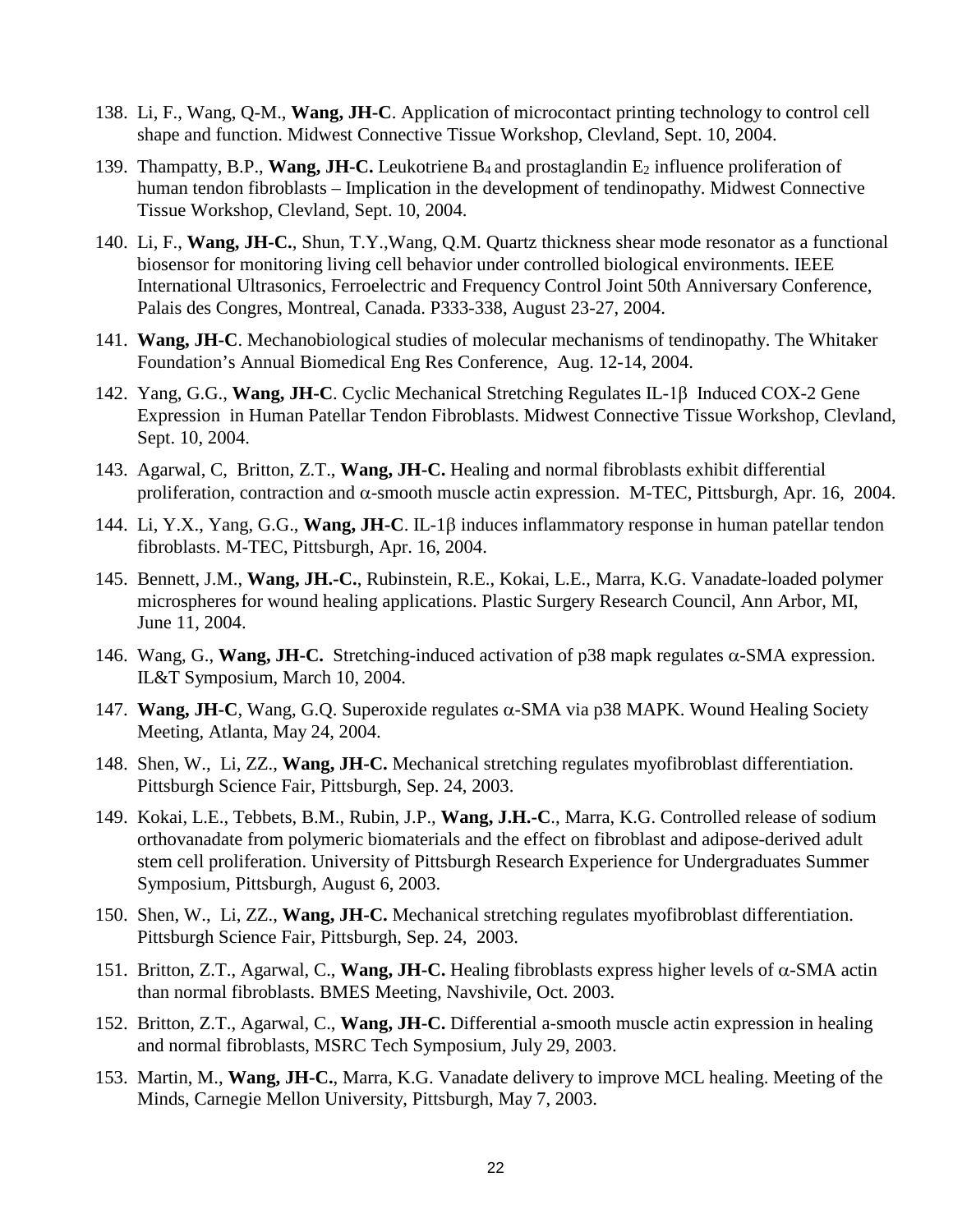- 154. Martin, M., Zhu, J., Marra, K.G., **Wang, JH-C**. Vanadate delivery to improve mcl healing. Engineering Tissue Growth, Pittsburgh, March 19, 2003.
- 155. Cetin, S., Ford, H.R., Watkins, S.C., **Wang, JH-C.**, Neal, M.D., Li, J., Sysko, L. Grishin, A. Agarwal, C., and Hackam, D.J. The regulation of enterocyte migration by endotoxin requires Rho-GTPase and increased focal adhesion formation. The 43th Annual Meeting of the American Society for Cell Biology, San Fransisco, Dec. 13-17, 2003.
- 156. Agarwal, C, Britton, Z.T., **Wang, JH-C.** Healing and normal fibroblasts exhibit differential contraction and α-smooth muscle actin expression. ORS 2004, March 7, 2004.
- 157. Yang, G.G., Crawford, R.C., **Wang, JH-C.** Stretching-induced collagen type I synthesis in human tendon fibroblasts is mediated by TGF-β1. ASME Winter Meeting, July 10, 2003.
- 158. Gilbert, T.W., **Wang, JH-C.**, Badylak, S.F., Woo, SL-Y. Development of a novel model system to study remodeling of ECM scffolds in response to cyclic stretching. ASME Winter Meeting, July 10, 2003.
- 159. **Wang, JH-C**., Li, Z.Z., Yang, G.G., Khan, M. Inflammatory responses of human patellar tendon fibroblasts to repetitive mechanical loading. The Whitaker Foundation's Annual Biomedical Eng Research Conference, Aug. 7-10, 2003.
- 160. **Wang, JH-C**, Yang, G.G. Microarray analysis of multiple gene expression of human tendon fibroblasts in response to cyclic mechanical stretching, Podium presentation, Midwest Tissue Engineering Conference, Cincinnati, Apr. 11-12, 2003.
- 161. Shen, W., Li, ZZ., **Wang, JH-C.** Cyclic mechanical stretching induces differentiation of fibroblasts into myofibroblasts." Midwest Tissue Engineering Conference, Cincinnati, Apr. 11-12, 2003.
- 162. Zhu, JH, Takakura, Y, Woo, SL-Y, W**ang, JH-C.** Application of vanadate to enhance rat mcl healing: *in vitro* and *in vivo* studies, Midwest Tissue Engineering Conference, Cincinnati, Apr. 11-12, 2003.
- 163. Li, ZZ, Ynag, G., Khan, M., Stone, D., Woo, SL-Y., **Wang, JH-C.** Cyclic stretching of human patellar tendon fibroblasts induces production of  $PGE_2$  and  $LTB_4$  in a balanced manner, IL&T Symposium, Feb.  $1<sup>st</sup>$ , 2003.
- 164. **Wang, JH-C.** A mechanobiological approach to study cellualr and molecular mechanisms for the development of tendinopathy, IL&T Symposium, Feb.  $1<sup>st</sup>$ , 2003.
- 165. Martin, M., Zhu, J., Marra, K.G., **Wang, JH-C**. Vanadate delivery to improve MCL healing, ETG, Pittsburgh, March, 2003.
- 166. Li, ZZ, Ynag, G., Khan, M., Stone, D., Woo, SL-Y., **Wang, JH-C.** An *in vitro* study of molecular mechanisms for the development of tendinopathy, Midwest Connective Tissue Workshop, Chicago, Oct. 11, 2002.
- 167. Peperzak, K., **Wang, JH-C.** The application of a dynamic cell culture force monitor to studying fibroblast mechanobiology, Pittsburgh Science Fair, Pittsburgh, Sep. 18, 2002.
- 168. Martin, M., Collins, K.L.; Zhu, J.; Marra, K.G., **Wang, JH-C**. "The effect of a controlled release of vanadate on fibroblast proliferation," Duquesne University Undergraduate Research Program, 2002, Summer Research Symposium, Pittsburgh, July 2002.
- 169. Martin, M., Collins, K.L., Zhu, J., Marra, K.G., **Wang, JH-C.** A study of controlled release of vanadate and its effect on fibroblast proliferation, MSRC Tech Symposium, July 2002.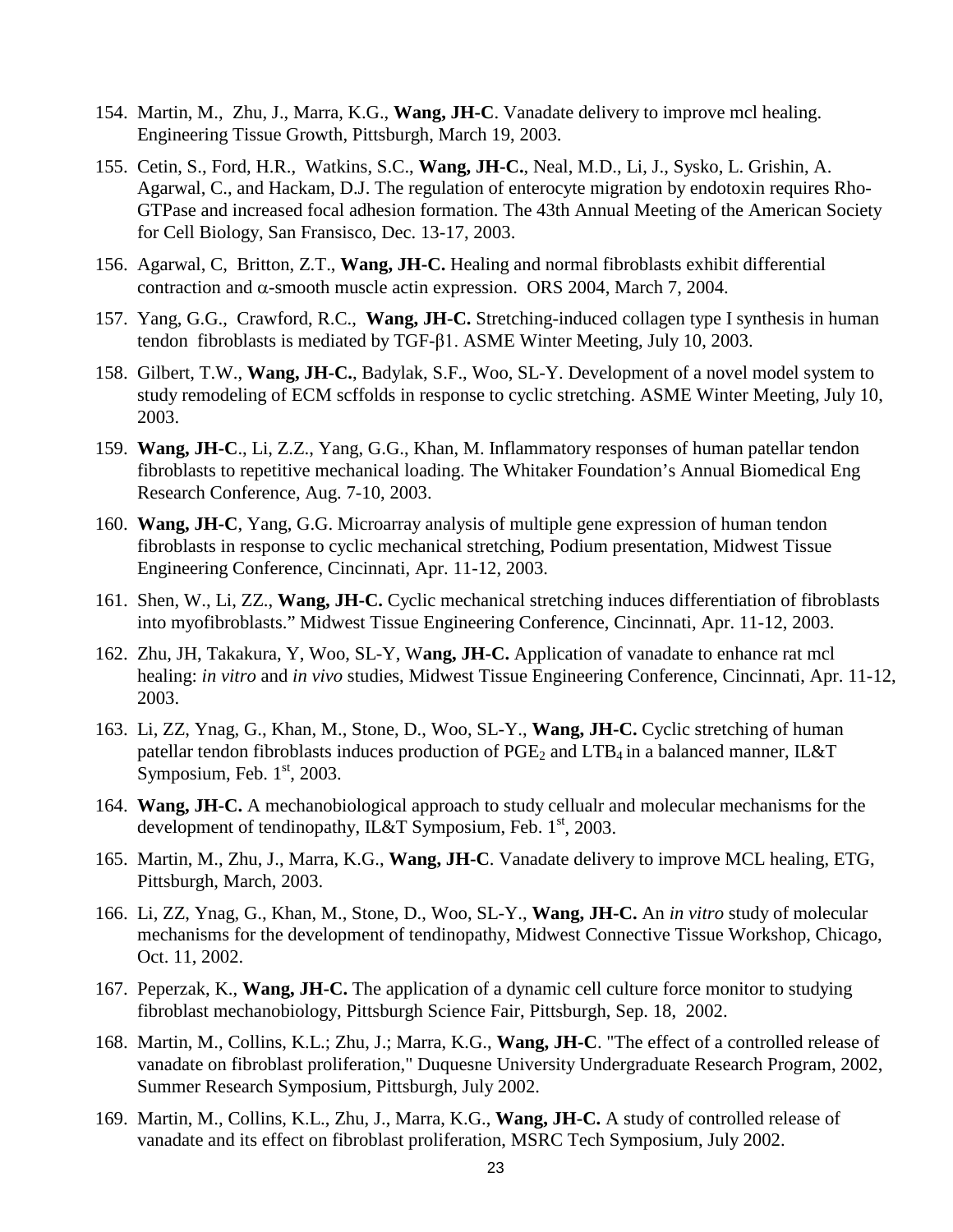- 170. Peperzak, K., **Wang, JH-C.** Development of a dynamic cell culture force monitor to study cell mechanobiology, MSRC Tech Symposium, July 2002.
- 171. Paga, N., Li, Z.Z., **Wang, JH-C.** Cyclic stretching increases 5-Lopoxygenase expression and leukotriene B4 production: An implication of tendinopathy, MSRC Tech Symposium, July 2002.
- 172. Hrutkay, R., Li, Z.M., **Wang, JH-C.** Inflammatory and proliferative responses of tenosynovium fibroblasts to cyclic mechanical stretching, MSRC Tech Symposium, July 2002.
- 173. **Wang, JH-C.,** Yang, GG. Cyclic stretching of human tendon fibroblasts increases PGE<sub>2</sub> production but decreased inflammatory gene expression: implications for tendon pathophysiology, ORS Conference 2003.
- 174. Li, Z.Z., Yang, G.G., Stone, D., Woo, SL-Y., **Wang, JH-C.** Cyclic stretching of human tendon fibroblasts increases LTB4 production: A potential mechanism for the development of tendinitis, ORS Conference 2003.
- 175. Campbell, BH., **Wang, JH-C.** TGF-β1 and TGF-β3 differentially affect human tendon fibroblast contraction: An *in vitro* model to study the mechanisms of scar tissuse formation, ORS Confence 2003.
- 176. **Wang, JH-C.**, Yang, G.G., Stone, D., Woo, SL-Y. and Li, Z.Z. Molecular mechanisms for the development of tendinitis, World Congress of Biomechanics, Calgary, Canada, Nov.  $9<sup>th</sup>$ , 2002.
- 177. Campbell, BH., Wang, JH-C. PGE<sub>2</sub> Inhibits Human Tendon Fibroblast Contraction: A Potential Role in Tendon Healing, Wound Healing Conference, May 30, 2002.
- 178. Li, Z.M., Pfaeffle, J., **Wang, JH-C**., Sotereanos, D.G., Bioengineering studies of carpal tunnel syndrome. MIRM Retreat Meeting, Feb. 4-5, 2002.
- 179. Campbell, BH., **Wang, JH-C.** TGF-β1 and TGF-β3 differentially induce contraction of human tendon fibroblasts: implication for improving healing quality of tendon, ORS, Feb., 2002.
- 180. **Wang, JH-C.**, Yang, GG., Yang, SH., Salari, N., Civic, B., Stone, D., and Woo, SL-Y. Prostaglandin regulation and its effect on proliferation and collagen synthesis in the human tendon fibroblasts. Midwest Connective Tissue Conference, Oct., 2001.
- 181. Campbell, BH., **Wang, JH-C.** TGF-β3 induces less HPTF contraction than TGF-β1: A potential role of TGF-β3 in reducing scar formation in healing tendons. Pittsburgh Science Fair (poster), Sept. 13, 2001.
- 182. Salari, N., Civic, B., **Wang, JH-C**. The effect of prostaglandin E<sub>2</sub> on human tendon fibroblast proliferation and collagen synthesis –implication of tendinitis development. Pittsburgh Science Fair 2001, Sept. 13, 2001.
- 183. Gilbert, TW., **Wang, JH-C.,** Woo, SL-Y. Small intestinal submucosa supports growth of tendon fibroblasts *in vitro*. Engineering Tissue Conference International, Pittsburgh, March 26, 2001.
- 184. **Wang, JH-C.**, Jia F. Stone D., Woo, SL-Y. Application of mechanobiology to Studying Mechanism of Tendinitis and Enhancing Tissue Healing, International Symposium on Ligaments and Tendons - II, San Fransisco, Feb 24, 2001.
- 185. **Wang, JH-C.**, Stone, D., Jia, F., Woo, SL-Y. Cyclic stretching of human tendon fibroblasts induces high levels of prostaglandin  $E_2$ : Implication for the mechanism of tendinitis, ORS Conference 2001.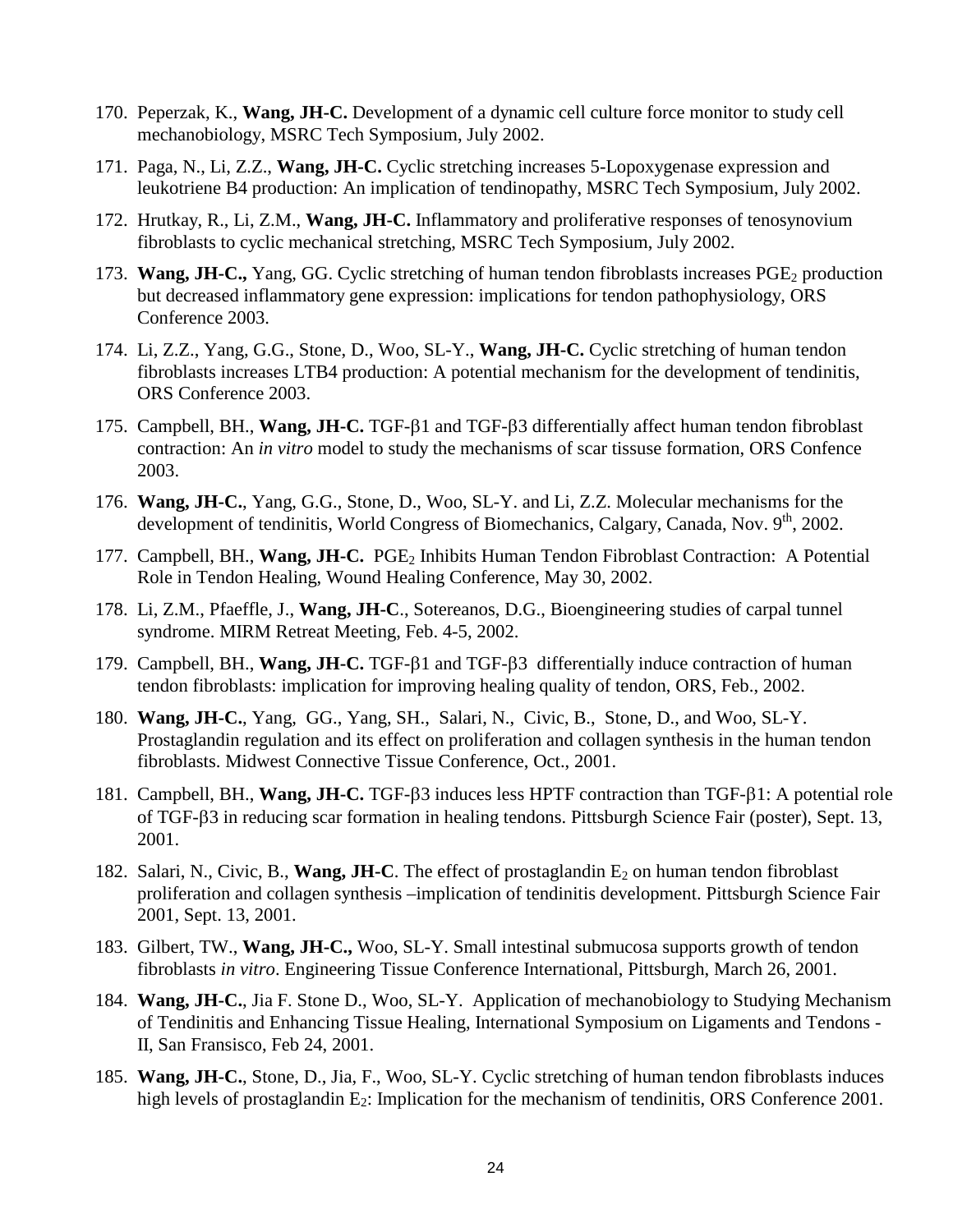- 186. **Wang, JH-C.**, Cassinelli E., Abramowitch SD, Woo SL-Y., Badylak SF. Small intestine submucosa enhances healing of medial collateral ligament in a rabbit model,  $3<sup>rd</sup>$  SIS Symposium, 2000.
- 187. Clark, WW., **Wang, JH-C.** A piezoelectrically-actuated cell stretching device. Podiuum presentation at 24th *Annual Meeting of American Society of Biomechanics*, 2000.
- 188. **Wang, JH-C**., Jia F. and Woo, SL-Y. Engineering collagen scaffolds with aligned collagen fibrils, Pittsburgh Orthopaedic Tissue Engineering Symposium, Pittsburgh, Apr. 16, 2000.
- 189. **Wang, JH-C**., Celechovsky, C., Woo, SL-Y. Alignment and collagen synthesis of human patellar tendon fibroblasts grown in microgrooved surfaces in response to cyclic stretching, International Symposium on Ligaments and Tendons -I, Orlando, Florida, March 11, 2000.
- 190. **Wang, JH-C.**, Woo, SL-Y., Li, J., Xiao, X. Adeno-associated virus transduction efficiency in fibroblasts is species dependent, ORS Conference 2000.
- 191. **Wang, JH-C.**, Stone, D., Woo, SL-Y. A new method to align and orient human patellar tendon fibroblasts during cyclic stretching, ORS Conference 2000.
- 192. Chen, JL-S, Chyu, MK, **Wang, JH-C.**, Zhang, T. Thermal modeling of cultured cells in microgrooves, Proceedings of NHTC'01, 35<sup>th</sup> National Heat Transfer Conference, Anaheim, CA, June 10-12, 2000.
- 193. **Wang, JH-C.**, Celechovsky, C., Stone, D. and Woo, SL-Y. A novel culture model to study tendonitis induced by repetitive motion, University of Pittsburgh Arthritis Conference, Pittsburgh, PA, Oct. 28, 1999.
- 194. **Wang, JH-C.**, Celechovsky, C., Woo, SL-Y. Effects of silicone microgrooves on 3T3 fibroblasts, BMES/EMBS, Atlanta, Oct. 1999.
- 195. **Wang, JH-C.,** Yin, FC-P. Contractility affects stress fiber remodeling and reorientation of the endothelial cells in response to mechanical stretching. International Mechanical engineering Congress & Exposition, BED-Vol. 43, p119, 1999.
- 196. Watanabe N., Woo, SL-Y., Papageorgiou, CD., **Wang, JH-C.** Potential use of bone marrow cells for medial collateral ligament (MCL) healing, Tissue Engineering Conference, 1999.
- 197. **Wang, JH-C.,** Yin, FC-P. Reactive oxygen species affect cell reorientation response to mechanical stretching, BMES Meeting, Cleveland, Oct. 1998.
- 198. **Wang, JH-C.**, Yin, FC-P. Mechanical stretching induces reactive oxygen species dependent apoptosis in human aortic endothelial cells, BMES Meeting, Cleveland, Oct. 1998.
- 199. **Wang, JH-C.**, Goldschmidt-Clermont, P., Yin, FC-P. Actin stress fibers and endothelial cell response to stretching: role of the protein tyrosine kinase and arachidonic metabolic pathways. 70th Scientific Sessions of American Heart Association*,* Orlando, Nov. 1997.
- 200. **Wang, JH-C.** and Yin, FC-P. Cell orientation response to cyclic stretching, BMES Meeting, San Diego, Oct. 1997.
- 201. **Wang, JH-C.,** Grood, ES. Cell behavior in response to cyclic substrate deformations. *Ann Biomed Eng* 23: S58, 1995.
- 202. **Wang, JH-C**., Grood, ES. , Ip, W., Boissy, R. The signal responsible for orienting cells grown on cyclically deformed surfaces. *FASEB J* 9(3):588, 1995.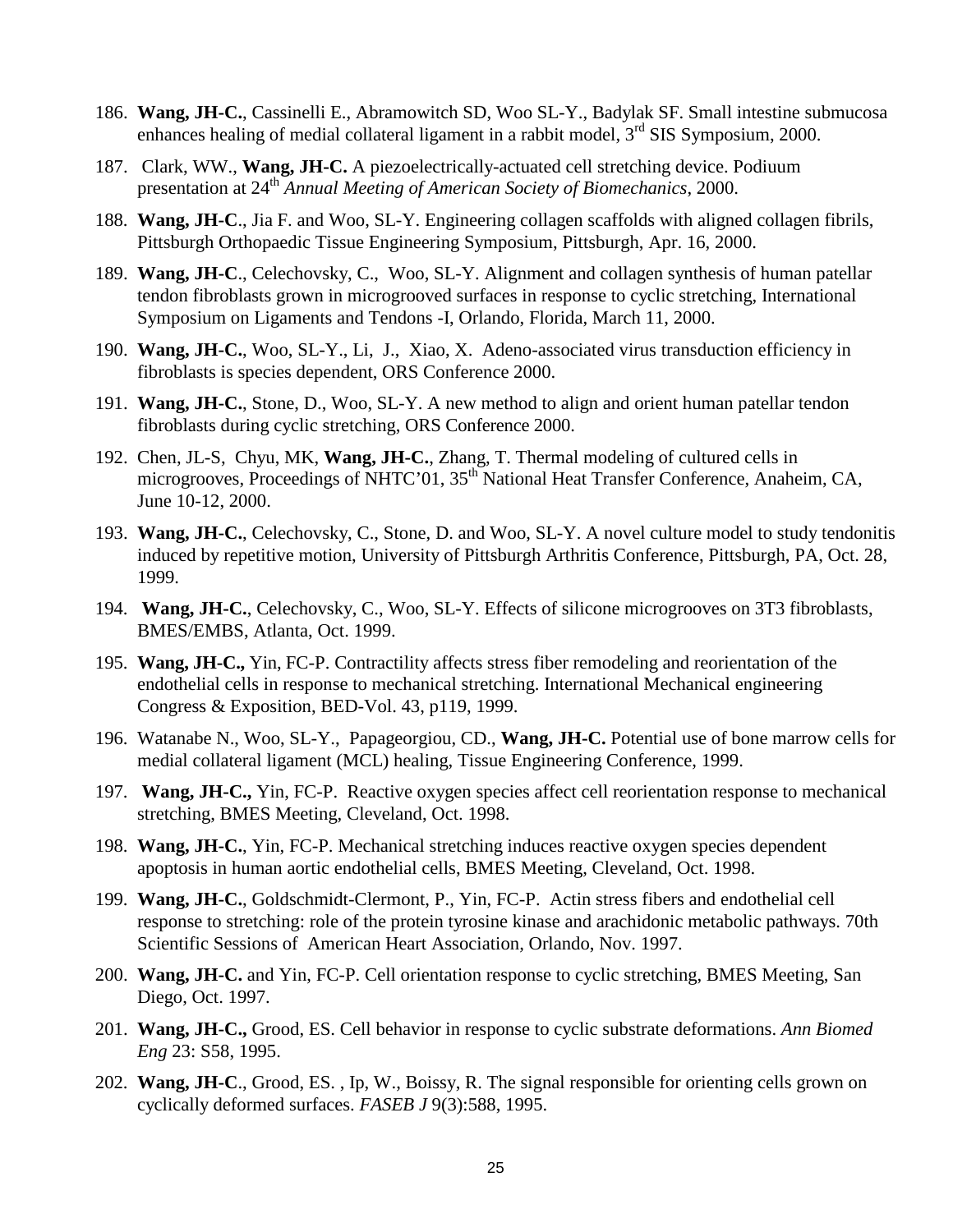- 203. **Wang, JH-C.**, Grood, ES., Ip, W., Neidlinger-Wilke, C., Claes, L., Gray, M., and Sobek, D. The effect of contact guidance on the realignment of fibroblasts grown on cyclically deformed substrates. *Transactions of the 2nd Combined Meeting of the Orthopedic Research Society of USA, Japan, Canada and Europe,* p27, 1995.
- 204. **Wang, JH-C.**, Ryu, J., Han, JS., Rowen, BA. Calibration technique for measurements from photographs of sliced specimens, presented in *the 17th Annual Meeting of American Society of Biomechanics*, 1993.
- 205. **Wang, JH-C.**, Ryu, J., Han, JS., Rowen, BA. A new method for representation of articular surfaces, *Advances in Bioengineering*, Bed-Vol. 22: 33-34, 1992.

## **PROFESSIONAL ACTIVITIES**

### **TEACHING:**

**Courses/lectures** --

### **1.** *Theoretic Mechanics*

120 students from Mechanical Engineering, Tongji University, 1983-1989. 4 hours of lecture per week

### **2.** *Strength of Materials*

90 students from Mechanical Engineering and Civil Engineering, Tongji University, 1987-1989. 4 hours of lecture per week, and 2 hours of session every two weeks for homework problems

# **3.** *Intramural Internship (BioE 1002)*

20 students from Bioengineering, University of Pittsburgh, 2000-2004. 4 hours/week office hours, and organize a Tech Symposium

### **4.** *Industrial Internship (BioE 1003)*

 6 Students from Bioengineering, University of Pittsburgh, 2001-2004. 2h/week

- **5.** *Functional Tissue Engineering (BioE 2072)* A lecture on "Functional tissue engineering of tendon healing" for BioE graduate students, 2003.
- **6.** *Statics, Dynamics, and Mechanics of Materials (BioE 1630)* A lecture on "Application of mechanics to cell biology" for BioE undergraduate students, 2003.
- **7.** *Statics, Dynamics, and Mechanics of Materials (BioE 1630)* A lecture on "Mechanical forces control cellular responses" for BioE undergraduate students, Spring 2004.
- **8.** *Introduction to Cell Mechanobiology (BioE 2065/ME 2064)* Graduate students from Bioengineering and Mechanical Engineering Departments, University of Pittsburgh, 1.5h, twice a week, Spring 2003- 2004 (Teaching Evaluation: **3.82**, median **3.65** in the School of Engineering).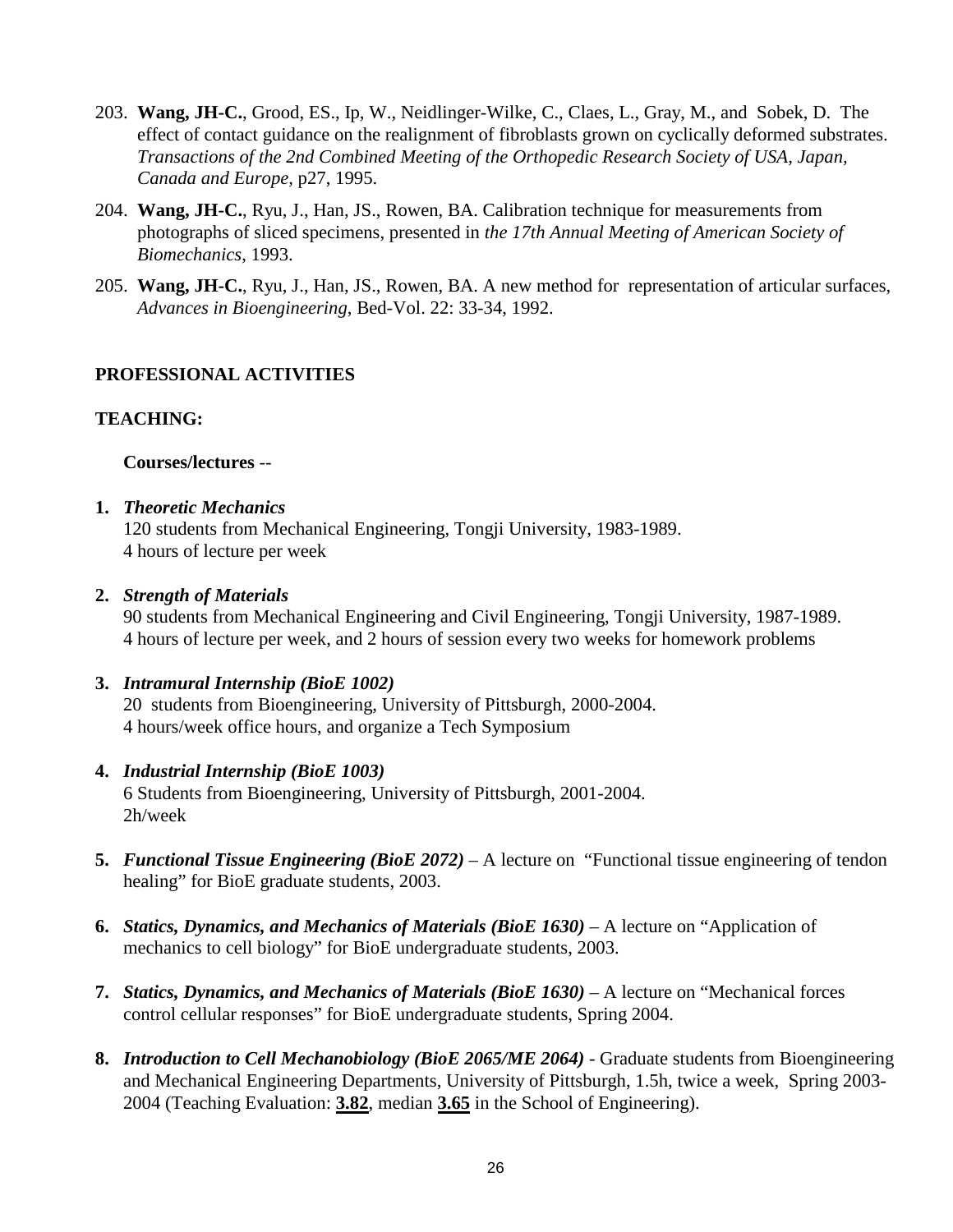**9.** *Tissue Biomechanics (BioE 2064)* – A lecture on "Basics of cell biology and mechanobiology" for BioE undergraduate students, Spring 2005.

## **Supervision --**

## Postdoctoral/Resident Fellows/Research Associates:

| Zhaozhu Li, MD                       | Shaohua Yang, PhD                   |
|--------------------------------------|-------------------------------------|
| Mustafa Khan, MD                     | Fengyan Jia, MD                     |
| Ezequiel Cassinelli, MD (Resident)   | Volker Musahl, MD (Resident)        |
| Feridun Cilli, MD                    | Guangqing Wang, MD, PhD             |
| Dimosthenis Alaseirlis, MD           | Yunxia Li, MD                       |
| Padma Thampatty, PhD                 | Michael Iosifidis, MD               |
| Bin Li, PhD                          | Jianxin Chen, MS                    |
| Rodrigo Kaz, MD                      | Hongxia Li, MD                      |
| Michael Pagnotto, MD (Resident)      | Mario Ronga, MD                     |
| Michal Szczodry, MD                  | Kathy Puskar, PhD                   |
| Chanteak Lim, MD                     | Sung Ho Kook, PhD                   |
| Deshun Ma, PhD                       | Sen Lin, PhD                        |
| Yunfa Yang, MD                       | He Huang, MD                        |
| Ning Wang, MD                        | Dapeng Jiang, MD, PhD (9/12 - 8/13) |
| Ting Yuan, MD (10/12 - 9/14)         | Binghua Zhou, MD (12/12 - 3/14)     |
| Daibang Nie (7/2015 - present)       | Greg Meloy, MD $(1//13$ to $6/13)$  |
| Jianying Zhang, PhD (2008 - present) |                                     |

## Graduate Students:

| Yan Liu, PhD student (Co-advisor)                          |                                         |  |
|------------------------------------------------------------|-----------------------------------------|--|
| Fang Li, PhD student (Co-advisor)                          |                                         |  |
| Brian Campbell, M.S., MD (Advisor)                         | Jinhong Zhu, MS student (Advisor)       |  |
| Charu Agarwal, MS (Advisor)                                | Richard Crawford, PhD student (Advisor) |  |
| Weiqun Yu, PhD student (Advisor)                           | Wei Shen, PhD student (Advisor)         |  |
| Tom Gilbert, PhD student (Thesis committee 2006)           |                                         |  |
| Vaishnavi Panchapakesa, MS student (Thesis committee 2006) |                                         |  |
| Yong He, PhD student (Thesis committee 2006)               |                                         |  |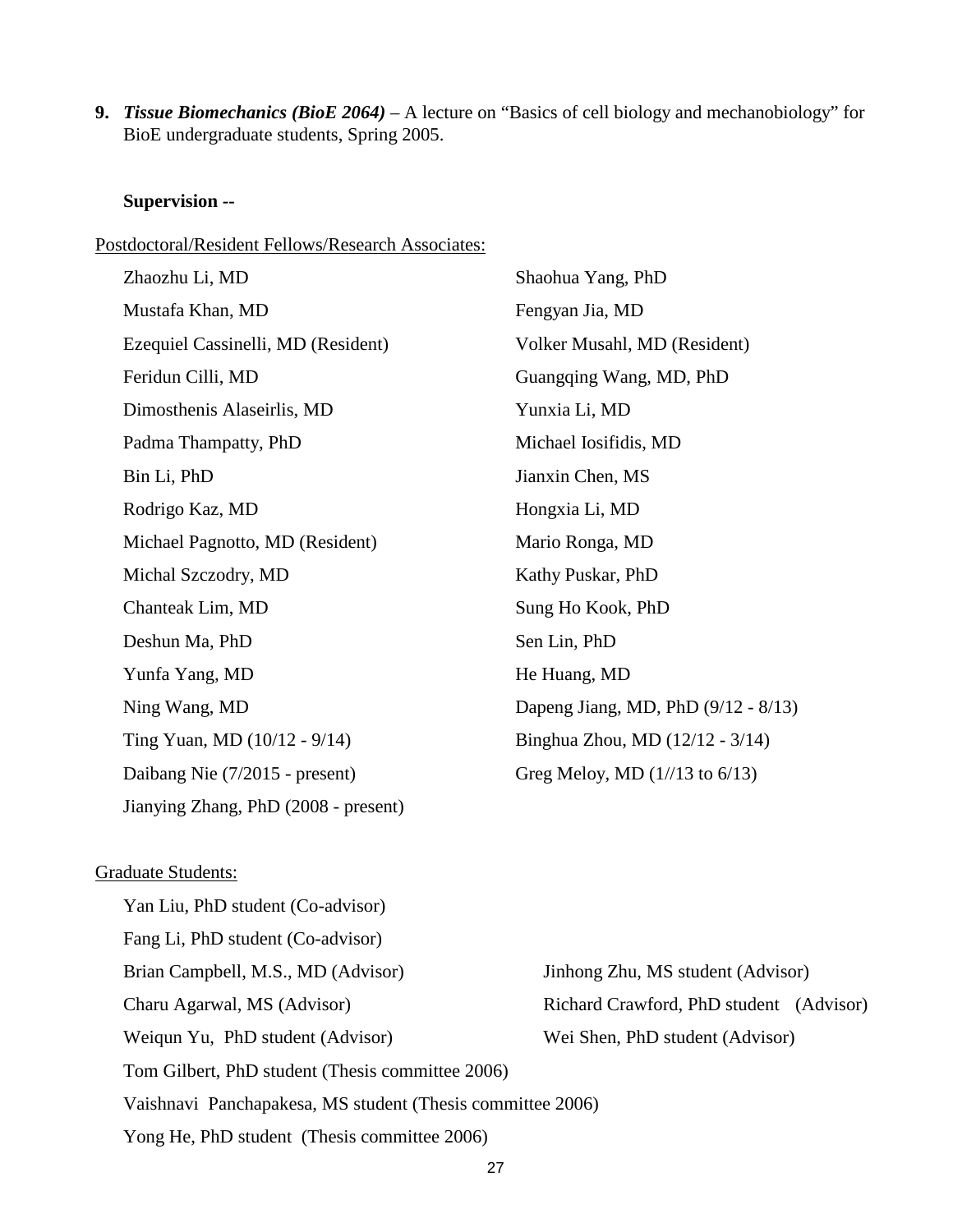| Hye Young Kim, PhD student (Thesis committee 2008-2010)  |                                             |
|----------------------------------------------------------|---------------------------------------------|
| Jian Zhou, PhD student (Thesis committee 2008-2010)      |                                             |
| Zegbeh Jallah, PhD student (Thesis committee 2010-)      |                                             |
| Joshua Jamison, PhD student (Thesis committee 2010-2014) |                                             |
| Guangyi Zhou, PhD student (Thesis advisor 2011 - )       |                                             |
| George Huang, PhD student (Academic advisor 2013 - 2014) |                                             |
| Dick Chow, PhD Student (Thesis committee, 2013)          |                                             |
| Joe Shawky, PhD Student (Thesis committee, 2014-2016)    |                                             |
| Tim Jackson, PhD Student (Thesis committee, 2015)        |                                             |
| <b>Medical Students</b>                                  |                                             |
| Ka-Wah Tung, Medical Student (2005-2007)                 | Brian Campbell, Medical Student (2005-2007) |
| Jennifer Chen, Medical Student (2006-2007)               | Katie Hughes (2009)                         |

#### Undergraduate Students:

**Daniel Armanios** (2006 Rhodes Scholarship winner. Helped recruit and mentor him while he was a high school student and undergraduate student at Pitt.)

**Robert Tisherman** (May 2009 – 2011; Barry M. Goldwater Scholarship winner.)

Tiffany Pan (2009-2010) Sicong Wang (2014)

| <b>Brian Civic</b>              | Nima Salari                    |
|---------------------------------|--------------------------------|
| Beth Kirkpatrick                | Philip Magcalas                |
| Nicole Paga                     | Morgana Martin                 |
| Katherin Peperzak               | LaDahvia S. Flournoy           |
| Joe Konwinski                   | <b>Zachary Britton</b>         |
| Amine Hallab                    | <b>Bryan Shelly</b>            |
| Nathan Bloom                    | Daniel Meikle                  |
| Derrick Chyu                    | Daniel Armanios                |
| Summer Kostelnik                | Nathan Whitmoyer (2005 Summer) |
| <b>Heather Metz</b>             | Igor Tatarintsev (2005 Summer) |
| Lishan Mou (2005 Summer)        | Luke Xie (2005 Summer)         |
| Mike Mathews (2005 Summer)      | Sylvia Kang (2006)             |
| Michael Lin (2006 -2007 Summer) | Amar Mehta (2006 Summer)       |
| Leo Xu (2006 - 2007 Summer)     | Sonal Dewan (2007 Summer)      |
|                                 |                                |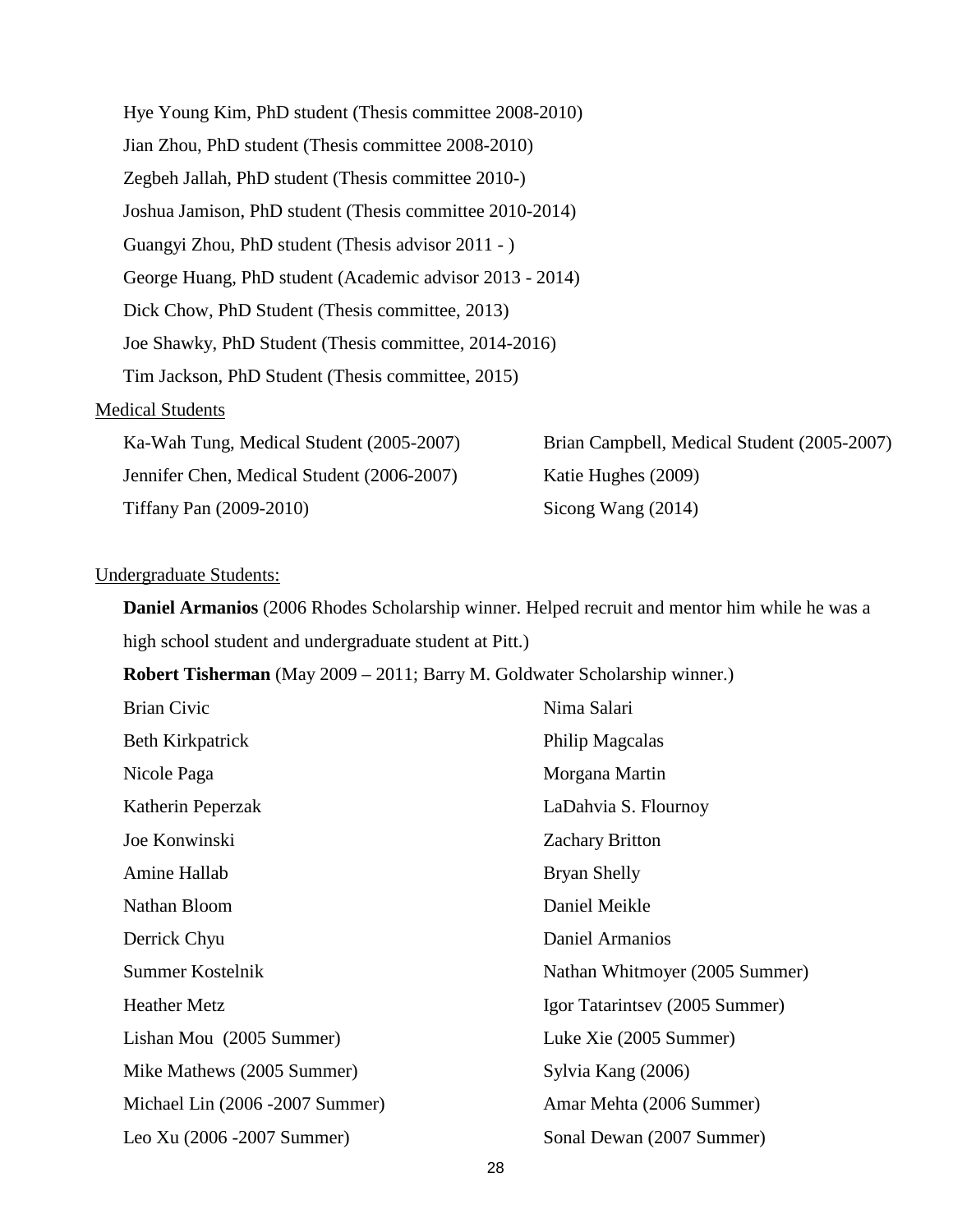Julie Blanchi (French student, 2007 Summer) Torin Yeager (2007- 2009) Joseph Wang (Jan. 2008- 2009 Summer) Nicholas Kucher (2008 Summer) Bernard Siu (Jan. 2009 –July 2009) David Rizwan (2009 Summer) Sebastien Persaud (2010-2011) Ying Wang (2010, 2011Summer) Aaron Ledgewood (2010-2011) Lauren Glikes (2010-) Michael Watson (2010-2011) Camille Keenan (2010-2012) Julie Yu (2011 Summer) Jinie Haytko (2011 Summer) Jack Li (2011 Fall) Salil Doshi (2011 Fall) Dennis Ou (2011 Fall) Nancy Davison (2012 Summer) Cara Vernacchia (2012 Summer) Jacob Reck (2013 - 2015) Eric Moe (2013 Spring) Shayna Cohen (2013 Spring) Claire Schafer (2013 Fall) Mitchell Moser (2013 Fall) Nia James (2104 Summer) Saimanoj Reddy Narava (2015 - 2016) Joanna Rose Mapel (2015 Spring) Aja Pollard (2015 Summer) Dolphurs Hayes (2015 Summer) Jason Xue (2015 Fall - ) Audrey Stitt (2015 Fall - )

| High/Middle School Students:      |                          |
|-----------------------------------|--------------------------|
| Derrick Chyu (2001)               | James Morrow (2002)      |
| Rena Xu (2004)                    | Tomas Hu (2000)          |
| Sumeet Shroff (2007, 2008 Summer) | Yilu Zhang (2007 Summer) |

Responsibilities include advising research in general, in particular experimental design and methods, data analysis, statistics, presentation, and also drafting/revising manuscripts.

### **RESEARCH:**

Active grants *--*

- 1. "**The role of TSCs in the degenerative tendinopathy induced by mechanical loading.**" PI, 20%, 3/01/15 -- 2/28/20, NIH/NIAMS 1R01AR065949-01A1 (2 percentile), \$1,925,000.
- 2. "**Repair of tendinopathic tendons**." PI, 20%, 9/1/11--8/31/16, NIH/NIAMS 1R01AR061395, \$1,893,750.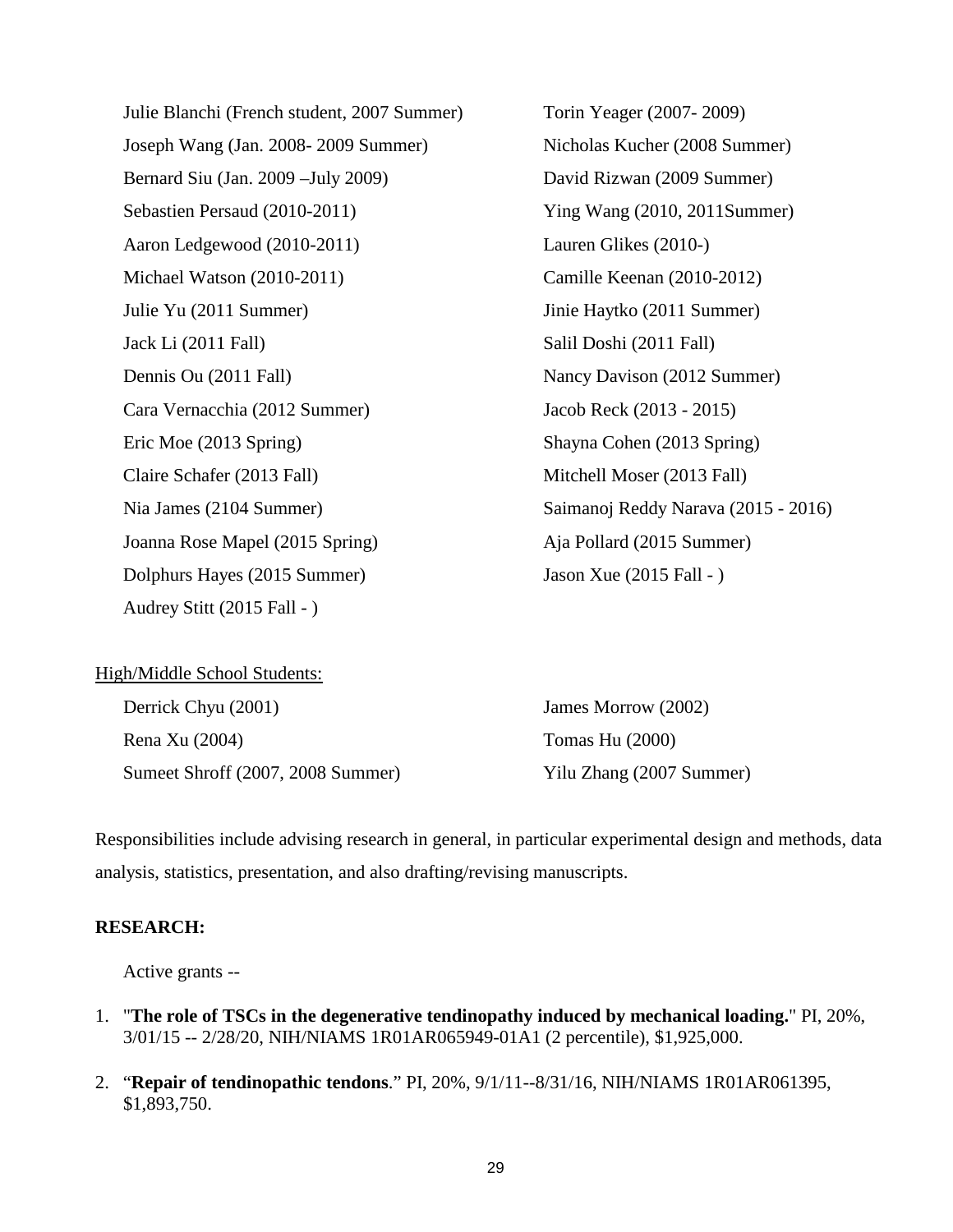- 3. "**NIH Diversity Supplemental grant**." PI, 7/01/04 6/30/16, supplemental to the NIH/NIAMS R01AR061395, \$78,232.
- 4. "**Pre-exercise improves repair of injured aging tendons."** PI, 5%, 7/01/15 -- 6/30/16. The Pittsburgh Foundation, Albert B. Ferguson, JR., MD Orthopaedic Fund, \$5,000.
- 5. "**Excessive mechanical loading on plantar fascia leads to plantar fasciitis."** PI, 5%, 7/01/14 -- 6/30/16. The Pittsburgh Foundation, Albert B. Ferguson, JR., MD Orthopaedic Fund, \$5,000.
- 6. **"Development of novel bioartificial ligament using autologous biological scaffold and cells."** Co-I, 5%, 8/1/13 - 4/28/16, DoD Grant# W81XWH-13-2-0030, \$400,000.
- 7. **"Exercise improves aging tendons by inducing cellular and molecular changes."** PI, 5%, 2/01/16 7/31/16. Pittsburgh Pepper Center Pilot Study, \$25,000.

Completed grants *–*

- 1. "**An interdisciplinary and integrative study of tendinopathy**." PI (Co-I: Freddie Fu, MD), 20%, 9/1/02--8/31/13, NIH/NIAMS 2R01AR049921-05 (Competitive renewal), \$1,261,952.
- 2. "**A tissue specific approach to enhance tendon repair**." PI, 10%, 9/1/12--8/31/15, NIH/NIAMS R21AR060920, \$416,625.
- 3. "**Defining the role of tendon stem cells in the development of tendinopathy**." PI, 5%, 9/1/08 -- 8/31/13, NIAMS 3R01049921S1, \$151,500.
- 4. "**Development of novel bioartificial ligament using autologous biological scaffold and cells**." Co-PI (Co-PI: Rocky Tuan), 5%, 7/1/11--12/31/12, DoD, \$200,000.
- 5. "**Tendon stem cell-based mechanisms of PRP treatment**." PI (Co-I: Freddie Fu, MD), 5%, 7/1/10— 6/30/12, The Pittsburgh Foundation, Albert B. Ferguson, JR., MD Orthopaedic Fund (M2010-0094), \$5,000.
- 6. "**An interdisciplinary and integrative study of tendinopathy**." PI, 5%, 9/1/09--8/31/11, NIH/NIAMS 3R01AR049921-07S2 (ARRA funding), \$234,160.
- 7. **"Exercise revives aging tendons through rejuvenating tendon stem cells**.**"** PI, 5%, 9/01/10 8/31/11. Pepper Pilot Grant, Pepper Center Pilot Funding Program, \$25,000.
- 8. "**Use of a novel biomolecule to augment and accelerate the tendon-bone interface healing.**" PI, 5%, 7/01/13 -- 6/30/15. The Pittsburgh Foundation, Albert B. Ferguson, JR., MD Orthopaedic Fund, \$5,000.
- 9. "**Identification and characterization of ACL stem cells for repair and regeneration of injured ACL**." PI (Co-I: Freddie Fu, MD), 5%, 7/1/08—6/30/10, The Pittsburgh Foundation, Albert B. Ferguson, JR., MD Orthopaedic Fund (M2008-0050), \$5,000.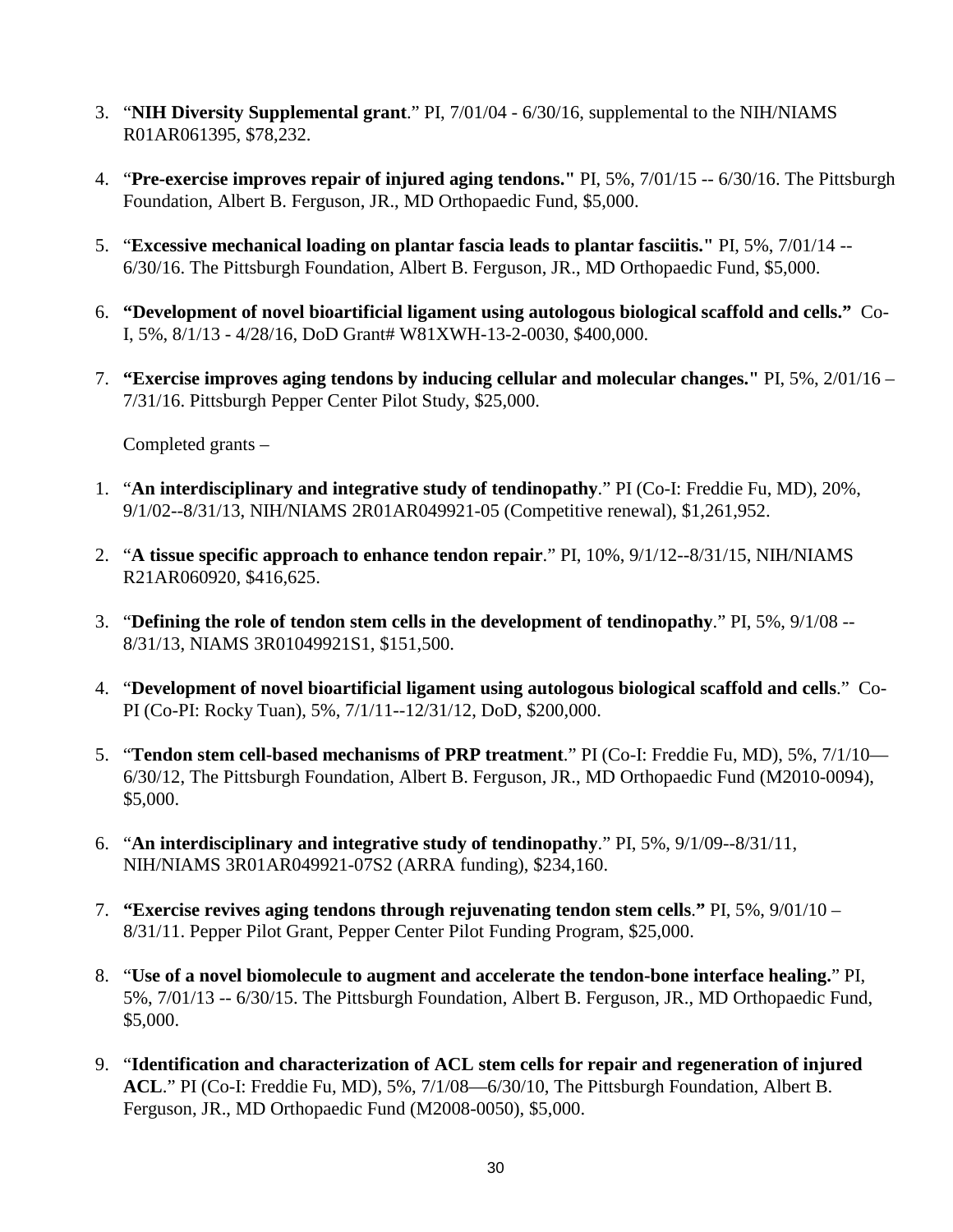- 10. "**Interaction of mechanical and inflammatory signals in disc matrix preservation.**" Co-Investigator, 5%, 9/15/08 – 6/30/10, NIAMS 1R21AR055681, \$166,650.
- 11. "**Cellular and tissue mechanobiology postdoctoral fellowship**." PI, 5%, 6/26/2007--8/15/08, Pittsburgh Tissue Engineering Institute, \$49,144.
- 12. "**UPMC Bridge Funding.**" PI, 5%, 11/01/06 6/30/08, University of Pittsburgh School of Medicine, \$65,000.
- 13. "**A multidisciplinary study of mechanisms for tendinitis**." PI, 30%, 9/1/02--8/31/07, NIH/NIAMS R01 AR049921, \$1,051,071.
- 14. "**NIH supplemental grant for underrepresented minority**." PI, 9/1/02-8/31/07, supplemental to the NIH/NIAMS R01 AR049921, \$185,914.
- 15. "**Grant support for SPRBM Meeting.**" PI, 5%, \$5,000, Smith & Nephew Inc., 11/01/06 10/31/07.
- 16. "**An acoustic wave cytosensor system for living cell study**." Co-PI, 50%, NSF, 9/01/04 8/31/07, \$240,000.
- 17. "**A request for funding to support 25th SPRBM Meeting**." PI, 5%, \$13,000, NIAMS/NIBIB R13, 11/01/06 – 8/31/07.
- 18. "**Inflammatory reaction and apoptosis of tendon fibroblasts**." PI, 15%, 7/1/01--6/30/07, Arthritis Foundation, \$400,000.
- 19. "**Bioengineering study of tendinitis**." PI, 5%, 9/1/01—8/31/05, Whitaker Foundation, \$224,821.
- 20. "**MCL healing: Interdisciplinary studies**." PI: Savior Woo, Ph.D.; Co-Investigator: James H-C. Wang, Ph.D., 10%, NIH/NIAMSRO1 7/01/02 – 6/30/07, \$1,577,436.
- 21. "**Molecular mechanisms of tendinitis**." PI, 5%, 6/1/04—5/31/05, The Pittsburgh Foundation, Albert B. Ferguson, JR., MD Orthopaedic Fund, \$5,000.
- 22. "**Molecular mechanisms of carpal tunnel syndrome."** PI: Zong-Ming Li; Co-Investigator: James H-C. Wang, Ph.D. The Pittsburgh Foundation, Albert B. Ferguson, M.D., Orthopaedic Fund. 7/01/04 - 6/30/05, \$5,000.
- 23. "**Magnolia Award for Visiting Scholars and Scientists**." PI, 1/01/05 12/31/05, Shanghai Science and Technology Foundation, RMB20,000.
- 24. "*In vitro* **model study of the molecular mechanism of tendinitis**." PI, 15%, 3/01/01--2/28/04, NIH/NIAMS 1P30 AR47372, \$225,000.
- 25. "**A novel alternative approach to study biological mechanisms for tendinitis**." PI, 5%, 9/1/02-- 8/31/04, Alternatives Research & Development Foundation, \$40,000.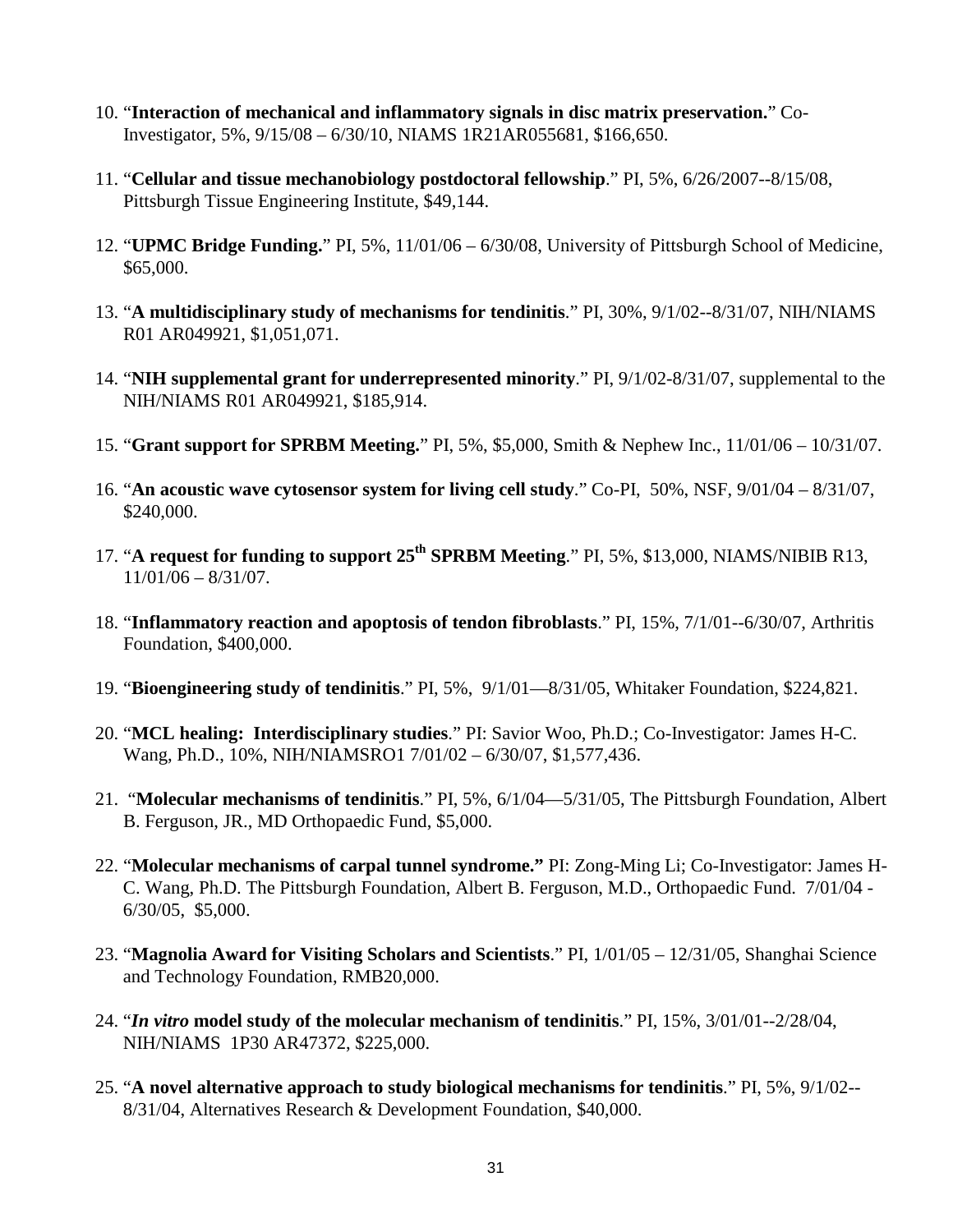- 26. "**Bioengineering industrial internships**." PI: Savior Woo, Ph.D.; Co-Investigator: James H-C. Wang, Ph.D., 8%, 9/1/01--8/31/04, Whitaker Foundation, \$180,000.
- 27. "**Altered mechanical stretching of the human aortic endothelial cells results in dysfunctional cellular responses**." PI, 5%, 4/1/02 – 3/31/04, The Competitive Medical Research Fund (CMRF), University of Pittsburgh Medical Center, \$25,000.
- 28. "**A novel tissue engineering approach to enhance the quality of the healing ligament**." PI, 5%, 7/1/03--6/30/04, Albert B. Ferguson, JR., MD Orthopaedic Fund, \$5,000.
- 29. "*In vitro* **model study of cellular mechanism of tendinitis induced by repetitive motion**." PI, 10%, 3/00--2/01, Biomed Pilot Research Grant from Rockefeller Brothers Fund, \$25,000.
- 30. "**Cell death due to excessive repetitive loading leads to tendinitis**." PI, 5%, 6/00--5/01, Albert B. Ferguson, JR., MD Orthopaedic Fund, \$5,000.
- 31. "**Tendinitis is due to repetitive exposure of PGE2 to tendon fibroblasts**." PI, 5%, 7/1/01--6/30/02, Albert B. Ferguson, JR., MD Orthopaedic Fund, \$5,000.
- 32. "**Nano-scaled imaging and nano-force probing during gene delivery process by atomic force microscope.**" Co-PI, 5%, 7/1/00--6/30/01, University of Pittsburgh Small Grants Program, \$16,000.
- 33. "**Enhancing biomechanical and biological properties of healing MCL using scaffolding and gene transfer technologies**." PI, 5%, 5/12/00--5/11/01, MSRC Research Grant, \$5,000.
- 34. "**Mechanical stretching up-regulated tyrosine phosphorylation of pp125FAK in tenocytes leads to tendonitis**." PI., 5%, 5/99**--**4/00, MSRC Research Grant, \$5,000.
- 35. "**Stretching-induced hydrogen peroxide and apoptosis in human aortic endothelial cells**." PI, 15%, 9/98-8/99, Jewish Foundation, \$50,000.
- 36. "**Low back pain--A biomechanical study**." PI, 15%, 9/87-8/88. Academy of Tongji University Science and Technology, \$2,500.

#### **Invited Presentations/Lectures**

- 1. **Wang, JH-C.** "Is the PRP treatment of tendon injuries really valid?" Chinese University of Hongkong, November 25, 2015.
- 2. **Wang, JH-C.** "Tendon stem cells, tendinopathy, and tendon repair." COA, Chongqing, November 19, 2015.
- 3. **Wang, JH-C.** "Is there any substance in PRP treatment for tendinopathy?" Shanghai Jiatong Univ 9th People's Hospital, Shanghai, November 16, 2015.
- 4. **Wang, JH-C.** "What does PRP do to injured tendons?" AAOS Biologic Treatments Symposium, Rosemont, Illinois, November 7, 2015.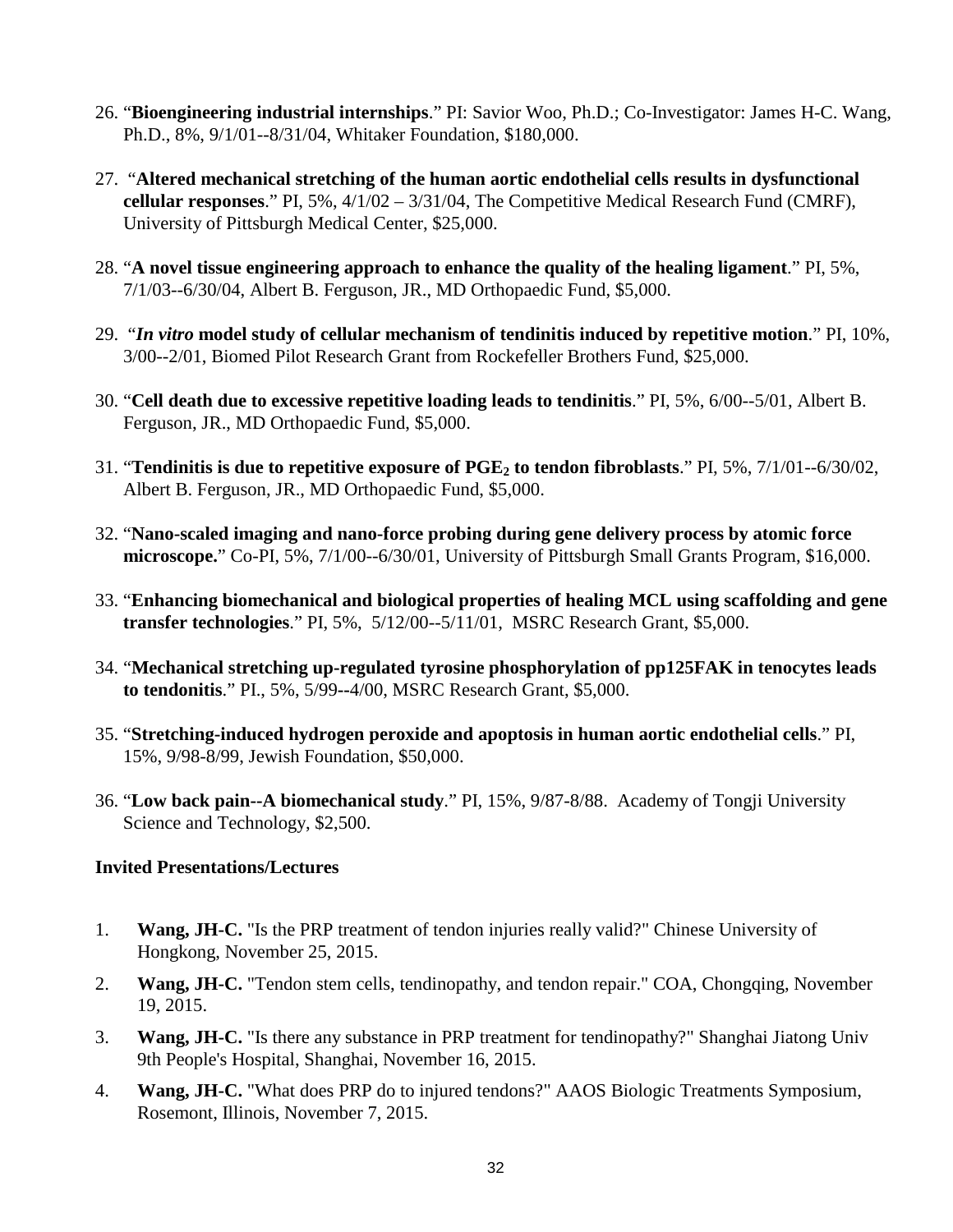- 5. **Wang, JH-C.** "Mechanobiology of cell-matrix interactions." Seminar at Beihai Hospital, Guangxi Medical Univ., April 16, 2015.
- 6. **Wang, JH-C.** "Tendon stem cells, tendinopathy, and tendon repair." Regenerative Medicine Forum, Guangxi Medical University, Guangxi, April 15, 2015.
- 7. **Wang, JH-C.** "TSC-based mechanism of tendinopathy and treatment with PRP." International stem cell biology and bone conference, Chengdu, April 13, 2015.
- 8. **Wang, JH-C.** "Tendon stem cell mechanobiology." 2015 ICMRS-ASBMR Meeting, Changsha, April 10, 2015.
- 9. **Wang, JH-C.** "Aberrant differentiation of tendon stem cells causes the development of degenerative tendinopathy." ISL&T-XIV, Las Vegas, March 28, 2015.
- 10. **Wang, JH-C.** "The efficacy of PRP treatment for tendinopathy," AOSSM Workshop, Colorado Springs, Co. Feb. 28, 2015.
- 11. **Wang, JH-C.** "Aberrant differentiation of tendon stem cells causes degenerative tendinopathy." The 7th International Conference on Osteoporosis and Bone Research, Xiamen, China, Oct. 16-19, 2014.
- 12. **Wang, JH-C.** "Tendon stem/progenitor cell and its role in the development of degenerative tendinopathy" The 3rd International Scientific Tendinopathy Symposium, Oxford University, UK, September 5, 2014.
- 13. **Wang, JH-C.** "PRP treatment of tendon injuries any substance in it?" Shanghai OTR Meeting, Shanghai, May 17, 2014**.**
- 14. **Wang, JH-C.** "Cell mechanobiology and translational biomedical research." Shanghai Jiaotong Univ School of Biomedical Engineering. May 9, 2014**.**
- 15. **Wang, JH-C.** "Tendon stem cells, tendinopathy, and tendon repair." Changzheng Hospital, Shanghai, May 8, 2014**.**
- 16. **Wang, JH-C.** "Mechanobiology of Cell-Matrix Interactions." Donghua Univ Seminar, May 5, 2014**.**
- 17. **Wang, JH-C.** "Expanding tendon stem cells for tendon tissue engineering." Seminar for the Center for Craniofacial Regeneration (CCR), Pittsburgh, April 9, 2014.
- 18. **Wang, JH-C.** "Tendon stem cells for tendon regeneration." Annual MIRM Retreat, Pittsburgh, March 10, 2014.
- 19. **Wang, JH-C.** "Tendon stem cells, tendinopathy, and tendon repair." PM&R Grand Rounds at Univ of Pittsburgh, Pittsburgh, Feb. 19, 2014.
- 20. **Wang, JH-C.** "Tendon stem cells, tendinopathy, and tendon repair." The 6th WACBE Meeting, Beijing, Aug. 7, 2013.
- 21. **Wang, JH-C.** " The safety and efficacy of platelet-rich plasma (PRP) treatment for injured tendons." The 7th Orthopaedic Translation Meeting, Shanghai, May 26, 2013.
- 22. **Wang, JH-C.** "Tendon stem cell mechanobiology and tendon repair." The First ICMRS Meeting, Suzhou, May 22, 2013.
- 23. **Wang, JH-C.** "Tendon stem cells, tendinopathy, and tendon repair." Seminar at Univ of Penn, Philadelphia, April 9, 2013.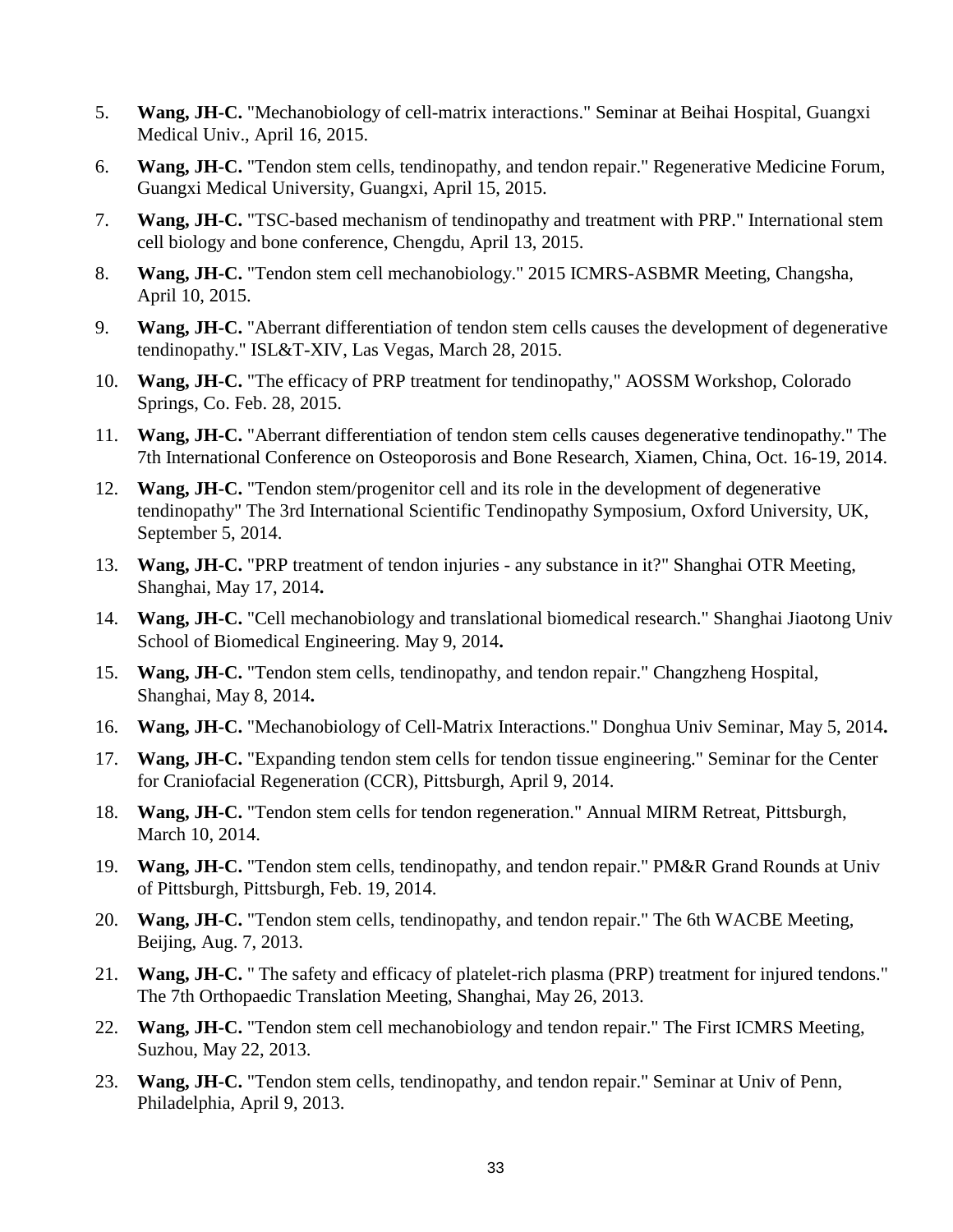- 24. **Wang, JH-C.** "Cell traction force microscopy for cell biological research." Seminar at Wayne State University School of Medicine, March 28, 2013.
- 25. **Wang, JH-C.** "Does PRP work?" Ferguson Lab meeting, Pittsburgh, Mar. 1, 2013.
- 26. **Wang, JH-C.** "Mechanobiology of aging tendon stem cells." Basic Biology of Aging Seminar Series, Pittsburgh, Feb. 15, 2013.
- 27. **Wang, JH-C.** "The mechanism of tendinopathy and PRP Treatment." Huashan Hospital, Shanghai, Nov. 28, 2012.
- 28. **Wang, JH-C.** "The stem cell mechanism of tendinopathy." The 2012 COA Meeting, Beijing, Nov. 16, 2012.
- 29. **Wang, JH-C.** "Tendinopathy, exercise, and tendon treatment." The Second Annual Symposium on Regenerative Rehabilitation, Pittsburgh, Nov. 12, 2012.
- 30. **Wang, JH-C.** "Mechanobiology of tendon stem cells." ICHTS Musculoskeletal Summit Workshop, Minneapolis, MN, Oct. 11, 2012.
- 31. **Wang, JH-C.** "Mechanobiology of tendon stem cells." West China Medical School, Chengdu, China, May 5, 2012.
- 32. **Wang, JH-C.** "Enhancing the stemness of tendon stem cells for tissue engineering of injured tendons." The Third Military University, Chongqing, China, May 4, 2012.
- 33. **Wang, JH-C.** "Tendon stem cells and platelet-rich plasma in orthopaedic applications." Suzhou Univ Orthopaedic Institute Seminar, May 3, 2012.
- 34. **Wang, JH-C.** "Tendinopathy: Basic science behind clinical treatments." The 9<sup>th</sup> IFOSMA-Shanghai, April 25-28, 2012.
- 35. **Wang, JH-C.** "Tendon stem cell mechanobiology." Seminar at the University of Hokkaido, Sapporo, Japan, April 24, 2012.
- 36. **Wang, JH-C.** "Tendinopathy and tendon repair." 2012 AOSSM Research Meeting, Vail, Colorado, March 3-4, 2012.
- 37. **Wang, JH-C.** "Enhancing the stemness of tendon stem cells for tissue engineering of injured tendons." 2012 McGowan Institute Scientific Retreat, Nemacolin Woodlands Resort, March 5-7, 2012.
- 38. **Wang, JH-C.** "Tendon stem cell mechanobiology." 2012 BMES-SPRBM Cellular and Molecular Engineering Conference, Puerto Rico, Jan. 3-7, 2012.
- 39. **Wang, JH-C.** "The molecular and cellular mechanisms for rehabilitation and regeneration of injured tendons." First Annual Symposium on Regenerative Rehabilitation, Pittsburgh, Nov. 3, 2011.
- 40. **Wang, JH-C.** "Defining the effects of platelet-rich plasma (PRP) on injured tendons." MIRM Wound Healing Seminar, Pittsburgh, Oct. 18, 2011.
- 41. **Wang, JH-C.** "The stemness of tendon stem cells in vitro and tendon formation in vivo." Biomechanics Day, CMU, Pittsburgh, Sept. 13, 2011.
- 42. **Wang, JH-C.** "Repair of tendinopathic tendons." A presentation in the University of Pittsburgh Department of Orthopaedic Surgery, Pittsburgh, July 18, 2011.
- 43. **Wang, JH-C.** "Mechanobiology of cell-matrix interactions." International Conference on the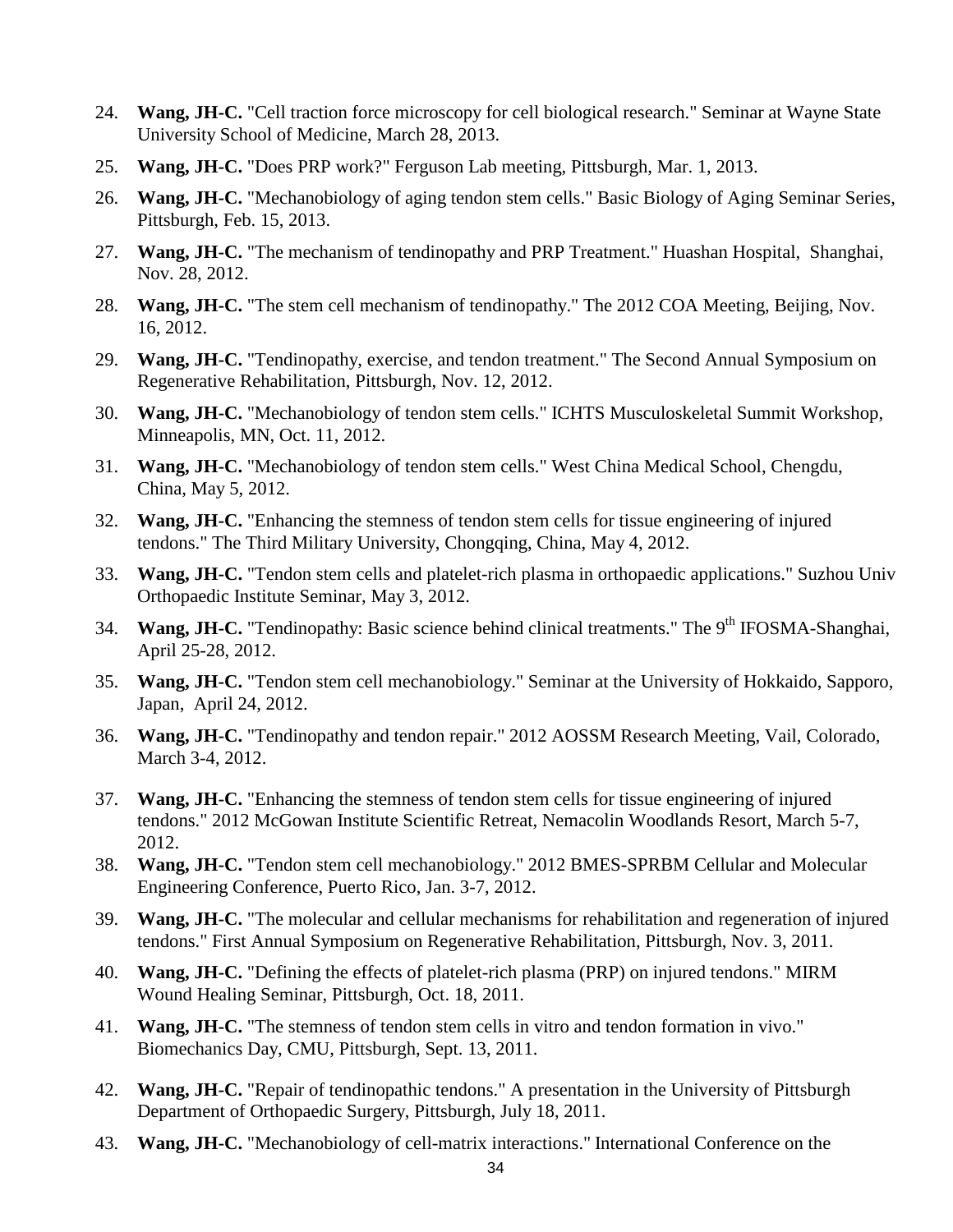Structure and Function of Biomatrix, Budapest, Hungary, July 6-7, 2011.

- 44. **Wang, JH-C.** "Tendon stem cells and platelet-rich plasma for repair of injured tendons." ASME Summer Bioengineering Conference, Farmington, June 22, 2011.
- 45. **Wang, JH-C.** "Tendon stem cell mechanobiology." Soochow University Medical School Orthopaedic Institute, Suzhou, China, June 10, 2011.
- 46. **Wang, JH-C.** "Mechanobiology of tendon and ligament cells." University of Malaya, Malaysia, May 31, 2011.
- 47. **Wang, JH-C.** "Does PRP work on injured tendons?" 2011 McGowan Institute Scientific Retreat, Nemacolin Woodlands Resort, March 7-9, 2011.
- 48. **Wang, JH-C.** "Mechanical forces and cell biomechanics/mechanobiology." The Pittsburgh Biomechanics Seminar Series, Pittsburgh, Oct. 5, 2010.
- 49. **Wang, JH-C.** "Tendon stem cells and tendon repair with PRP." The Sun Valley Musculoskeletal Biology Workshop of the IBMS, Sun Valley, Idaho, Aug. 1-4, 2010.
- 50. **Wang, JH-C.** "Tendon stem cells, tendon injury, and tendon repair with PRP." The Orthopaedic Biomechanics Workshop, Shanghai, July 24, 2010.
- 51. **Wang, JH-C.** "Does platelet-rich plasma (PRP) work on injured tendons?" The Third Military University, Chongqing, China, July  $8<sup>th</sup>$ , 2010.
- 52. **Wang, JH-C.** "Tendon stem cells and platelet-rich plasma in orthopaedic research and application." Soochow University Medical School Orthopaedic Institute, Suzhou, China, July  $6^{\text{th}}$ , 2010.
- 53. **Wang, JH-C.** "The stem cell mechanisms of enhancing tendon healing by platelet-rich plasma." The MIRM Wound Healing Seminar, Pittsburgh, April 6, 2010.
- 54. **Wang, JH-C.** "Tendon and ligament stem cell mechanobiology." The MIRM Wound Healing Seminar, Pittsburgh, Mar. 16, 2010.
- 55. **Wang, JH-C.** "Mechanics rules cell biology (keynote speech)." The 10<sup>th</sup> ISL&T, Hong Kong, Feb. 5-6, 2010.
- 56. **Wang, JH-C.** "Tendon stem cell-based mechanisms of PRP treatment." The Double-Bundle Group Meeting, Department of Orthopaedic Surgery, Pittsburgh, Jan. 20, 2010.
- 57. **Wang, JH-C.** "Tendon and ligament stem cells." The First Joint Symposium of ICHTS and CSOS, National Yang Ming Univ., Taipei, Nov. 16, 2009.
- 58. **Wang, JH-C.** "Tendinopathy and tendon stem cells." Department of Orthopaedics Seminar, University of Rochester School of Medicine, Rochester, Oct. 28, 2009.
- 59. **Wang, JH-C.** "Mechanical forces, biomechanics, and mechanobiology." Biomechanics Day, CMU, Pittsburgh, Sept. 22, 2009.
- 60. **Wang, JH-C.** "Tendinopathy and pathogenic role of tendon stem cells." Southwest Hospital, The Third Military University, Chongqing, June 17, 2009.
- 61. **Wang, JH-C.** "Tendon stem cells (TSCs), tendon inflammation, and TSC mechanobiology." Chongqing University, Chongqing, June 18, 2009.
- 62. **Wang, JH-C.** "Does the development of tendinopathy involve tendon inflammation?" 2009 China Sports Medicine & Arthroscopy Conference, Qingdao, June 11-14, 2009.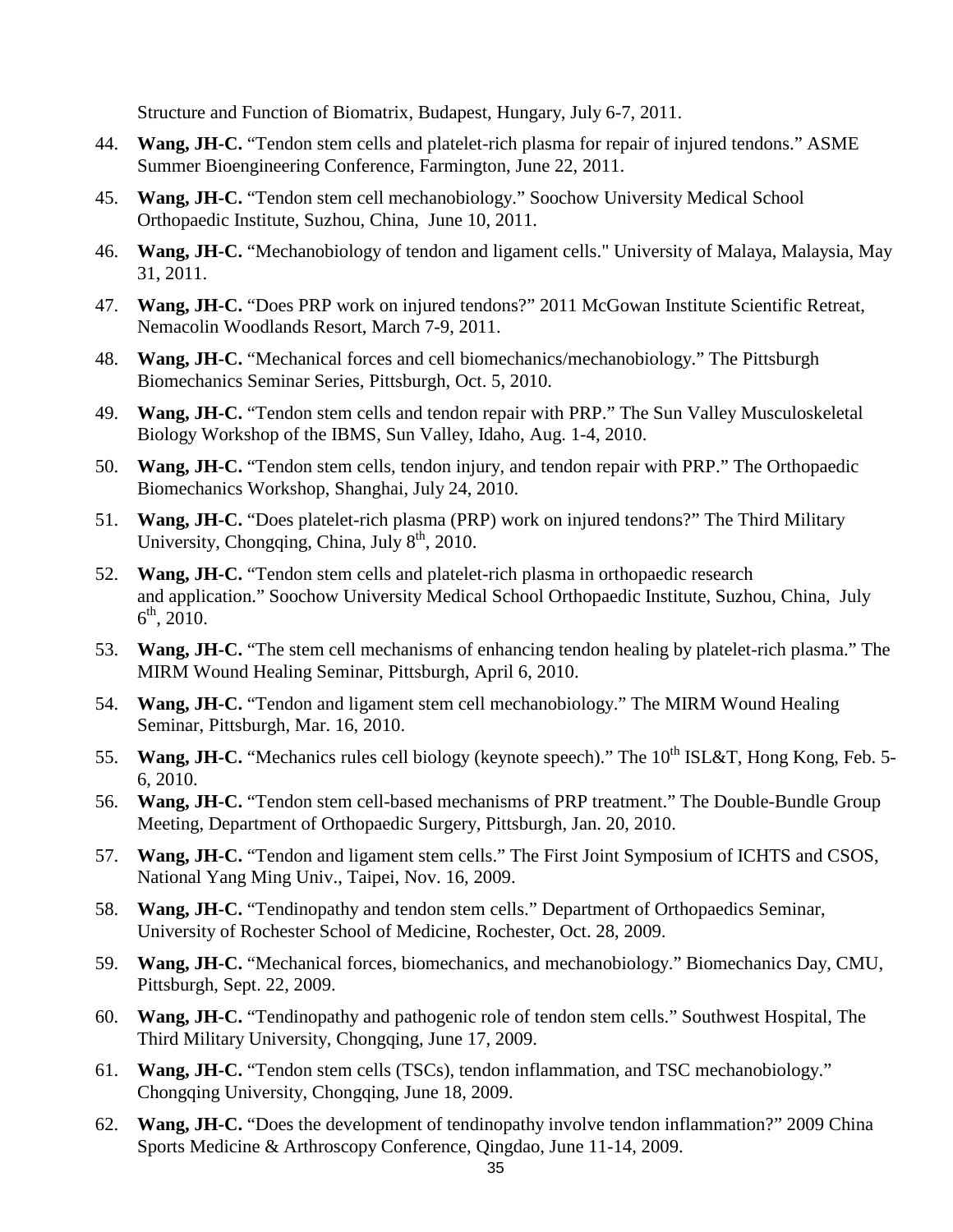- 63. **Wang, JH-C.** "Exercise, tendon stem cells, and tendinopathy." 2009 China Sports Medicine & Arthroscopy Conference, Qingdao, June 11-14, 2009.
- 64. **Wang, JH-C.** "Tendon stem cell mechanobiology." CMU Biomedical Engineering Seminar, Pittsburgh, Dec.  $8<sup>th</sup>$ , 2008
- 65. **Wang, JH-C.** "Mechanobiology of tendon stem cells: implications for treatment of tendinopathy." Tissue Engineering Forum, The Third Military University, Chongqing, Nov. 1, 2008.
- 66. **Wang, JH-C.** "Tendinopathy and tendon stem cell tissue engineering." Eastern Forum 2008 Meeting, Shanghai, Oct. 28, 2008.
- 67. **Wang, JH-C.** "Experimental cell mechanobiology The need for theoretical modeling," 2008 Meeting of the Society for Natural Philosophy, Pittsburgh, Sept. 19-21, 2008.
- 68. **Wang, JH-C.** "PGE<sub>2</sub> production in tendons and its effect on tendon stem cell differentiation." The 16<sup>th</sup> International Conference on Mechanics in Medicine and Biology (ICMMB), Pittsburgh, July  $24<sup>th</sup>$ , 2008.
- 69. **Wang, JH-C.** "Cell traction force microscopy and tendon stem cells." Shanghai 9<sup>th</sup> People's Hospital, Shanghai Second Medical University, Shanghai, April 18, 2008.
- 70. **Wang, JH-C.** "Tendon stem cells: isolation and characterization." Chongqing University College of Bioengineering, Chongqing, April 15, 2008.
- 71. **Wang, JH-C.** "Cellular and molecular mechanisms for the development of tendinopathy." International Symposium on Ligaments and Tendons, Hong Kong, April 10, 2008.
- 72. **Wang, JH-C.** "Cell traction force microscopy and its applications in musculoskeletal investigations." Department of Orthopaedics & Traumatology, The University of Hong Kong, April 9, 2008.
- 73. **Wang, JH-C.** "Cell traction force microscopy for musculoskeletal research." MIRM Retreat, Nemacolin Resort, March 12, 2008.
- 74. **Wang, JH-C.** "Mechanical Forces and cell mechanobiology." Magee-Women's Research Institute, Pittsburgh, January 24, 2008.
- 75. **Wang, JH-C.** "Mechanical forces, cells, and cell mechanobiology." The Department of Bioengineering and Robotics, Tohoku University, Sendai, Japan, Dec. 6<sup>th</sup>, 2007.
- 76. **Wang, JH-C.** "Cell traction force microscopy and biological applications." The 44<sup>th</sup> Society of Engineering Science (SES) Meeting, Texas A&M University, College Station TX, October 22-24, 2007.
- 77. **Wang, JH-**C**.** "Recent progresses in investigation of molecular mechanisms of the development of tendinopathy." The Third Military University, China, May 24, 2007.
- 78. **Wang, JH-**C**.** "Recent progresses in biological applications of cell traction force microscopy." Chongqing University College of Bioengineering, China, May 23, 2007.
- 79. **Wang, JH-**C**.** "Application of biomaterials to biomedical research." Shanghai Institute of Technology, China, May 17, 2007.
- 80. **Wang, JH-C.** "Cells, tissues, and mechanobiology." Nebraska Research and Innovation Conference, Omaha, Nebraska, March 21, 2007.
- 81. **Wang, JH-C.** "Biomedical research overview in the MechanoBiology Laboratory." The 2<sup>nd</sup> hospital of Harbin Medical University, Harbin, Nov. 14, 2006.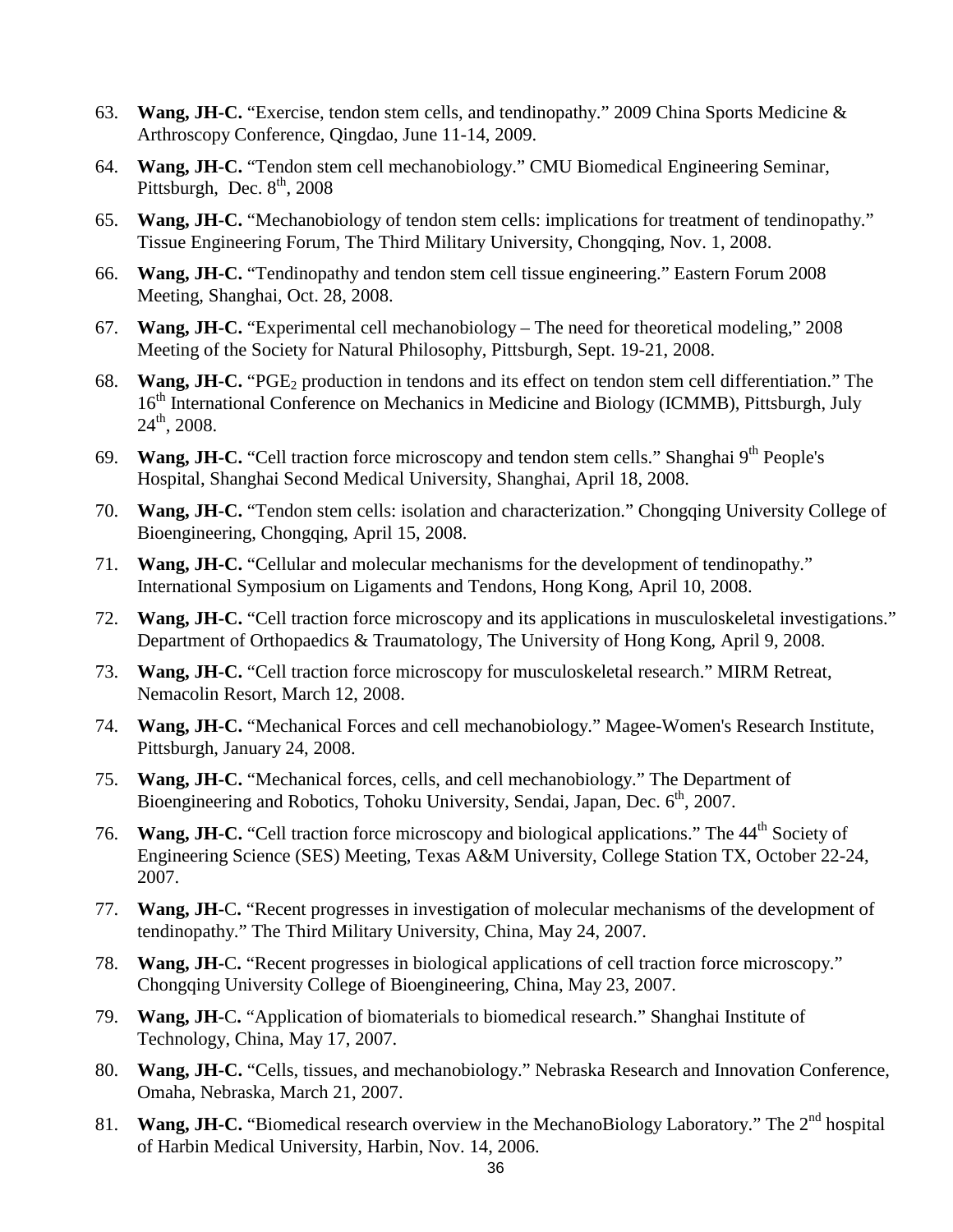- 82. **Wang, JH-C.** "The basics of scientific investigation." The 2<sup>nd</sup> hospital of Harbin Medical University, Harbin, Nov. 14, 2006.
- 83. **Wang, JH-C.** "Cell mechanobiological response to mechanical loading." Tsinghua University Institute of Biomechanics and Biomedical Engineering, Beijing, Nov. 13, 2006.
- 84. **Wang, JH-C.** "Cell traction force microscopy and its applications in musculoskeletal research." 1<sup>st</sup> CORS meeting, Beijing, Nov. 11-12, 2006.
- 85. **Wang, JH-C.** "Mechanical stress dominates cell growth pattern." Mini-Symposium on the Computational Modeling and Mechanobiology of Cells at the  $5<sup>th</sup> WCB$ , Munich, July 28<sup>th</sup>- Aug.  $4<sup>th</sup>$ , 2006.
- 86. **Wang, JH-C.** "A new computational approach to obtaining substrate displacement field for determining cell traction forces". Mini-Symposium on the Computational Modeling and Mechanobiology of Cells at the  $5<sup>th</sup>$  WCB, Munich, July  $28<sup>th</sup>$ - Aug.  $4<sup>th</sup>$ , 2006.
- 87. **Wang, JH-C.** "Biological applications of cell traction force microscopy." Shanghai Tissue Engineering Center, Shanghai, July 13, 2006.
- 88. **Wang, JH**-**C.** "Tendinopathy and tendon/ligament repair." Shanghai Tissue Engineering Center, Shanghai, July 13, 2006.
- 89. **Wang, JH-C.** "An overview of biomedical research in the MechanoBiology Laboratory." Shanghai University of Sports, July 6, 2006.
- 90. **Wang, JH**-**C.** "Tendon and ligament injuries and repair." Shanghai University of Sports, July 6, 2006.
- 91. **Wang, JH-C.** "Scientific research and personal life journey in America." Tongji University Institute of Biomedical Engineering, July 4, 2006.
- 92. **Wang, JH-C.** "Cell traction force microscopy and its biological applications." Chongqing University Bioengineering College, June 22, 2006.
- 93. **Wang, JH-C.** "The role of lipid inflammatory mediators in the development of tendinopathy." Chongqing University Bioengineering College, June 22, 2006.
- 94. **Wang, JH-C.** "Basics of scientific research." Chongqing University Bioengineering College, June 23, 2006.
- 95. **Wang, JH-C.** "Introduction to functional tissue engineering." Chongqing University Bioengineering College, June 23, 2006.
- 96. **Wang, JH-C.** "Mechanobiology of tendon/ligament fibroblasts." Chongqing University Bioengineering College, June 22, 2006.
- 97. **Wang, JH-C.** "Alpha-smooth muscle actin expression regulates cell traction forces." Wound Healing Conference, Pittsburgh, April  $4<sup>th</sup>$ , 2006.
- 98. **Wang, JH-C.** "Fibroblast mechanobiology." Invited Lecture for Seminar du GDR2760, Marseille, France, Jan. 18, 2006.
- 99. **Wang, JH-C.** "Biomedical research an overview of research activities in MBL." CNRS, Nancy, France, Jan. 20, 2006.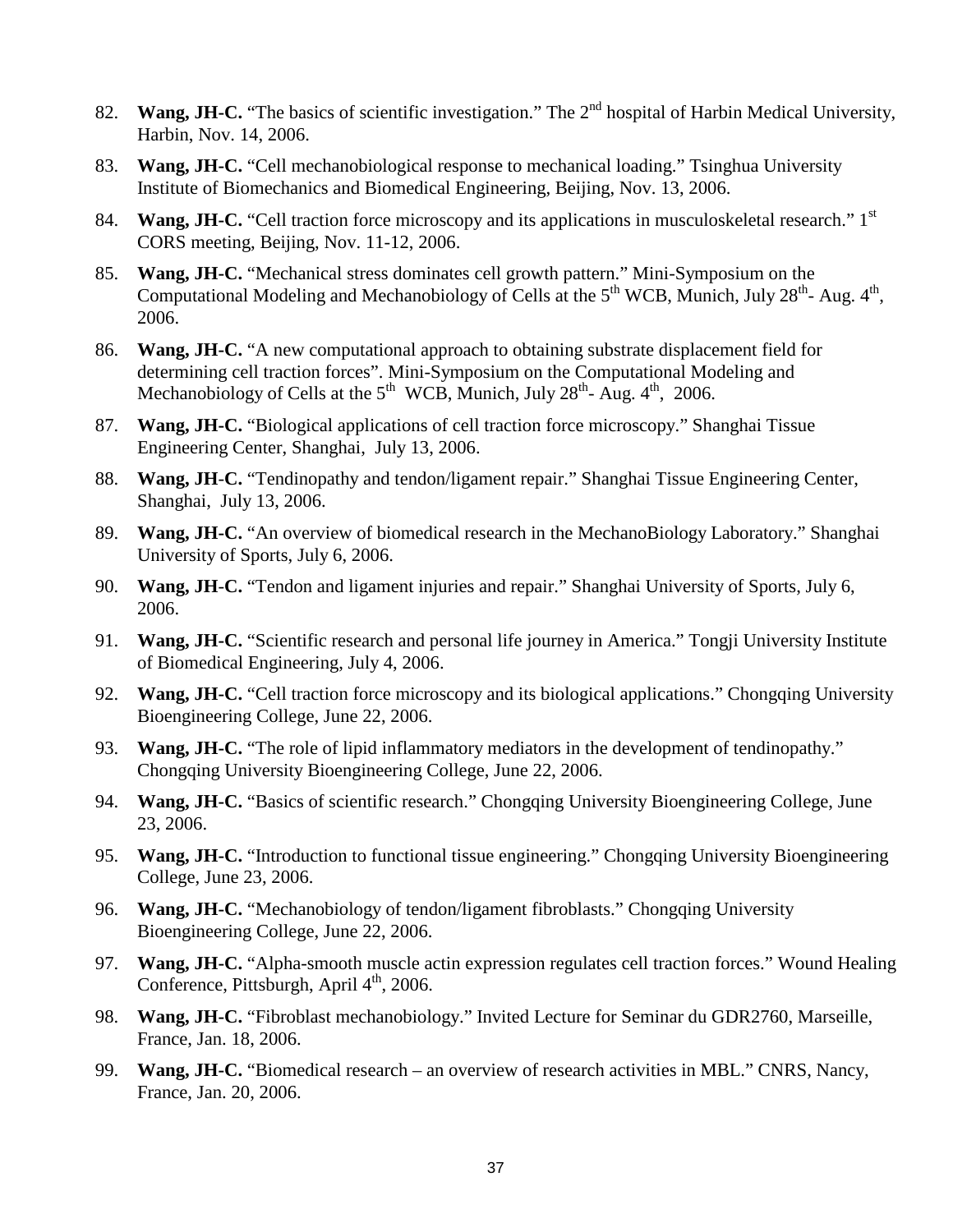- 100. **Wang, JH-C.** "Traction force microscopy and its application to determining the role of α-SMA in TGF-β induced fibroblast traction." Ophthalmology Research Seminar, Pittsburgh, November 23, 2005.
- 101. **Wang, JH-C.** "Current research in the MechanoBiology Lab." Presentation at the UPMC Department of Orthopaedic Surgery Seminar, Pittsburgh, October 15, 2005.
- 102. **Wang, JH-C.** "Mechanobiological studies in the MechanoBiology Lab." Presentation at the Bose/Carnegie Mellon Tech Forum, CMU, July 12, 2005.
- 103. **Wang, JH-C**. "Cell mechanobiology research an overview." Seminar at the Tongji University Life Science and Technology Institute, Shanghai, June  $7<sup>th</sup>$ , 2005.
- 104. **Wang, JH-C.** "Basic concepts of cell biology." Lecture to Undergraduate Students at the Tongji University Life Science and Technology Institute, Shanghai, June 8<sup>th</sup>, 2005.
- 105. **Wang, JH-C.** "Traction force microscopy." Series of Lecture to Graduate Students at the Tongji University Life Science and Technology Institute, Shanghai, June 9<sup>th</sup>, 2005.
- 106. **Wang, JH-C.** "p38 MAPK expression in response to cyclic mechanical stretching." Series of Lecture to Graduate Students at the Tongji University Life Science and Technology Institute, Shanghai, June  $10^{th}$ , 2005.
- 107. **Wang, JH-C.** "Basics of practical statistics and scientific research." Series of Lecture to Graduate Students at the Tongji University Life Science and Technology Institute, Shanghai, June 10<sup>th</sup>, 2005.
- 108. **Wang, JH-C.** "*In vitro and in vivo* studies of tendinopathy." Department of Orthopaedic Surgery, Southwestern Hospital, The Third Military Medical University, Chongqing, May  $31<sup>st</sup>$ , 2005.
- 109. **Wang, JH-C.** "Decreasing the inflammation of injured tendons increases collagen fibril diameters." MIRM Wound Healing Research Seminar, Pittsburgh, March 1<sup>st</sup>, 2005.
- 110. **Wang, JH-C.** "An Overview of Cell Mechanobiology Studies in MechanoBiology Lab." Orthopaedic Research Seminar, Pittsburgh, Jan. 25<sup>th</sup>, 2005.
- 111. **Wang, JH-C.** "Mechanobiology of tendon/ligament fibroblasts." Seminar at the National Centre for Biomedical Engineering Science, National University of Ireland, Galway, Ireland, September 23<sup>rd</sup>, 2004.
- 112. **Wang, JH-C.** "Cellular and molecular studies of tendon mechanobiology," Cleveland Clinic Foundation, Cleveland, September 10<sup>th</sup>, 2004.
- 113. **Wang, JH-C.** "Superoxide regulates stretching-induced α-SMA expression via activation of p38 MAPK." MIRM Wound Healing Research Seminar, Pittsburgh, June 1<sup>st</sup>, 2004.
- 114. **Wang, JH-C.** "Functional tissue engineering (FTE) to improve the quality of healing tendons/ligaments." The Ohio State University Biomedical Engineering Seminar, Columbus, April  $29^{th}$ , 2004.
- 115. **Wang, JH-C.** "Orthopaedic engineering: Mechanobiological and tissue engineering studies." Purdue University Biomedical Engineering Seminar, West Lafayette, April 5<sup>th</sup>, 2004.
- 116. **Wang, JH-C.** "Fibroblast mechanobiology and tissue engineering of tendon and ligament healing." University of Cincinnati Biomedical Engineering Seminar, Cincinnati, March 25, 2004.
- 117. **Wang, JH-C.** "Molecular mechanisms of tendon repetitive motion injuries." Midwest Connective Tissue Workshop, Chicago, November 15, 2003.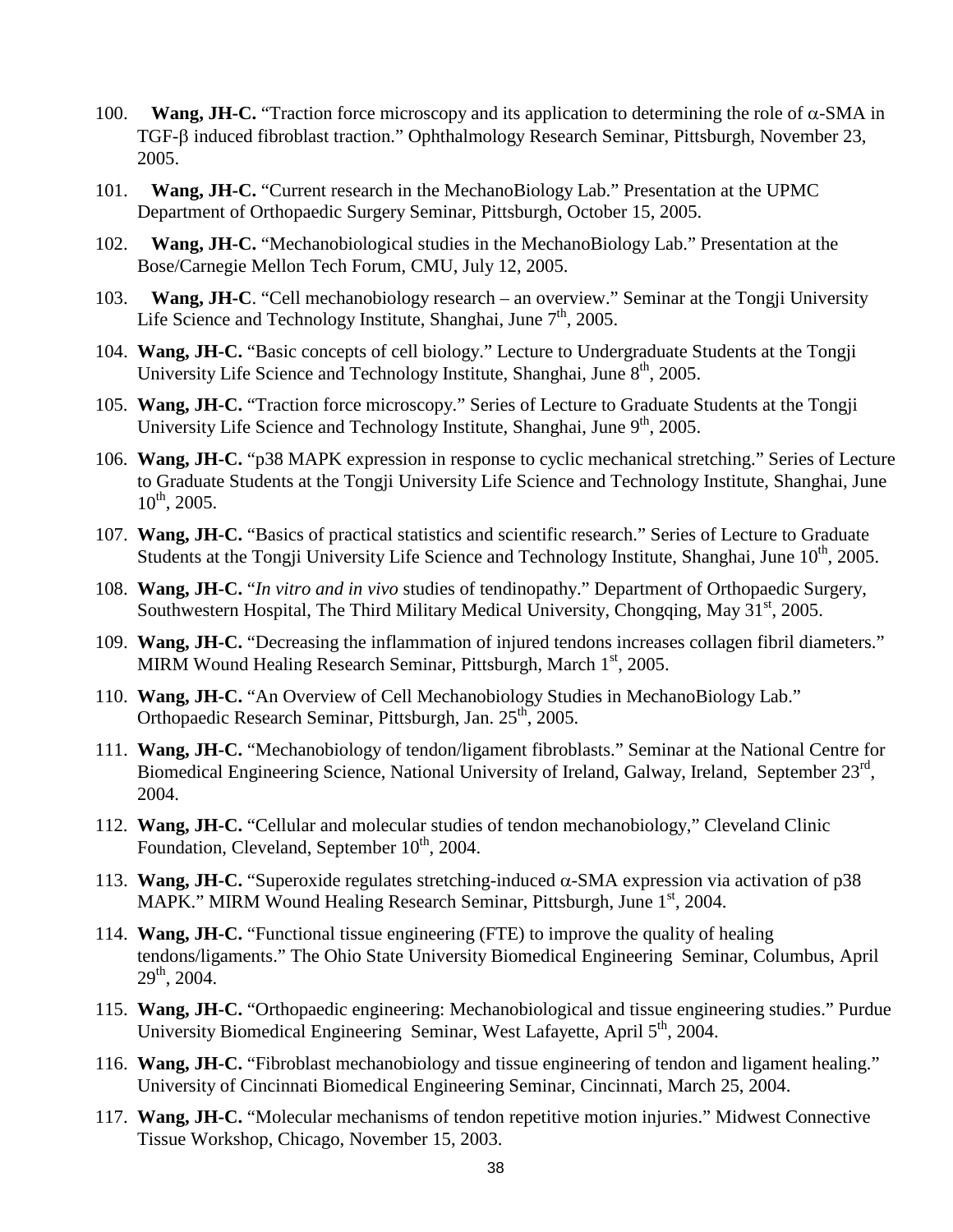- 118. **Wang, JH-C.** "Mechanobiological studies of tendinopathy," IOC Olympic Academy, Athens, Greece, October 5, 2003.
- 119. **Wang, JH-C.** "Mechanical forces regulate cellular structure and function," Georgia Tech, Atlanta, October 23 2003.
- 120. **Wang, JH-C.** "Basic research on tendinopathy" Chinese Sports Medicine Conference," Beijing, China, November 6, 2002.
- 121. **Wang, JH-C.** *In vitro* model studies of molecular mechanisms for tendinitis. World Congress of Biomechanics, Calgary, Canada, August 9, 2002.
- 122. **Wang, JH-C.** Biomechanics and functional tissue engineering of tendons and ligaments, 2002 China- Advanced Course on Orthopedics Sports Medicine and Rehabilitation, Shanghai, China, Nov. 9, 2002.
- 123. **Wang, JH-C.** "Basic research on the biological mechanisms for tendinopathy." 2002 China-Advanced Course on Orthopedics Sports Medicine and Rehabilitation, Shanghai, China, Nov. 9, 2002.
- 124. **Wang, JH-C.** "Mechanobiology and functional tissue engineering". Tongji Univ. Life Science and Biomedical Research Institute, Shanghai, China, Feb. 26, 2002.
- 125. **Wang, JH-C.** "Introduction to cell mechanobiology" and "functional tissue engineering of tendons" Sports Medicine Research Institute, Hua-Shan Hospital, Feb. 28, 2002.
- 126. **Wang, JH-C.** "Mechanobiology of cells subjected to cyclic mechanical stretching". Mayo Clinic, Rochester, Oct. 26, 2001.
- 127. **Wang, JH-C.** "How cells respond to mechanical environment?" University of Pittsburgh Mechanical Engineering Seminar, Nov. 17, 2000.
- 128. **Wang, JH-C.** "From tendinitis to tendinosis- A novel *in vitro* model study," University of Pittsburgh Arthritis Research Conference, Dec.14, 2000.
- 129. **Wang, JH-C.** "SIS enhances structural properties of healing MCL," Third SIS Symposium, Orlando, Nov. 29, 2000.
- 130. **Wang, JH-C.** "Repetitive loading induced tendinitis: A novel *in vitro* model and preliminary data," University of Pittsburgh Arthritis Research Conference, Pittsburgh, Feb. 25, 2000.
- 131. **Wang, JH-C.** "Statistics—review of basic concepts and literature," Musculoskeletal Research Center, Department of Orthopaedic Surgery, Pittsburgh, Jan. 2000.
- 132. **Wang, JH-C.**; Debski, RE.; Woo, SL-Y. "Mechanical factors during modeling of connective tissue", Physiology of Connective Tissue in Tendon and Skeletal Muscle, Second Bispebjerg Sports Medicine Symposium, Copenhagen, Denmark. October 1999.
- 133. **Wang, JH-C.** "Experimental design and data evaluation in orthopaedic research", Musculoskeletal Research Center, Department of Orthopaedic Surgery, Pittsburgh, September 1999
- 134. **Wang, JH-C.** "Notes on practical statistics", Musculoskeletal Research Center, Department of Orthopaedic Surgery, Pittsburgh, July 1999.
- 135. **Wang, JH-C.** "Responses of human endothelial cells to mechanical stretching," Texas Heart Institute, Houston, December 1998.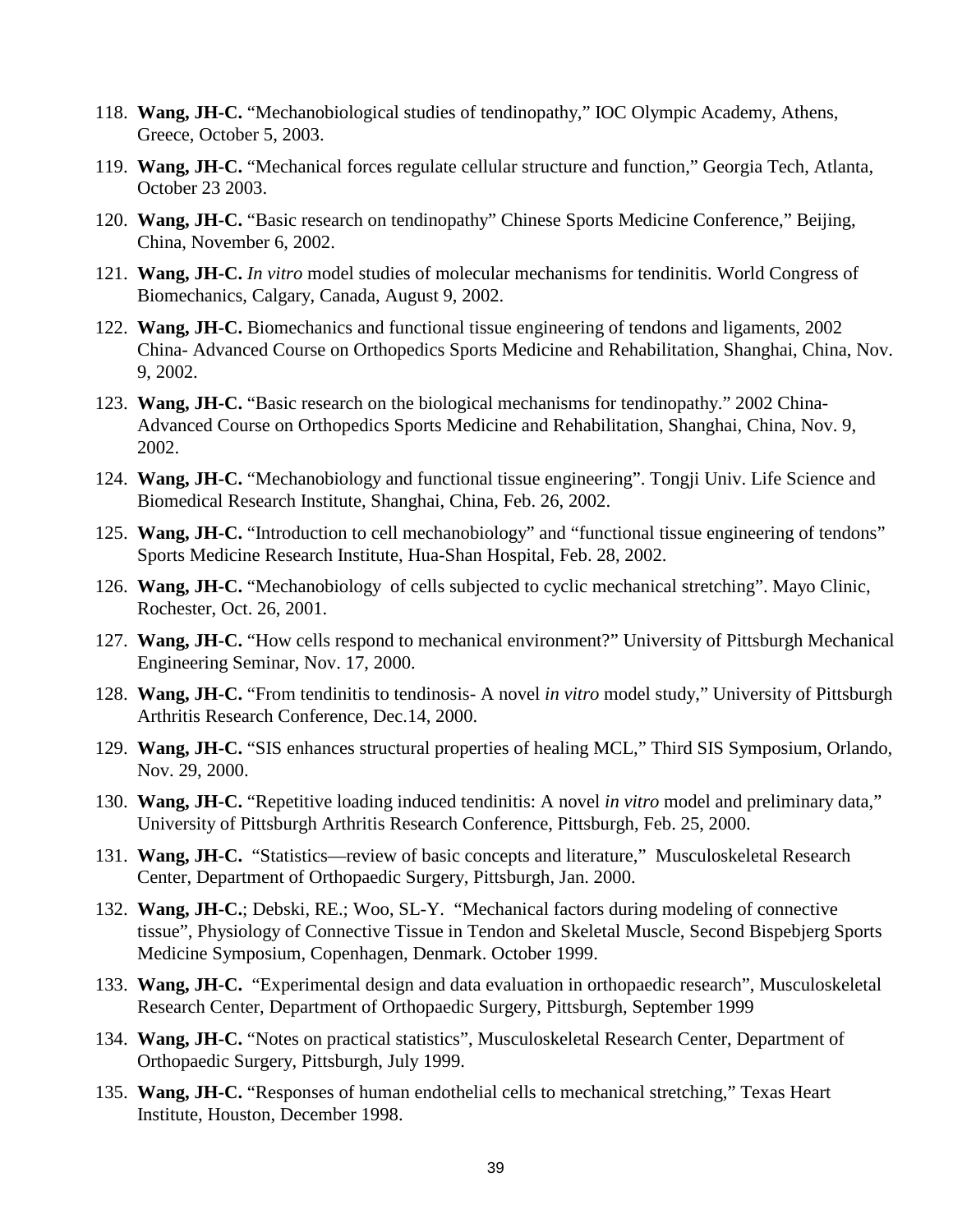136. **Wang, JH-C.**; Frank FC-P. "Cell reorientation in response to cyclic substrate stretching." Annual Meeting of Biomedical Engineering Society, San Diego. October 1997.

#### **Society Conferences/Services**

- 1. Bioengineering Department Faculty Search Committee 2015-2016.
- 2. Reviewer for Summer Biomechanics, Bioengineering & Biotransport Conference (SB<sup>3</sup>C), Snowbird Resort, Utah, June 17-20, 2015.
- 3. Chair person for the Mechanotransduction session of  $SB<sup>3</sup>C$ .
- 4. Reviewer for the Orthopedic Research Society (ORS) Meeting 2015.
- 5. Chair of NIRA Presentations Session at the ORS 2014 Annual Meeting
- 6. Reviewer for the Orthopedic Research Society (ORS) Meeting 2014.
- 7. Reviewer for the Orthopedic Research Society (ORS) Meeting 2013.
- 8. Elected President of the International Chinese Musculoskeletal Research Society, 2013.
- 9. Elected Chair of Communication Committee of the International Chinese Hard Tissue Society (ICHTS: 2011-2013).
- 10. Elected Member of the Board of Directors of ICHTS (2011-2013).
- 11. Reviewer for the Orthopedic Research Society (ORS) Meeting 2012.
- 12. Track Chair for Cellular Force Transduction, IEEE-EMBS 2013 Meeting, Osaka, Japan.
- 13. Chair of NIRA Presentations Session at the ORS 2012 Annual Meeting.
- 14. Chair for the session of Molecular Mechanics, 2011 BMES-SPRBM Inaugural Conference on Cellular and Molecular Bioengineering, Miami Beach, Florida, Jan. 4-8, 2011.
- 15. Mentor for postdoctoral mentees at 2011 ORS meeting (Amy Chung, PhD; Liming Bian, PhD; Kadie Vanderman, PhD).
- 16. Ad Hoc Committee for By-Laws of ICHTS (International Chinese Hard Tissue Society).
- 17. Chair for the session of Stem Cells and Regenerative Medicine, 2010 SPRBM Meeting, Tucson, Jan. 13-16, 2010.
- 18. Chair for the session of Forces at Cellular and Molecular Levels, 2009 BMES Meeting, Pittsburgh, Oct. 7-10, 2009.
- 19. Chair for the session of the Biomaterials and Tissue Engineering, 2009 SPRBM Meeting, Hawaii, Jan. 6-9, 2009.
- 20. Chair for the session of Tendinopathy, the International Symposium on Ligaments & Tendons –IX, Las Vegas, Feb.  $21<sup>st</sup>$ , 2009.
- 21. Organizer and Co-Chair for the session of Forces at Cellular and Molecular Levels, BMES Meeting 2009, Pittsburgh, Oct. 7-10, 2009.
- 22. Organizer and Chair for the session of Orthopedic Soft Tissue Biomechanics, BMES Meeting 2007, LA, Oct. 26-29, 2007.
- 23. Reviewer for the Orthopedic Research Society (ORS) Meeting 2008.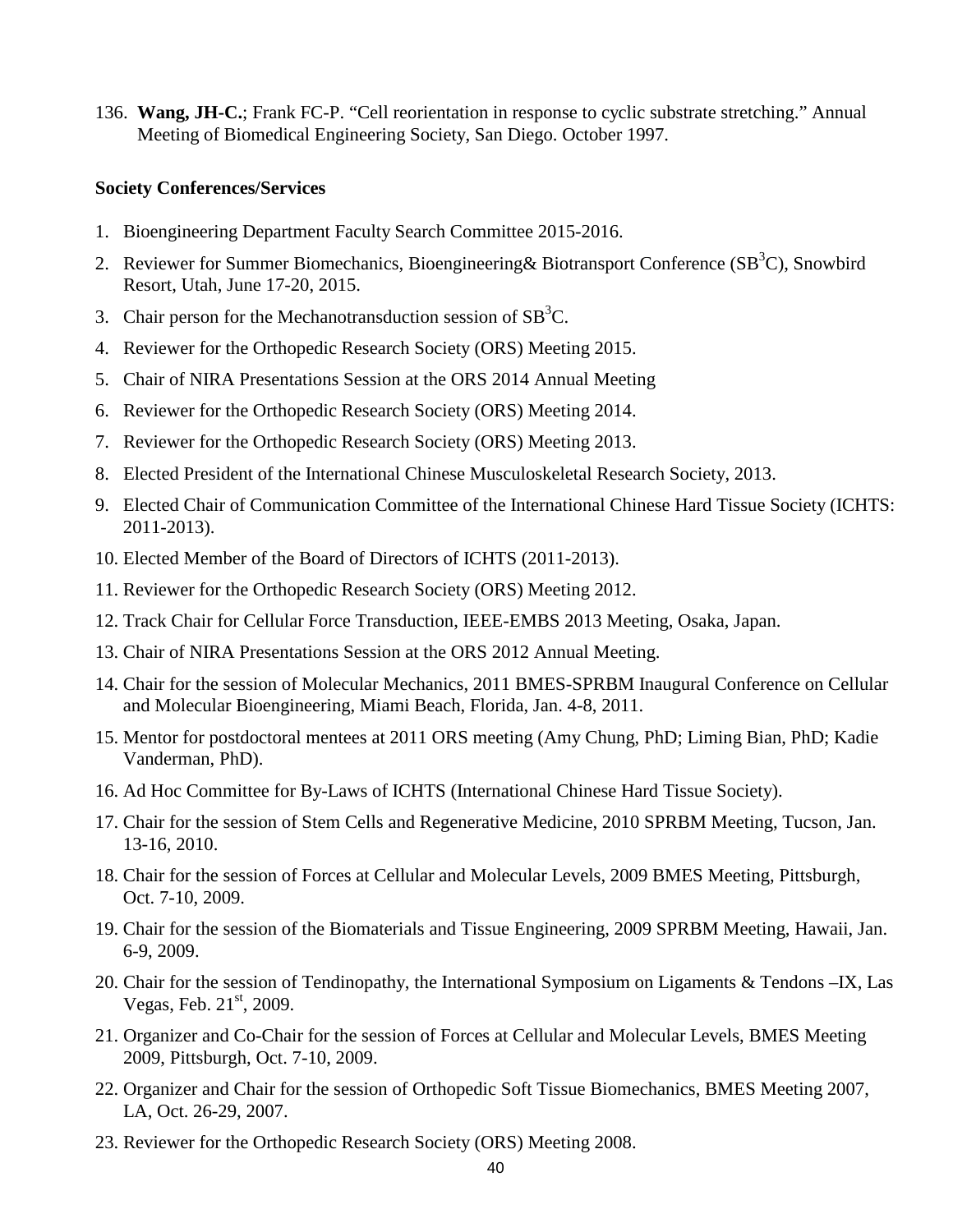- 24. Program Chair for SPRBM Meeting 2007. (SPRBM: The Society for Physical Regulation in Biology and Medicine)
- 25. Chairperson for the session of Molecular and Cellular Biomechanics, ORS Meeting 2007.
- 26. Reviewer for the Orthopedic Research Society (ORS) Meeting 2007.
- 27. Organizer and Chair for the Computational Biomechanics and Engineering Symposium in APCOM'07- EPMESC XI Congresses, Kyoto, Dec. 2007.
- 28. Reviewer for the 6<sup>th</sup> Combined ORS Meeting, Oct. 20-24, 2007, Honolulu, Hawaii.
- 29. Chair of the Membership Committee for the Society of Physical Regulation in Biology and Medicine (SPRBM), Jan. 2005-2006.
- 30. Reviewer for the Orthopedic Research Society (ORS) Meeting 2005.
- 31. Chairperson for Tendon Biomechanics session, ORS Meeting 2005.
- 32. Organizer and session Chair of the Symposium of Soft Tissue and Cell Mechanobiology, 2<sup>nd</sup> International Congress of Biorheology  $(12<sup>th</sup> ICB)$  and  $5<sup>th</sup>$  International Conference on Clinical Hemorheology  $(5^{th}$  ICCH), May 30th – June 3rd, 2005, Chongqing, China.
- 33. Chairperson for Cellular & Molecular Engineering: Cell Mechanics, BMES Meeting 2005.
- 34. Reviewer for the Orthopedic Research Society (ORS) Meeting 2004.
- 35. Chairperson for Tendon and Ligament Biomechanics Session, ORS Meeting 2004.
- 36. Chairperson for the podium session of Ligament Biomechanics and Biology, International Symposium on Ligaments & Tendons, March 2000, Orlando.
- 37. Co-Chair of Organizing Committee of the International Symposium on Ligaments & Tendons-I, March 2000, Orlando.
- 38. Program Committee of the International Symposium on Ligaments & Tendons-II, 2001, San Francisco.
- 39. Chairperson for the Bone session. American Society of Biomechanics Meeting, October 1999, Pittsburgh

### **Referee for Scholarly Journals and Reviewer of Grants/Awards and Patents**

*Journals --*

- Acta Biomaterialia
- Acta Biochimica et Biophysica Sinica
- Aging Cell
- American Journal of Sports Medicine
- Annals of Biomedical Engineering
- Arthritis & Rheumatism
- Biodrugs
- Biomaterials
- Biomechanics and Modeling in Mechanobiology
- BioMed Research International
- Biophysical Journal
- Biorheology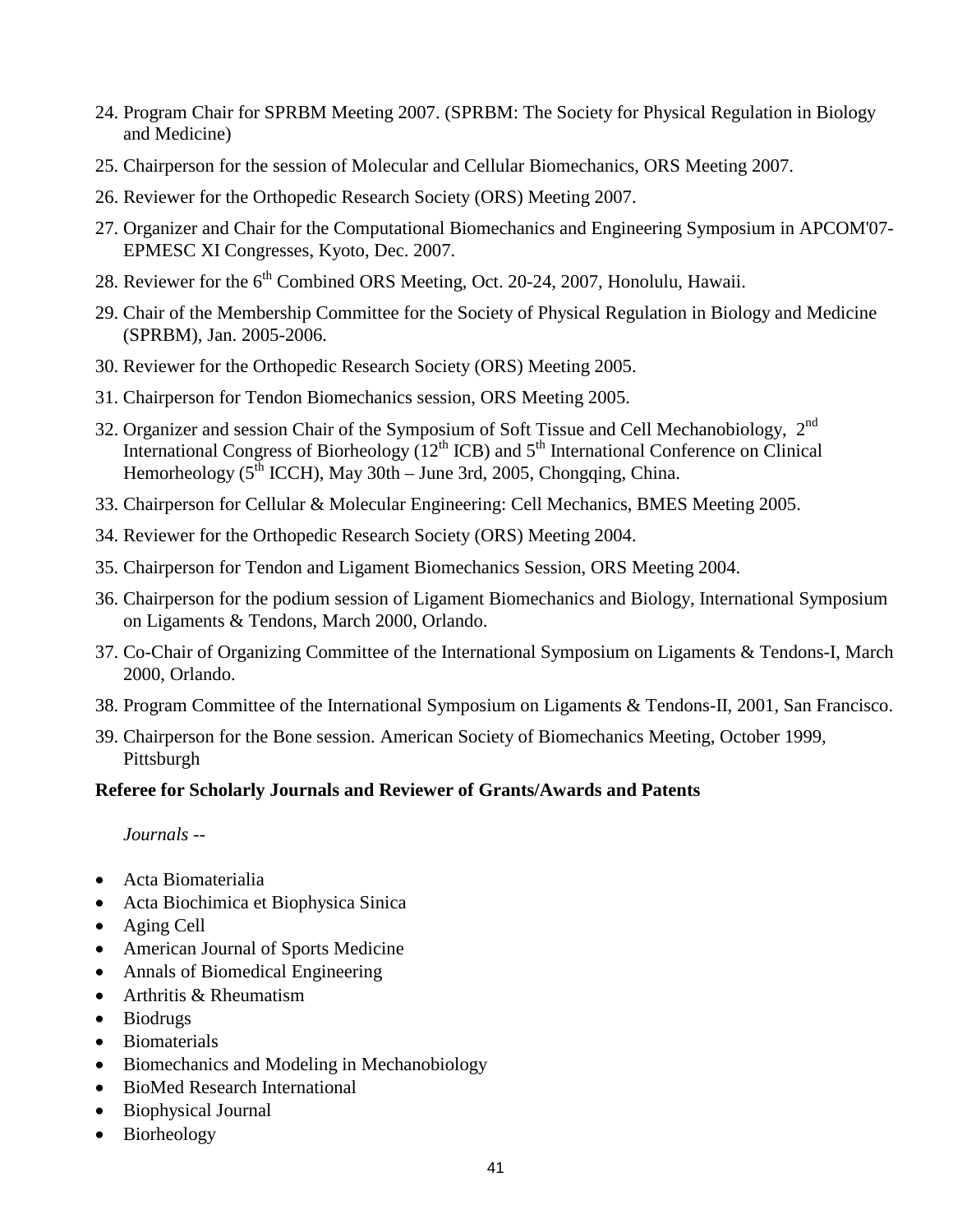- BMC Musculoskeletal Disorders
- British Medical Bulletin
- Cell Adhesion & Migration
- Cell and Tissue Research
- Cell Biochemistry & Biophysics
- Cell Communication & Adhesion
- Cell Motility and the Cytoskeleton
- Cell Proliferation
- Cells Tissues Organs
- Cellular and Molecular Bioengineering
- Clinica Chimica Acta
- Clinical Biomechanics
- Clinical Orthopedics and Related Research
- Connective Tissue Research
- Critical Reviews in Biomedical Engineering
- Current Pharmaceutical Design
- Cytokine
- Encyclopedia of Medical Devices and Instrumentation
- Experimental Cell Research
- Experimental Mechanics
- Expert Opinion On Biological Therapy
- Gene
- Histology and Histopathology
- International Journal of Molecular Sciences
- Journal of Biomechanical Engineering
- Journal of Biomechanics
- Journal of Biomedical Materials Research: Part A
- Journal of Biomedical Optics
- Journal of Bone and Joint Surgery (JBJS)
- Journal of Cell Science
- Journal of Cellular Biochemistry
- Journal of Cellular Physiology
- Journal of Histochemistry & Cytochemistry
- Journal of Orthopaedic Research
- Journal of Orthopaedic Surgery and Research
- Journal of Orthopaedic Translation
- Journal of the Royal Society Interface
- Journal of Theoretical Biology
- Journal of Tissue Engineering and Regenerative Medicine
- Knee Surgery
- Life Sciences
- Mechanisms of Ageing and Development
- Medical Biomechanics
- Molecular and Cellular Biomechanics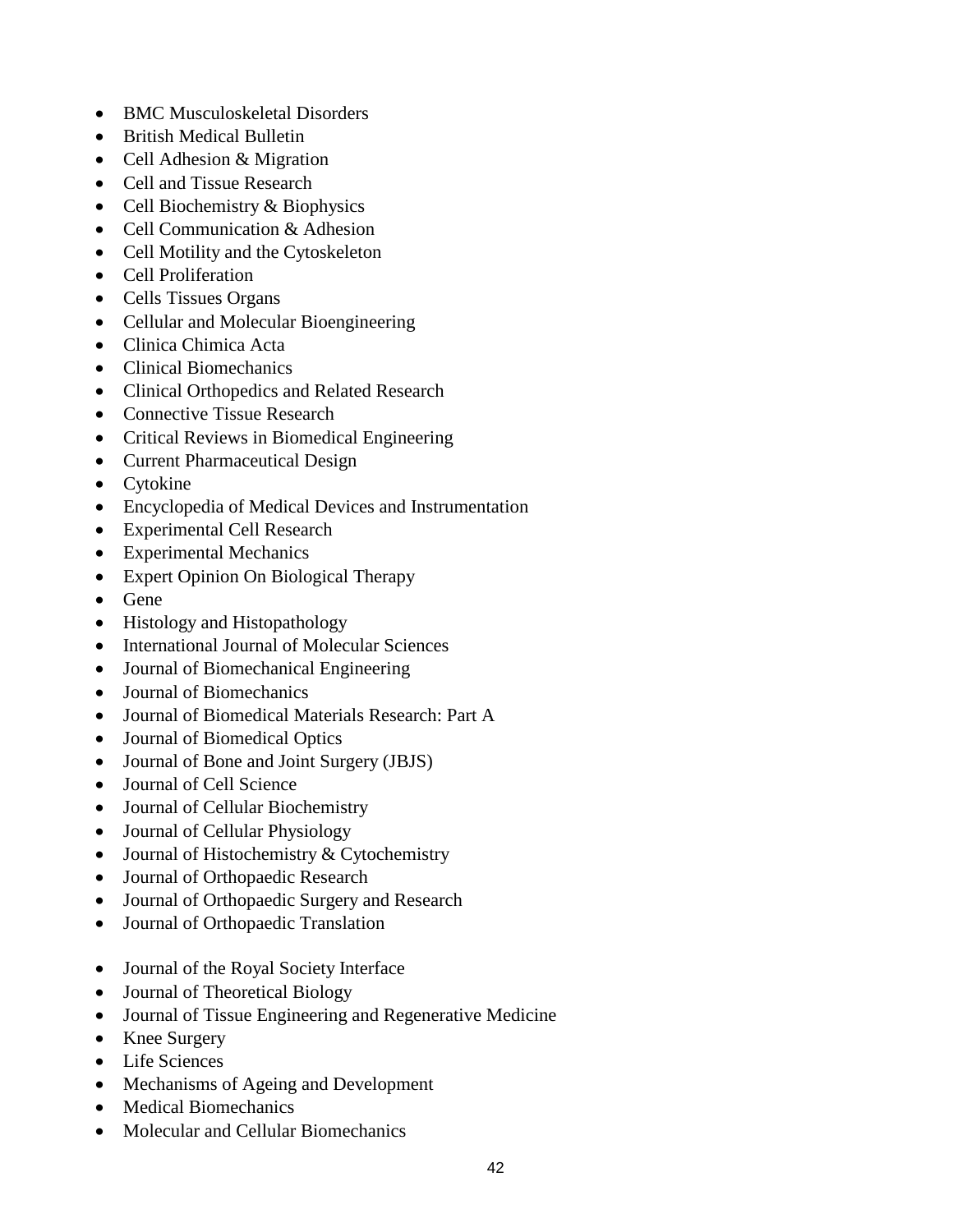- Nature Communications
- Nature Reviews Rheumatology
- NeuroReport
- Organogenesis
- Osteoarthritis and Cartilage
- Plastic and Reconstructive Surgery
- PLoS
- PNAS
- Prostaglandins, Leukotrienes & Essential Fatty Acids
- Science Signaling
- Seminars in Arthritis and Rheumatism
- Sensors
- Stem Cells and Development
- Stem Cell Research
- Surgical Innovation
- The American Journal of Orthopedics
- The Knee
- Tissue Engineering
- Trends in Biotechnology
- Ultrasound in Medicine and Biology
- Wound Repair and Regeneration

*Grants/Awards* **–**

- Aircast Foundation
- Alberta Heritage Foundation for Medical Research (Canada)
- American Society of Biomechanics
- Arthritis Foundation
- Association Française Contre les Myopathies
- International Science and Technology Center
- Medical Research Council (MRC)
- National Health Research Institute (Taiwan)
- National Institutes of Health (USA)
- National Science Foundation (Taiwan)
- National Science Foundation (USA)
- North Carolina Biotechnology Center Science & Technology Development Program
- Orthopaedic Research UK
- Pittsburgh Tissue Engineering Initiative
- PSI Foundation (Canada)
- Research Grants Council (Hong Kong)
- Science Foundation Ireland (SFI)
- University of Missouri Research Board
- University of Pittsburgh Office of Technology Management
- University of Pittsburgh Small Grants Program
- U.S. Civilian Research & Development Foundation (CRDF)
- Whitaker Foundation